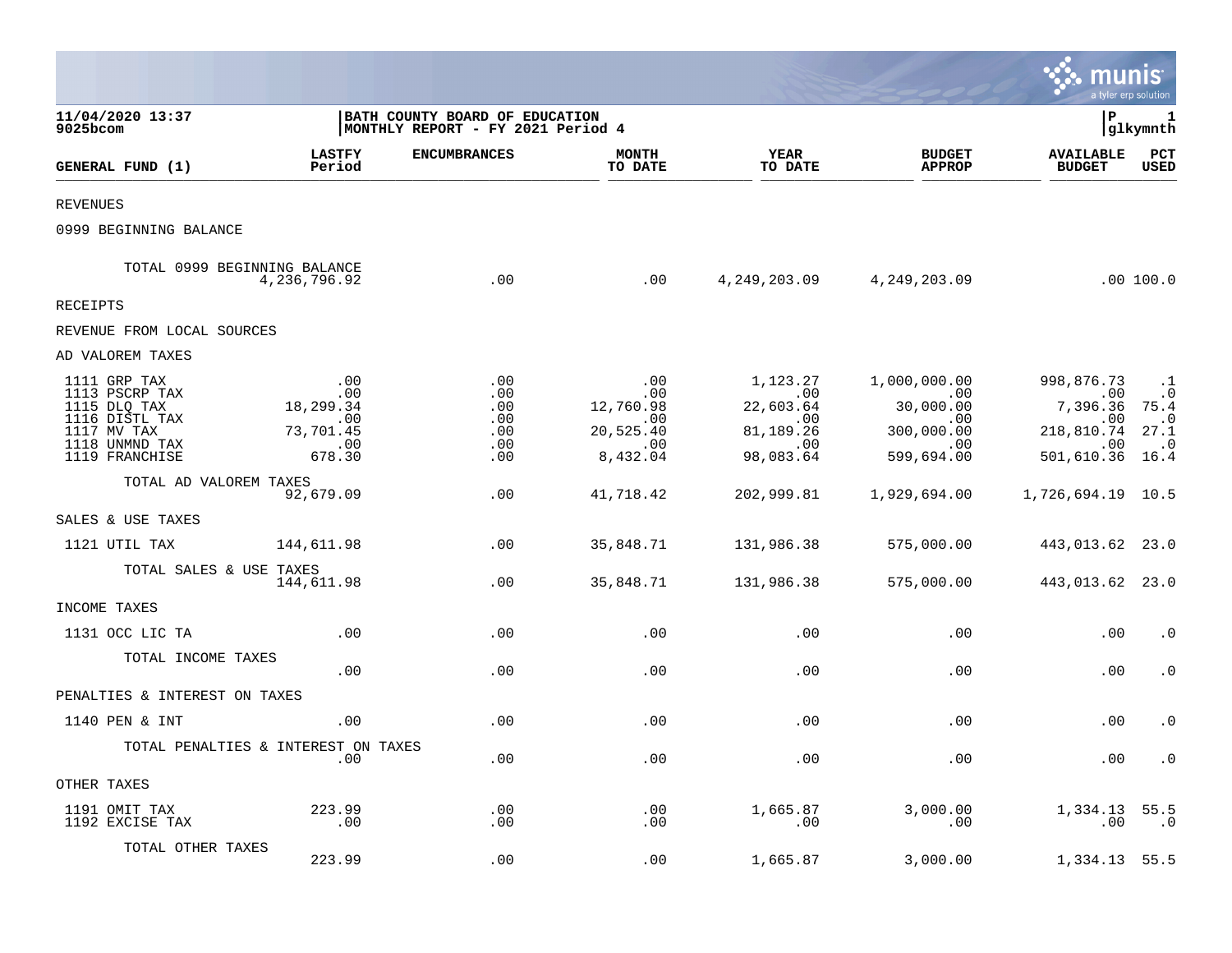|                                                                                                                |                                        |                                                                     |                                        |                                        |                                        | munis                                   | a tyler erp solution                                                                    |
|----------------------------------------------------------------------------------------------------------------|----------------------------------------|---------------------------------------------------------------------|----------------------------------------|----------------------------------------|----------------------------------------|-----------------------------------------|-----------------------------------------------------------------------------------------|
| 11/04/2020 13:37<br>9025bcom                                                                                   |                                        | BATH COUNTY BOARD OF EDUCATION<br>MONTHLY REPORT - FY 2021 Period 4 |                                        |                                        |                                        | l P                                     | 2<br> glkymnth                                                                          |
| GENERAL FUND (1)                                                                                               | <b>LASTFY</b><br>Period                | <b>ENCUMBRANCES</b>                                                 | <b>MONTH</b><br>TO DATE                | <b>YEAR</b><br>TO DATE                 | <b>BUDGET</b><br><b>APPROP</b>         | <b>AVAILABLE</b><br><b>BUDGET</b>       | PCT<br><b>USED</b>                                                                      |
| REVENUE OTHER LOCAL GOVERNMENT UNITS                                                                           |                                        |                                                                     |                                        |                                        |                                        |                                         |                                                                                         |
| 1280 IN LIEU OF                                                                                                | .00                                    | .00                                                                 | .00                                    | .00                                    | .00                                    | .00                                     | $\cdot$ 0                                                                               |
| TOTAL REVENUE OTHER LOCAL GOVERNMENT UNITS                                                                     | .00                                    | .00                                                                 | .00                                    | .00                                    | .00                                    | .00                                     | $\cdot$ 0                                                                               |
| TUITION                                                                                                        |                                        |                                                                     |                                        |                                        |                                        |                                         |                                                                                         |
| 1310 TUIT IND<br>1320 GOV TUI IN<br>1330 GOV TUI OU<br>1340 TUIT OTHR                                          | .00<br>.00<br>.00<br>.00               | .00<br>.00<br>.00<br>.00                                            | .00<br>.00<br>.00<br>.00               | .00<br>.00<br>.00<br>.00               | .00<br>.00<br>.00<br>.00               | $.00 \,$<br>$.00 \,$<br>.00<br>$.00 \,$ | $\cdot$ 0<br>$\cdot$ 0<br>$\begin{smallmatrix} 0 \\ 0 \\ 0 \end{smallmatrix}$           |
| TOTAL TUITION                                                                                                  | .00                                    | .00                                                                 | .00                                    | .00                                    | .00                                    | .00                                     | $\cdot$ 0                                                                               |
| TRANSPORTATION                                                                                                 |                                        |                                                                     |                                        |                                        |                                        |                                         |                                                                                         |
| 1410 TRNS INDIV<br>1420 TRN GOV IN<br>1430 TRN GOV OU<br>1440 TRN OTH PV<br>1441 TRN NON-PB<br>1442 TRN FSC CT | .00<br>.00<br>.00<br>.00<br>.00<br>.00 | .00<br>.00<br>.00<br>.00<br>.00<br>.00                              | .00<br>.00<br>.00<br>.00<br>.00<br>.00 | .00<br>.00<br>.00<br>.00<br>.00<br>.00 | .00<br>.00<br>.00<br>.00<br>.00<br>.00 | .00<br>.00<br>.00<br>.00<br>.00<br>.00  | $\cdot$ 0<br>$\cdot$ 0<br>$\cdot$ 0<br>$\boldsymbol{\cdot}$ 0<br>$\cdot$ 0<br>$\cdot$ 0 |
| TOTAL TRANSPORTATION                                                                                           | .00                                    | .00                                                                 | .00                                    | .00                                    | .00                                    | .00                                     | $\cdot$ 0                                                                               |
| EARNINGS ON INVESTMENTS                                                                                        |                                        |                                                                     |                                        |                                        |                                        |                                         |                                                                                         |
| 1510 INT ON INV<br>1540 INVST PRPT                                                                             | 40,080.14<br>.00                       | .00<br>.00                                                          | 2,244.68<br>.00                        | 9,432.84<br>.00                        | 5,000.00<br>.00                        | $-4,432.84$ 188.7<br>.00                | $\overline{\phantom{0}}$ .0                                                             |
| TOTAL EARNINGS ON INVESTMENTS                                                                                  | 40,080.14                              | .00                                                                 | 2,244.68                               | 9,432.84                               | 5,000.00                               | $-4,432.84$ 188.7                       |                                                                                         |
| FOOD SERVICE                                                                                                   |                                        |                                                                     |                                        |                                        |                                        |                                         |                                                                                         |
| 1630 SPEC FUNC                                                                                                 | .00                                    | .00                                                                 | .00                                    | .00                                    | .00                                    | .00                                     | $\cdot$ 0                                                                               |
| TOTAL FOOD SERVICE                                                                                             | .00                                    | .00                                                                 | .00                                    | .00                                    | .00                                    | $.00 \,$                                | $\cdot$ 0                                                                               |
| STUDENT ACTIVITIES                                                                                             |                                        |                                                                     |                                        |                                        |                                        |                                         |                                                                                         |
| 1740 FEES<br>1750 DONATIONS                                                                                    | .00<br>.00                             | .00<br>.00                                                          | .00<br>.00                             | .00<br>.00                             | .00<br>.00                             | .00<br>.00                              | $\cdot$ 0<br>$\cdot$ 0                                                                  |
| TOTAL STUDENT ACTIVITIES                                                                                       | .00                                    | .00                                                                 | .00                                    | .00                                    | .00                                    | .00                                     | $\cdot$ 0                                                                               |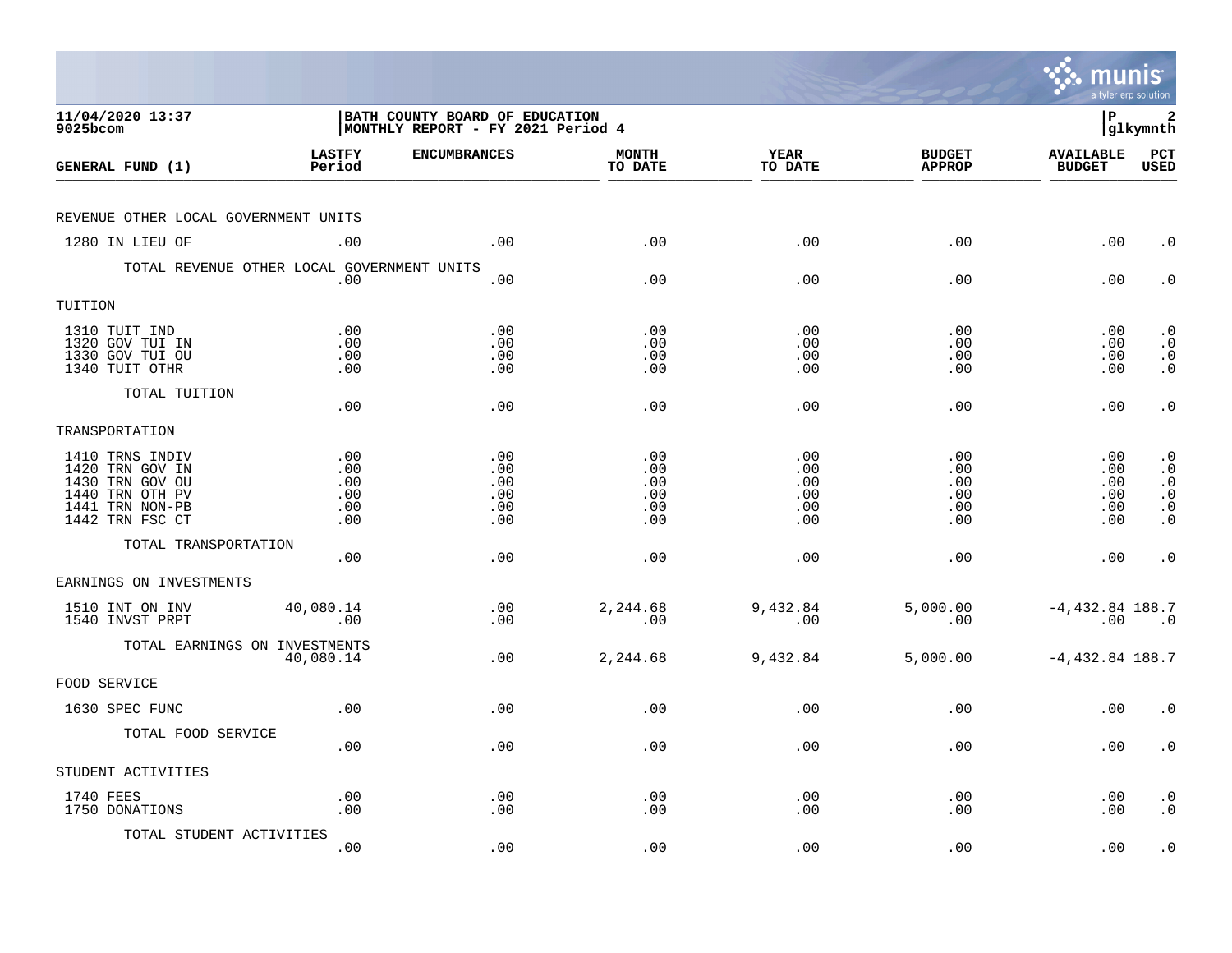

| 9025bcom | 11/04/2020 13:37                                                                                                                                                                                                                             |                                                                                               | BATH COUNTY BOARD OF EDUCATION<br>MONTHLY REPORT - FY 2021 Period 4                     |                                                                                         |                                                                                              |                                                                                                                                | lР                                                                                                                | 3<br> glkymnth                                                                                                                                                        |
|----------|----------------------------------------------------------------------------------------------------------------------------------------------------------------------------------------------------------------------------------------------|-----------------------------------------------------------------------------------------------|-----------------------------------------------------------------------------------------|-----------------------------------------------------------------------------------------|----------------------------------------------------------------------------------------------|--------------------------------------------------------------------------------------------------------------------------------|-------------------------------------------------------------------------------------------------------------------|-----------------------------------------------------------------------------------------------------------------------------------------------------------------------|
|          | GENERAL FUND (1)                                                                                                                                                                                                                             | <b>LASTFY</b><br>Period                                                                       | <b>ENCUMBRANCES</b>                                                                     | <b>MONTH</b><br>TO DATE                                                                 | YEAR<br>TO DATE                                                                              | <b>BUDGET</b><br><b>APPROP</b>                                                                                                 | <b>AVAILABLE</b><br><b>BUDGET</b>                                                                                 | PCT<br><b>USED</b>                                                                                                                                                    |
|          | OTHER REVENUE FROM LOCAL SOURCES                                                                                                                                                                                                             |                                                                                               |                                                                                         |                                                                                         |                                                                                              |                                                                                                                                |                                                                                                                   |                                                                                                                                                                       |
|          | 1911 BLDG RENT<br>1912 BUS RENT<br>1919 OTHER RENT<br>1920 CONTRIBUTE<br>1929 INKIND REV<br>1941 TXT SALES<br>1942 TXT RENTS<br>1951 MSC SCH IN<br>1952 MSC SCH OU<br>1980 PRYR REFND<br>1990 MISC REV<br>1991 TRANSCRIPT<br>1993 OTH REBATE | .00<br>.00<br>.00<br>.00<br>.00<br>.00<br>.00<br>.00<br>.00<br>.83<br>12,909.01<br>.00<br>.00 | .00<br>.00<br>.00<br>.00<br>.00<br>.00<br>.00<br>.00<br>.00<br>.00<br>.00<br>.00<br>.00 | .00<br>.00<br>.00<br>.00<br>.00<br>.00<br>.00<br>.00<br>.00<br>.00<br>.00<br>.00<br>.00 | .00<br>.00<br>.00<br>.00<br>.00<br>.00<br>.00<br>.00<br>.00<br>.00<br>8,363.65<br>.00<br>.00 | $.00 \ \rm$<br>$.00 \,$<br>.00<br>500.00<br>.00<br>.00<br>200.00<br>$.00 \,$<br>.00<br>4,000.00<br>1,000.00<br>$.00 \,$<br>.00 | .00<br>.00<br>.00<br>500.00<br>.00<br>.00<br>200.00<br>.00<br>.00<br>4,000.00<br>$-7, 363.65 836.4$<br>.00<br>.00 | $\cdot$ 0<br>$\cdot$ 0<br>$\cdot$ 0<br>$\cdot$ 0<br>$\cdot$ 0<br>$\boldsymbol{\cdot}$ 0<br>$\cdot$ 0<br>$\cdot$ 0<br>$\cdot$ 0<br>$\cdot$ 0<br>$\cdot$ 0<br>$\cdot$ 0 |
|          |                                                                                                                                                                                                                                              | TOTAL OTHER REVENUE FROM LOCAL SOURCES<br>12,909.84                                           | .00                                                                                     | .00                                                                                     | 8,363.65                                                                                     | 5,700.00                                                                                                                       | $-2,663.65$ 146.7                                                                                                 |                                                                                                                                                                       |
|          |                                                                                                                                                                                                                                              | TOTAL REVENUE FROM LOCAL SOURCES<br>290,505.04                                                | .00                                                                                     | 79,811.81                                                                               | 354,448.55                                                                                   | 2,518,394.00                                                                                                                   | 2, 163, 945. 45 14. 1                                                                                             |                                                                                                                                                                       |
|          | REVENUE FROM STATE SOURCES                                                                                                                                                                                                                   |                                                                                               |                                                                                         |                                                                                         |                                                                                              |                                                                                                                                |                                                                                                                   |                                                                                                                                                                       |
|          | STATE PROGRAM                                                                                                                                                                                                                                |                                                                                               |                                                                                         |                                                                                         |                                                                                              |                                                                                                                                |                                                                                                                   |                                                                                                                                                                       |
|          | 3111 SEEK                                                                                                                                                                                                                                    | 2,932,772.00                                                                                  | .00                                                                                     | 707,799.00                                                                              | 2,887,722.00                                                                                 | 8,400,000.00                                                                                                                   | 5,512,278.00 34.4                                                                                                 |                                                                                                                                                                       |
|          | TOTAL STATE PROGRAM                                                                                                                                                                                                                          | 2,932,772.00                                                                                  | .00                                                                                     | 707,799.00                                                                              | 2,887,722.00                                                                                 | 8,400,000.00                                                                                                                   | 5, 512, 278.00 34.4                                                                                               |                                                                                                                                                                       |
|          | OTHER STATE FUNDING                                                                                                                                                                                                                          |                                                                                               |                                                                                         |                                                                                         |                                                                                              |                                                                                                                                |                                                                                                                   |                                                                                                                                                                       |
|          | 3122 VOC TRANSP<br>3124 DST VOC SC<br>3125 DRV TRN RB<br>3126 SUB REIMB<br>3127 FLEX SPD<br>3128 AUD REIMB<br>3129 KSB/D TR R                                                                                                                | .00<br>.00<br>.00<br>.00<br>.00<br>.00<br>.00                                                 | .00<br>.00<br>.00<br>.00<br>.00<br>.00<br>.00                                           | .00<br>.00<br>.00<br>.00<br>.00<br>.00<br>.00                                           | .00<br>.00<br>.00<br>.00<br>.00<br>.00<br>.00                                                | .00<br>.00<br>$.00 \,$<br>.00<br>.00<br>.00<br>.00                                                                             | .00<br>.00<br>.00<br>.00<br>.00<br>.00<br>.00                                                                     | $\cdot$ 0<br>$\cdot$ 0<br>$\boldsymbol{\cdot}$ 0<br>$\cdot$ 0<br>$\boldsymbol{\cdot}$ 0<br>$\cdot$ 0<br>$\cdot$ 0                                                     |
|          |                                                                                                                                                                                                                                              | TOTAL OTHER STATE FUNDING                                                                     |                                                                                         |                                                                                         |                                                                                              |                                                                                                                                |                                                                                                                   |                                                                                                                                                                       |
|          | EXPENDITURE REIMBURSEMENTS                                                                                                                                                                                                                   | .00                                                                                           | .00                                                                                     | .00                                                                                     | .00                                                                                          | $.00 \,$                                                                                                                       | .00                                                                                                               | $\cdot$ 0                                                                                                                                                             |
|          | 3130 NBC REIMB                                                                                                                                                                                                                               | .00                                                                                           | .00                                                                                     | .00                                                                                     | .00                                                                                          | 7,000.00                                                                                                                       | 7,000.00                                                                                                          | $\cdot$ 0                                                                                                                                                             |
|          | 3131 MISC REIMB                                                                                                                                                                                                                              | .00                                                                                           | .00                                                                                     | .00                                                                                     | .00                                                                                          | 20,000.00                                                                                                                      | 20,000.00                                                                                                         | $\cdot$ 0                                                                                                                                                             |
|          |                                                                                                                                                                                                                                              | TOTAL EXPENDITURE REIMBURSEMENTS<br>.00                                                       | .00                                                                                     | .00                                                                                     | .00                                                                                          | 27,000.00                                                                                                                      | 27,000.00                                                                                                         | $\cdot$ 0                                                                                                                                                             |

REVENUE IN LIEU OF TAXES/STATE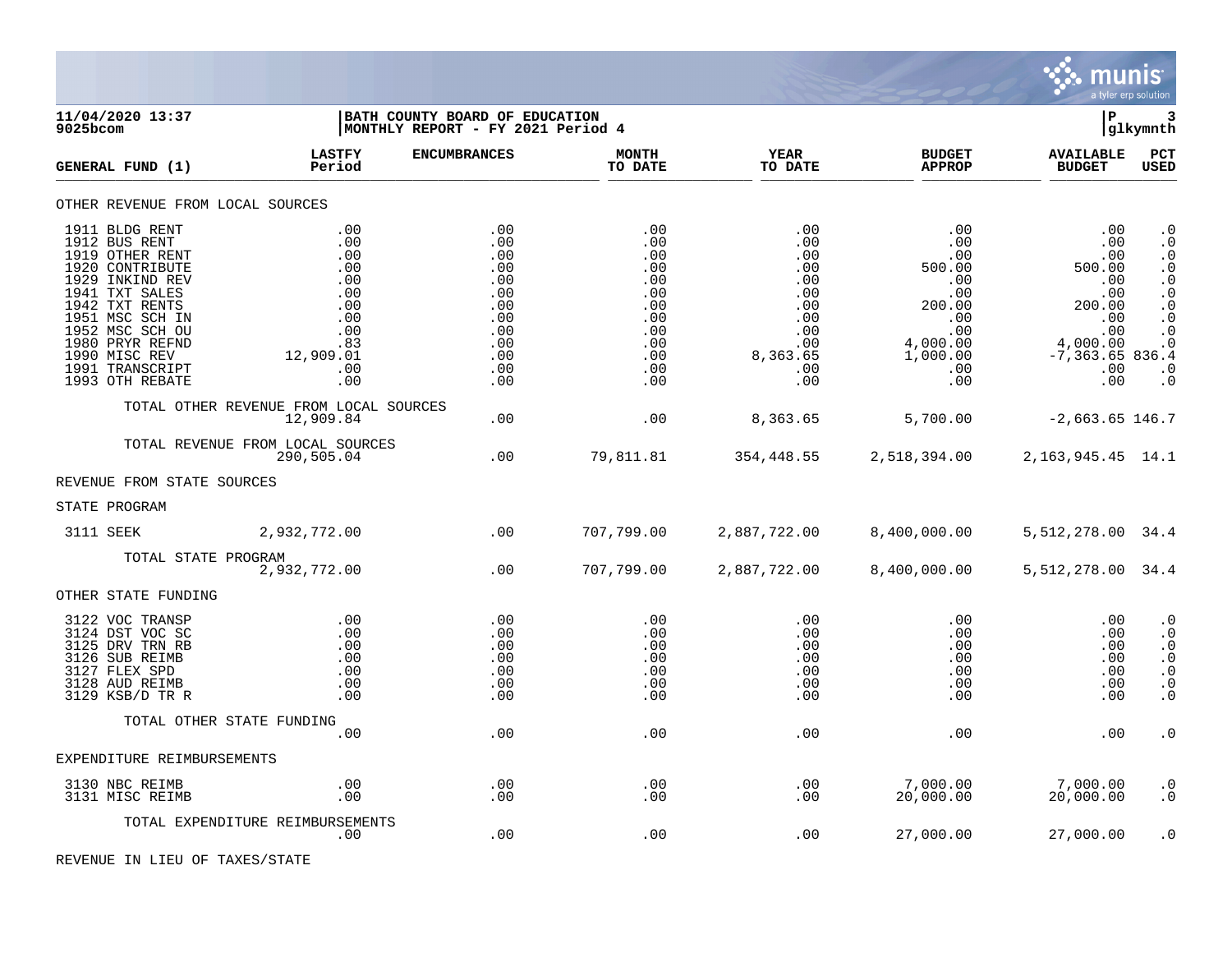

**11/04/2020 13:37 |BATH COUNTY BOARD OF EDUCATION |P 4** MONTHLY REPORT - FY 2021 Period 4 **LASTFY ENCUMBRANCES MONTH YEAR BUDGET AVAILABLE PCT GENERAL FUND (1)** TO DATE THE RELIGION CONDUCT TO DATE THE RELIGION CONDUCT TO DATE THE RELIGION OF THE RELIGION OF THE RELIGION OF THE RELIGION OF THE RELIGION OF THE RELIGION OF THE RELIGION OF THE RELIGION OF THE RELIGION OF THE RELIGION 3800 TAXES 9,686.38 .00 2,440.62 9,747.88 25,000.00 15,252.12 39.0 TOTAL REVENUE IN LIEU OF TAXES/STATE<br>9.686.38 9,686.38 .00 2,440.62 9,747.88 25,000.00 15,252.12 39.0 REVENUE ON BEHALF PAYMENTS 3900 ON-BEHALF .00 .00 .00 .00 .00 .00 .0 TOTAL REVENUE ON BEHALF PAYMENTS .00 .00 .00 .00 .00 .00 .0 TOTAL REVENUE FROM STATE SOURCES 2,942,458.38 .00 710,239.62 2,897,469.88 8,452,000.00 5,554,530.12 34.3 REVENUE FROM FEDERAL SOURCES RESTRICTED DIRECT 4300 RES DIR FE .00 .00 .00 .00 .00 .00 .0 TOTAL RESTRICTED DIRECT .00 .00 .00 .00 .00 .00 .0 RESTRICTED THROUGH THE STATE 4500 RES FED/ST .00 .00 .00 .00 .00 .00 .0 TOTAL RESTRICTED THROUGH THE STATE .00 .00 .00 .00 .00 .00 .0 THROUGH INTERMEDIATE AGENCIES 4700 FED INTERM .00 .00 .00 .00 .00 .00 .0 TOTAL THROUGH INTERMEDIATE AGENCIES .00 .00 .00 .00 .00 .00 .0 FEDERAL REIMBURSEMENT 4810 MED REIMB 12,472.99 .00 .00 7,954.10 25,000.00 17,045.90 31.8 4810 MED REIMB 16,696.26 .00 .00 30,000.00 30,000.00 .00 100.0 TOTAL FEDERAL REIMBURSEMENT 29,169.25 .00 .00 37,954.10 55,000.00 17,045.90 69.0 TOTAL REVENUE FROM FEDERAL SOURCES 29,169.25 .00 .00 37,954.10 55,000.00 17,045.90 69.0

OTHER RECEIPTS

INTERFUND TRANSFERS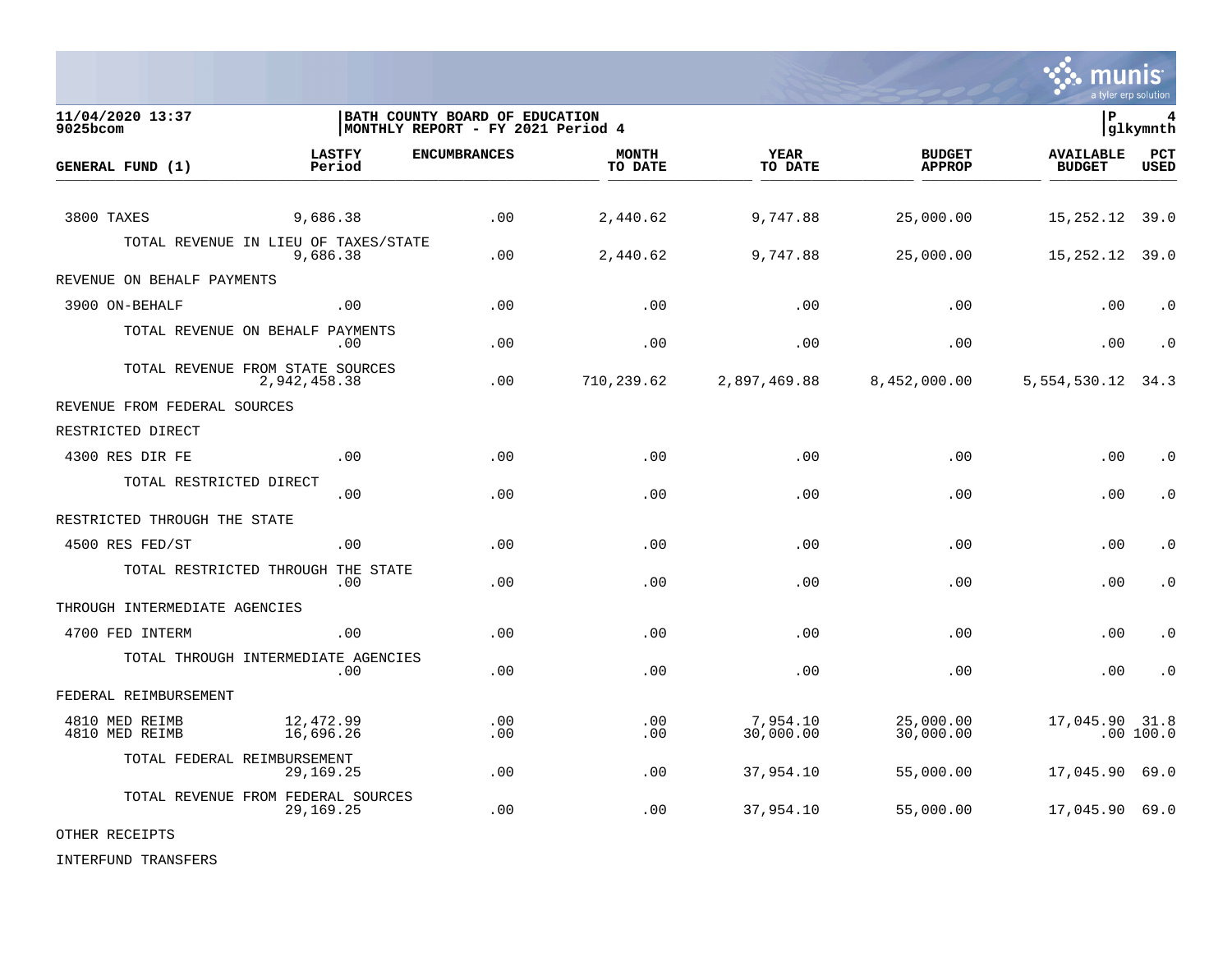

11/04/2020 13:37 **| BATH COUNTY BOARD OF EDUCATION**<br>9025bcom **| BATH COUNTY BOARD OF EDUCATION | P** 5<br>9025bcom **| MONTHLY REPORT - FY 2021 Period 4 MONTHLY REPORT - FY 2021 Period 4 LASTFY ENCUMBRANCES MONTH YEAR BUDGET AVAILABLE PCT GENERAL FUND (1)** TO DATE THE RELIGION CONDUCT TO DATE THE RELIGION CONDUCT TO DATE THE RELIGION OF THE RELIGION OF THE RELIGION OF THE RELIGION OF THE RELIGION OF THE RELIGION OF THE RELIGION OF THE RELIGION OF THE RELIGION OF THE RELIGION 5210 FND XFER .00 .00 .00 .00 .00 .00 .0 5220 INDCST XFE 15,686.00 .00 11,959.72 19,291.23 43,436.00 24,144.77 44.4 TOTAL INTERFUND TRANSFERS 15,686.00 .00 11,959.72 19,291.23 43,436.00 24,144.77 44.4 SALE OR COMP FOR LOSS OF ASSETS 5311 SALE LAND .00 .00 .00 .00 .00 .00 .0 5312 LOSS LAND .00 .00 .00 .00 .00 .00 .0 5331 SALE BLDG .00 .00 .00 .00 .00 .00 .0 5332 LOSS BLDG .00 .00 .00 .00 .00 .00 .0 5341 SALE EQUIP .00 .00 .00 .00 5,000.00 5,000.00 .0 5342 LOSS EQUIP .00 .00 .00 .00 .00 .00 .0 TOTAL SALE OR COMP FOR LOSS OF ASSETS<br>.00 .00 .00 .00 .00 5,000.00 5,000.00 .0 CAPITAL LEASE PROCEEDS 5500 LEASE PROC .00 .00 .00 .00 .00 .00 .0 TOTAL CAPITAL LEASE PROCEEDS .00 .00 .00 .00 .00 .00 .0 TOTAL OTHER RECEIPTS<br>15,686.00 15,686.00 .00 11,959.72 19,291.23 48,436.00 29,144.77 39.8 TOTAL RECEIPTS 3,277,818.67 .00 802,011.15 3,309,163.76 11,073,830.00 7,764,666.24 29.9 TOTAL REVENUE 7,514,615.59 .00 802,011.15 7,558,366.85 15,323,033.09 7,764,666.24 49.3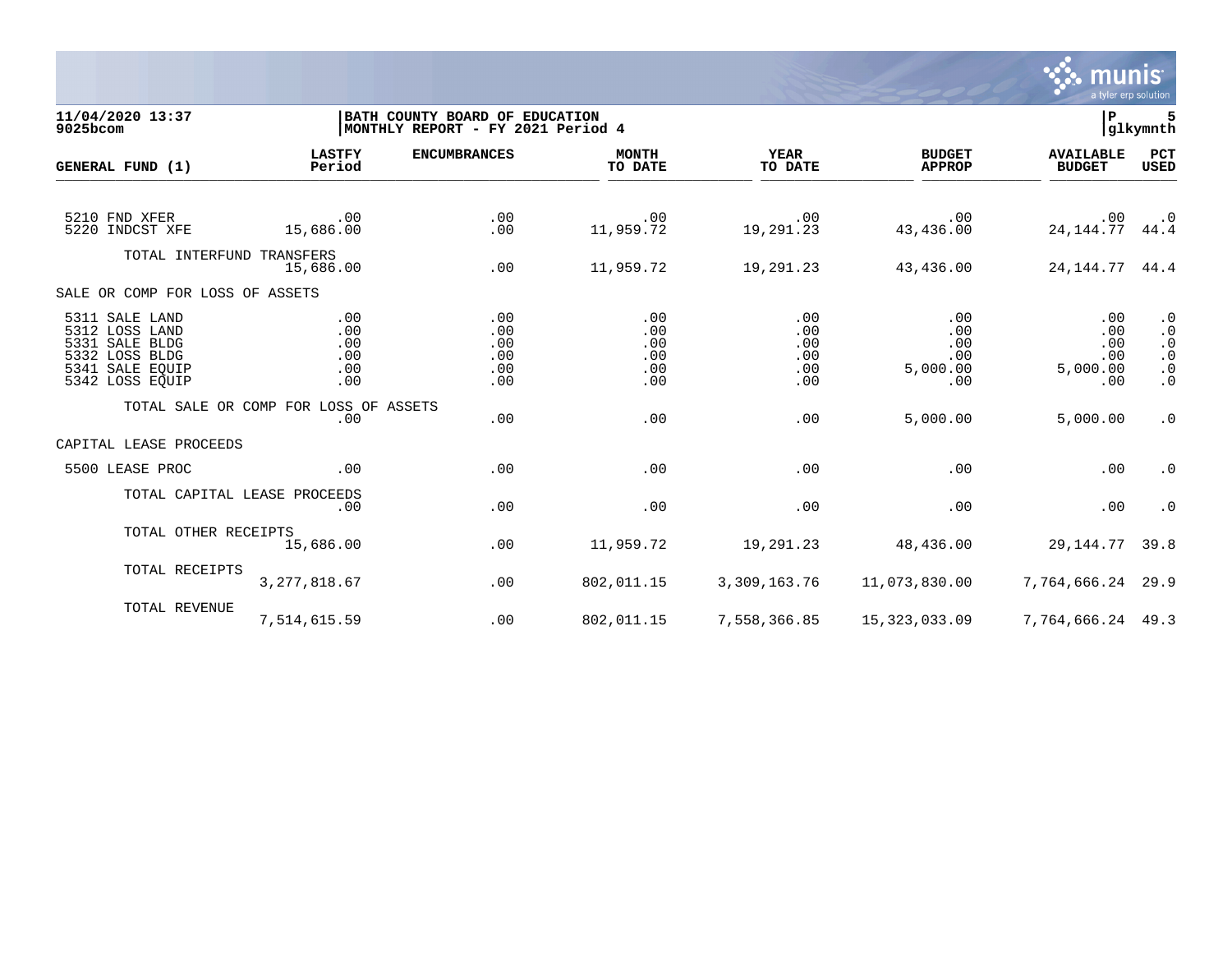|                                                                              |                          |                                                                                                                                    |                                                                                                                      |                                                                                                                            |                                                                                                                    |                                                                                                                                  | munis<br>a tyler erp solution                                                                                                  |                                                                                                          |
|------------------------------------------------------------------------------|--------------------------|------------------------------------------------------------------------------------------------------------------------------------|----------------------------------------------------------------------------------------------------------------------|----------------------------------------------------------------------------------------------------------------------------|--------------------------------------------------------------------------------------------------------------------|----------------------------------------------------------------------------------------------------------------------------------|--------------------------------------------------------------------------------------------------------------------------------|----------------------------------------------------------------------------------------------------------|
| 9025bcom                                                                     | 11/04/2020 13:37         |                                                                                                                                    | BATH COUNTY BOARD OF EDUCATION<br>MONTHLY REPORT - FY 2021 Period 4                                                  |                                                                                                                            |                                                                                                                    |                                                                                                                                  | l P                                                                                                                            | 6<br> glkymnth                                                                                           |
|                                                                              | GENERAL FUND (1)         | LASTFY<br>Period                                                                                                                   | <b>ENCUMBRANCES</b>                                                                                                  | <b>MONTH</b><br>TO DATE                                                                                                    | YEAR<br>TO DATE                                                                                                    | <b>BUDGET</b><br><b>APPROP</b>                                                                                                   | <b>AVAILABLE</b><br><b>BUDGET</b>                                                                                              | PCT<br>USED                                                                                              |
|                                                                              | <b>EXPENDITURES</b>      |                                                                                                                                    |                                                                                                                      |                                                                                                                            |                                                                                                                    |                                                                                                                                  |                                                                                                                                |                                                                                                          |
|                                                                              |                          | 0000 RESTRICT TO REV & BAL SHT ONLY                                                                                                |                                                                                                                      |                                                                                                                            |                                                                                                                    |                                                                                                                                  |                                                                                                                                |                                                                                                          |
| 0200                                                                         |                          | .00                                                                                                                                | .00                                                                                                                  | .00                                                                                                                        | .00                                                                                                                | .00                                                                                                                              | .00                                                                                                                            | . ດ                                                                                                      |
|                                                                              | TOTAL 0000               | RESTRICT TO REV & BAL SHT ONLY<br>.00                                                                                              | .00                                                                                                                  | .00                                                                                                                        | .00                                                                                                                | .00                                                                                                                              | .00                                                                                                                            |                                                                                                          |
|                                                                              | 1000 INSTRUCTION         |                                                                                                                                    |                                                                                                                      |                                                                                                                            |                                                                                                                    |                                                                                                                                  |                                                                                                                                |                                                                                                          |
| 0100<br>0200<br>0280<br>0300<br>0400<br>0500<br>0600<br>0700<br>0800<br>0840 | TOTAL 1000               | 1,266,342.69<br>74,366.02<br>.00<br>49,129.09<br>18,766.56<br>2,340.16<br>68,649.12<br>9,787.81<br>10,773.15<br>.00<br>INSTRUCTION | .00<br>.00<br>.00<br>3,276.25<br>$\overline{\phantom{0}}$ .00<br>400.00<br>40,956.73<br>31,776.13<br>3,185.68<br>.00 | 489,298.04<br>28,405.47<br>$\overline{a}$ . 00<br>12,792.50<br>8,884.27<br>558.14<br>6,246.54<br>5,580.50<br>245.00<br>.00 | 1,215,276.24<br>70,118.31<br>.00<br>20,736.28<br>20,732.32<br>1,911.95<br>44,005.40<br>7,477.09<br>4,716.25<br>.00 | 6,111,970.00<br>437,156.00<br>.00<br>192,631.61<br>83,825.00<br>25, 385.00<br>277, 779.45<br>605,140.09<br>31,765.00<br>5,779.34 | 4,896,693.76<br>367,037.69<br>.00<br>168,619.08<br>63,092.68<br>23,073.05<br>192,817.32<br>565,886.87<br>23,863.07<br>5,779.34 | 19.9<br>16.0<br>$\cdot$ 0<br>12.5<br>24.7<br>9.1<br>30.6<br>6.5<br>24.9<br>$\cdot$ 0                     |
| 2100                                                                         | STUDENT SUPPORT SERVICES | 1,500,154.60                                                                                                                       | 79,594.79                                                                                                            | 552,010.46                                                                                                                 | 1,384,973.84                                                                                                       | 7,771,431.49                                                                                                                     | 6,306,862.86 18.9                                                                                                              |                                                                                                          |
| 0100<br>0200<br>0280<br>0300<br>0400<br>0500<br>0600<br>0700                 |                          | 147,681.43<br>21,086.56<br>.00<br>730.77<br>37.50<br>2,260.51<br>2,128.20<br>.00                                                   | .00<br>.00<br>.00<br>730.00<br>.00<br>.00<br>1,902.22<br>.00                                                         | 47,476.06<br>6,968.23<br>.00<br>.00<br>.00<br>.00<br>1,764.04<br>.00                                                       | 142,446.76<br>18,051.35<br>.00<br>181.35<br>.00<br>56.91<br>2,475.84<br>.00                                        | 609,413.00<br>109,223.00<br>.00<br>8,540.00<br>.00<br>2,720.00<br>11,832.00<br>400.00                                            | 466,966.24<br>91,171.65<br>.00<br>7,628.65<br>.00<br>2,663.09<br>7,453.94<br>400.00                                            | 23.4<br>16.5<br>$\cdot$ 0<br>10.7<br>$\cdot$ 0<br>2.1<br>37.0<br>$\cdot$ 0                               |
|                                                                              | TOTAL 2100               | STUDENT SUPPORT SERVICES<br>173,924.97                                                                                             | 2,632.22                                                                                                             | 56,208.33                                                                                                                  | 163, 212. 21                                                                                                       | 742,128.00                                                                                                                       | 576, 283.57 22.4                                                                                                               |                                                                                                          |
|                                                                              |                          | 2200 INSTRUCTIONAL STAFF SUPP SERV                                                                                                 |                                                                                                                      |                                                                                                                            |                                                                                                                    |                                                                                                                                  |                                                                                                                                |                                                                                                          |
| 0100<br>0200<br>0280<br>0300<br>0400<br>0500<br>0600<br>0700<br>0800<br>0840 |                          | 27,570.05<br>1,485.22<br>.00<br>2,961.00<br>.00<br>488.15<br>.00<br>.00<br>.00<br>.00                                              | .00<br>.00<br>.00<br>1,500.00<br>.00<br>.00<br>.00<br>.00<br>.00<br>.00                                              | 11,557.95<br>574.25<br>.00<br>199.00<br>.00<br>55.38<br>.00<br>.00<br>.00<br>.00                                           | 29,823.84<br>2,054.75<br>.00<br>199.00<br>.00<br>55.38<br>.00<br>.00<br>.00<br>.00                                 | 168,355.51<br>11,178.24<br>$.00 \,$<br>8,309.00<br>4,940.00<br>8,950.56<br>6,673.00<br>.00<br>.00<br>.00                         | 138,531.67<br>9,123.49<br>.00<br>6,610.00<br>4,940.00<br>8,895.18<br>6,673.00<br>.00<br>$.00 \,$<br>.00                        | 17.7<br>18.4<br>$\cdot$ 0<br>20.5<br>$\cdot$ 0<br>.6<br>$\cdot$ 0<br>$\cdot$ 0<br>$\cdot$ 0<br>$\cdot$ 0 |

TOTAL 2200 INSTRUCTIONAL STAFF SUPP SERV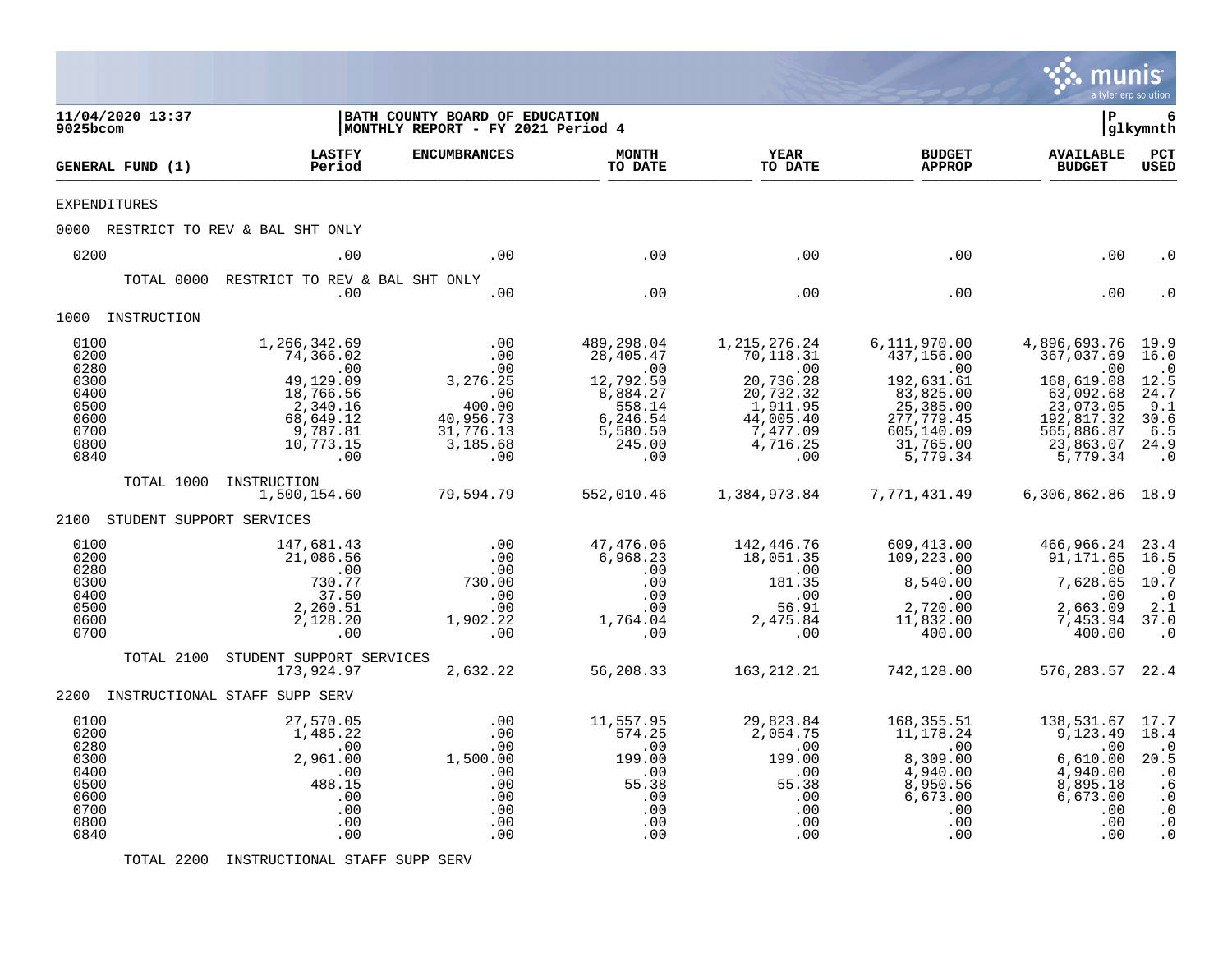

| 11/04/2020 13:37<br>9025bcom                                                 |                                                                                                                    | BATH COUNTY BOARD OF EDUCATION<br>MONTHLY REPORT - FY 2021 Period 4                  |                                                                                                      |                                                                                                                      |                                                                                                                          | P                                                                                                                      | glkymnth                                                                                      |
|------------------------------------------------------------------------------|--------------------------------------------------------------------------------------------------------------------|--------------------------------------------------------------------------------------|------------------------------------------------------------------------------------------------------|----------------------------------------------------------------------------------------------------------------------|--------------------------------------------------------------------------------------------------------------------------|------------------------------------------------------------------------------------------------------------------------|-----------------------------------------------------------------------------------------------|
| <b>GENERAL FUND (1)</b>                                                      | <b>LASTFY</b><br>Period                                                                                            | <b>ENCUMBRANCES</b>                                                                  | <b>MONTH</b><br>TO DATE                                                                              | <b>YEAR</b><br>TO DATE                                                                                               | <b>BUDGET</b><br><b>APPROP</b>                                                                                           | <b>AVAILABLE</b><br><b>BUDGET</b>                                                                                      | PCT<br><b>USED</b>                                                                            |
|                                                                              | 32,504.42                                                                                                          | 1,500.00                                                                             | 12,386.58                                                                                            | 32,132.97                                                                                                            | 208,406.31                                                                                                               | 174, 773.34 16.1                                                                                                       |                                                                                               |
| 2300 DISTRICT ADMIN SUPPORT                                                  |                                                                                                                    |                                                                                      |                                                                                                      |                                                                                                                      |                                                                                                                          |                                                                                                                        |                                                                                               |
| 0100<br>0200<br>0280<br>0300<br>0400<br>0500<br>0600<br>0700<br>0800<br>0840 | 79,608.89<br>41,776.54<br>.00<br>23, 476.53<br>5,567.02<br>34,978.40<br>20, 276.49<br>12,323.85<br>6,781.58<br>.00 | .00<br>.00<br>.00<br>588.00<br>.00<br>2, 117. 11<br>3,739.70<br>.00<br>150.00<br>.00 | 20,601.26<br>16,946.88<br>.00<br>13,855.85<br>2,180.84<br>5,381.57<br>675.19<br>.00<br>872.75<br>.00 | 84, 265.54<br>61,316.90<br>.00<br>32,558.41<br>6, 275.45<br>36,528.45<br>6, 156.67<br>11, 252.19<br>11,309.81<br>.00 | 280,901.00<br>355, 386.00<br>.00<br>181,750.00<br>33,240.00<br>119,000.00<br>97,450.00<br>40, 200.00<br>28,800.00<br>.00 | 196,635.46<br>294,069.10<br>.00<br>148,603.59<br>26,964.55<br>80, 354.44<br>87,553.63<br>28,947.81<br>17,340.19<br>.00 | 30.0<br>17.3<br>$\cdot$ 0<br>18.2<br>18.9<br>32.5<br>$\frac{10.2}{28.0}$<br>39.8<br>$\cdot$ 0 |
| TOTAL 2300                                                                   | DISTRICT ADMIN SUPPORT<br>224,789.30                                                                               | 6,594.81                                                                             | 60,514.34                                                                                            | 249,663.42                                                                                                           | 1,136,727.00                                                                                                             | 880,468.77                                                                                                             | 22.5                                                                                          |
| 2400<br>SCHOOL ADMIN SUPPORT                                                 |                                                                                                                    |                                                                                      |                                                                                                      |                                                                                                                      |                                                                                                                          |                                                                                                                        |                                                                                               |
| 0100<br>0200<br>0280<br>0300<br>0500<br>0600<br>0700                         | 253,690.88<br>25,608.81<br>.00<br>.00<br>355.56<br>.00<br>.00                                                      | .00<br>.00<br>.00<br>.00<br>.00<br>.00<br>.00                                        | 64, 413. 12<br>6,838.27<br>.00<br>.00<br>.00<br>.00<br>.00                                           | 249,693.63<br>25,258.90<br>.00<br>.00<br>111.15<br>.00<br>.00                                                        | 778,323.00<br>96,019.00<br>.00<br>.00<br>1,200.00<br>.00<br>.00                                                          | 528,629.37<br>70,760.10<br>.00<br>.00<br>1,088.85<br>.00<br>.00                                                        | 32.1<br>26.3<br>$\cdot$ 0<br>$\ddot{0}$<br>9.3<br>$\cdot$ 0<br>$\cdot$ 0                      |
| TOTAL 2400                                                                   | SCHOOL ADMIN SUPPORT<br>279,655.25                                                                                 | .00                                                                                  | 71,251.39                                                                                            | 275,063.68                                                                                                           | 875,542.00                                                                                                               | 600, 478.32 31.4                                                                                                       |                                                                                               |
| 2500 BUSINESS SUPPORT SERVICES                                               |                                                                                                                    |                                                                                      |                                                                                                      |                                                                                                                      |                                                                                                                          |                                                                                                                        |                                                                                               |
| 0100<br>0200<br>0280<br>0300<br>0500<br>0600<br>0700<br>0800                 | 70,327.92<br>13,921.12<br>.00<br>.00<br>.00<br>.00<br>1,603.14<br>.00                                              | .00<br>.00<br>.00<br>.00<br>.00<br>.00<br>.00<br>.00                                 | 17,701.96<br>3,522.62<br>.00<br>.00<br>.00<br>.00<br>.00<br>.00                                      | 70,533.04<br>14,066.66<br>.00<br>.00<br>.00<br>.00<br>1,643.22<br>.00                                                | 215, 135.00<br>49,912.00<br>.00<br>300.00<br>300.00<br>500.00<br>8,000.00<br>.00                                         | 144,601.96<br>35,845.34<br>.00<br>300.00<br>300.00<br>500.00<br>6,356.78<br>.00                                        | 32.8<br>28.2<br>$\cdot$ 0<br>$\cdot$ 0<br>$\cdot$ 0<br>$\cdot$ 0<br>20.5<br>$\cdot$ 0         |
| TOTAL 2500                                                                   | BUSINESS SUPPORT SERVICES<br>85,852.18                                                                             | .00                                                                                  | 21,224.58                                                                                            | 86, 242.92                                                                                                           | 274,147.00                                                                                                               | 187,904.08 31.5                                                                                                        |                                                                                               |
| 2600                                                                         | PLANT OPERATIONS AND MAINTENANCE                                                                                   |                                                                                      |                                                                                                      |                                                                                                                      |                                                                                                                          |                                                                                                                        |                                                                                               |
| 0100<br>0200<br>0280<br>0300<br>0400<br>0500                                 | 166, 227. 13<br>48, 164.39<br>.00<br>54,776.80<br>70,387.02<br>65,043.06                                           | .00<br>.00<br>.00<br>3,100.00<br>21,649.69<br>.00                                    | 41,395.28<br>12,250.17<br>.00<br>3,855.00<br>13,449.97<br>11,569.00                                  | 171,810.12<br>48,498.72<br>.00<br>24,405.21<br>31,775.08<br>46,087.67                                                | 565,141.00<br>183,693.00<br>.00<br>172,600.00<br>286,650.00<br>177,900.00                                                | 393,330.88<br>135, 194. 28<br>.00<br>145,094.79<br>233, 225.23<br>131,812.33                                           | 30.4<br>26.4<br>$\cdot$ 0<br>15.9<br>18.6<br>25.9                                             |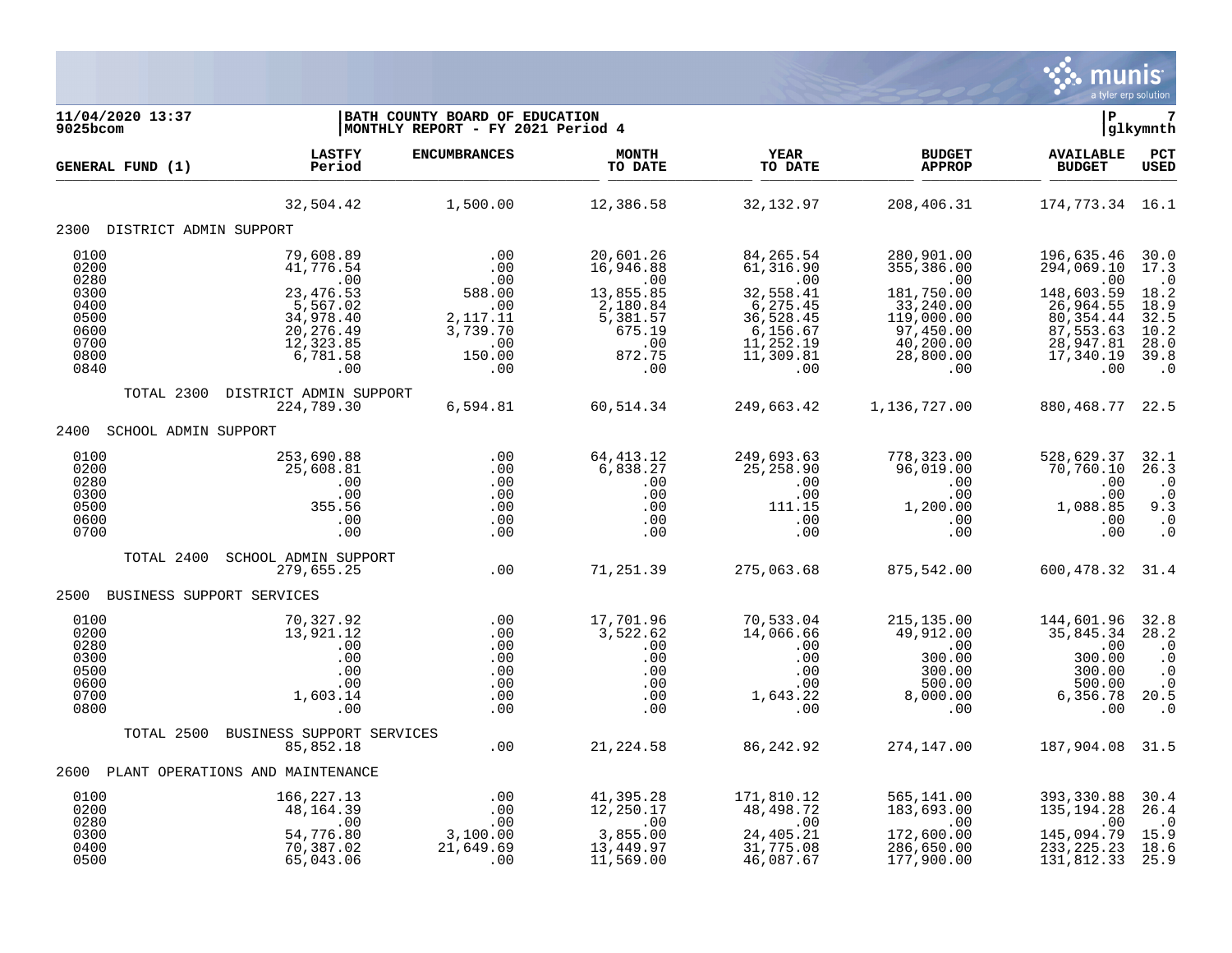

| 11/04/2020 13:37<br>9025bcom                                         |                                                                                                | BATH COUNTY BOARD OF EDUCATION<br> MONTHLY REPORT - FY 2021 Period 4       |                                                                                               |                                                                                                                                |                                                                                                                    | ΙP                                                                                                                             | 8<br> glkymnth                                                     |
|----------------------------------------------------------------------|------------------------------------------------------------------------------------------------|----------------------------------------------------------------------------|-----------------------------------------------------------------------------------------------|--------------------------------------------------------------------------------------------------------------------------------|--------------------------------------------------------------------------------------------------------------------|--------------------------------------------------------------------------------------------------------------------------------|--------------------------------------------------------------------|
| GENERAL FUND (1)                                                     | <b>LASTFY</b><br>Period                                                                        | <b>ENCUMBRANCES</b>                                                        | <b>MONTH</b><br>TO DATE                                                                       | <b>YEAR</b><br>TO DATE                                                                                                         | <b>BUDGET</b><br><b>APPROP</b>                                                                                     | <b>AVAILABLE</b><br><b>BUDGET</b>                                                                                              | $_{\rm PCT}$<br><b>USED</b>                                        |
| 0600<br>0700<br>0800                                                 | 145, 254. 78<br>39,734.40<br>5,860.42                                                          | 4,720.27<br>7,250.00<br>.00                                                | 55,894.78<br>11,623.70<br>1,657.40                                                            | 136,435.44<br>10,967.48<br>7,216.12                                                                                            | 721,400.00<br>99,500.00<br>29,100.00                                                                               | 580, 244.29<br>81,282.52<br>21,883.88                                                                                          | 19.6<br>18.3<br>24.8                                               |
|                                                                      | TOTAL 2600 PLANT OPERATIONS AND MAINTENANCE<br>595,448.00                                      | 36,719.96                                                                  | 151,695.30                                                                                    | 477,195.84                                                                                                                     | 2,235,984.00                                                                                                       | 1,722,068.20 23.0                                                                                                              |                                                                    |
| 2700 STUDENT TRANSPORTATION                                          |                                                                                                |                                                                            |                                                                                               |                                                                                                                                |                                                                                                                    |                                                                                                                                |                                                                    |
| 0100<br>0200<br>0280<br>0300<br>0400<br>0500<br>0600<br>0700<br>0800 | 133,074.31<br>38,464.64<br>.00<br>2,027.64<br>1,506.09<br>27,808.88<br>63,297.48<br>.00<br>.00 | .00<br>.00<br>.00<br>150.00<br>.00<br>.00<br>5,662.42<br>222,107.00<br>.00 | 42,190.62<br>12,555.85<br>.00<br>300.00<br>348.37<br>14,857.57<br>8,388.53<br>1,399.50<br>.00 | 110,585.75<br>31,816.25<br>$\overline{\phantom{0}}$ .00<br>825.00<br>1,027.24<br>29,792.55<br>25, 292.84<br>1,399.50<br>300.00 | 612,907.87<br>199,277.62<br>$\sim 00$<br>34,150.00<br>21,700.00<br>62,500.00<br>344,100.00<br>118,400.00<br>500.00 | 502,322.12<br>167,461.37<br>$\,.\,00$<br>33,175.00<br>20,672.76<br>32,707.45<br>313, 144. 74<br>$-105, 106.50$ 188.8<br>200.00 | 18.0<br>16.0<br>$\cdot$ 0<br>2.9<br>$4\,.7$<br>47.7<br>9.0<br>60.0 |
| TOTAL 2700                                                           | STUDENT TRANSPORTATION<br>266,179.04                                                           | 227,919.42                                                                 | 80,040.44                                                                                     | 201,039.13                                                                                                                     | 1,393,535.49                                                                                                       | 964,576.94 30.8                                                                                                                |                                                                    |
| 3100 FOOD SERVICE OPERATION                                          |                                                                                                |                                                                            |                                                                                               |                                                                                                                                |                                                                                                                    |                                                                                                                                |                                                                    |
| 0100<br>0200<br>0280<br>0600                                         | .00<br>.00<br>.00<br>.00                                                                       | $.00 \ \,$<br>.00<br>.00<br>.00                                            | .00<br>.00<br>.00<br>.00                                                                      | $.00 \ \,$<br>.00<br>.00<br>.00                                                                                                | .00<br>.00<br>$.00 \,$<br>.00                                                                                      | .00<br>.00<br>.00<br>.00                                                                                                       | $\cdot$ 0<br>$\cdot$ 0<br>$\cdot$ 0<br>$\cdot$ 0                   |
| TOTAL 3100                                                           | FOOD SERVICE OPERATION<br>.00                                                                  | .00                                                                        | .00                                                                                           | .00                                                                                                                            | .00                                                                                                                | .00                                                                                                                            | $\cdot$ 0                                                          |
| 3200 DAY CARE OPERATIONS                                             |                                                                                                |                                                                            |                                                                                               |                                                                                                                                |                                                                                                                    |                                                                                                                                |                                                                    |
| 0280                                                                 | .00                                                                                            | .00                                                                        | .00                                                                                           | .00                                                                                                                            | .00                                                                                                                | .00                                                                                                                            | $\cdot$ 0                                                          |
| TOTAL 3200                                                           | DAY CARE OPERATIONS<br>.00                                                                     | .00                                                                        | .00                                                                                           | .00                                                                                                                            | .00                                                                                                                | .00                                                                                                                            | . 0                                                                |
| COMMUNITY SERVICES<br>3300                                           |                                                                                                |                                                                            |                                                                                               |                                                                                                                                |                                                                                                                    |                                                                                                                                |                                                                    |
| 0100<br>0200<br>0280<br>0500<br>0600                                 | 8,308.08<br>2,601.48<br>.00<br>.00<br>.00                                                      | .00<br>.00<br>.00<br>.00<br>.00                                            | 1,798.42<br>563.46<br>.00<br>.00<br>.00                                                       | 8,092.89<br>2,535.57<br>.00<br>.00<br>.00                                                                                      | 25,896.00<br>9,230.00<br>.00<br>.00<br>.00                                                                         | 17,803.11<br>6,694.43<br>.00<br>.00<br>.00                                                                                     | 31.3<br>27.5<br>$\cdot$ 0<br>$\cdot$ 0<br>$\cdot$ 0                |
| TOTAL 3300                                                           | COMMUNITY SERVICES<br>10,909.56                                                                | .00                                                                        | 2,361.88                                                                                      | 10,628.46                                                                                                                      | 35,126.00                                                                                                          | 24,497.54 30.3                                                                                                                 |                                                                    |
| 3400                                                                 | ADULT EDUCATION OPERATIONS                                                                     |                                                                            |                                                                                               |                                                                                                                                |                                                                                                                    |                                                                                                                                |                                                                    |
| 0280                                                                 | .00                                                                                            | .00                                                                        | .00                                                                                           | .00                                                                                                                            | .00                                                                                                                | .00                                                                                                                            | . 0                                                                |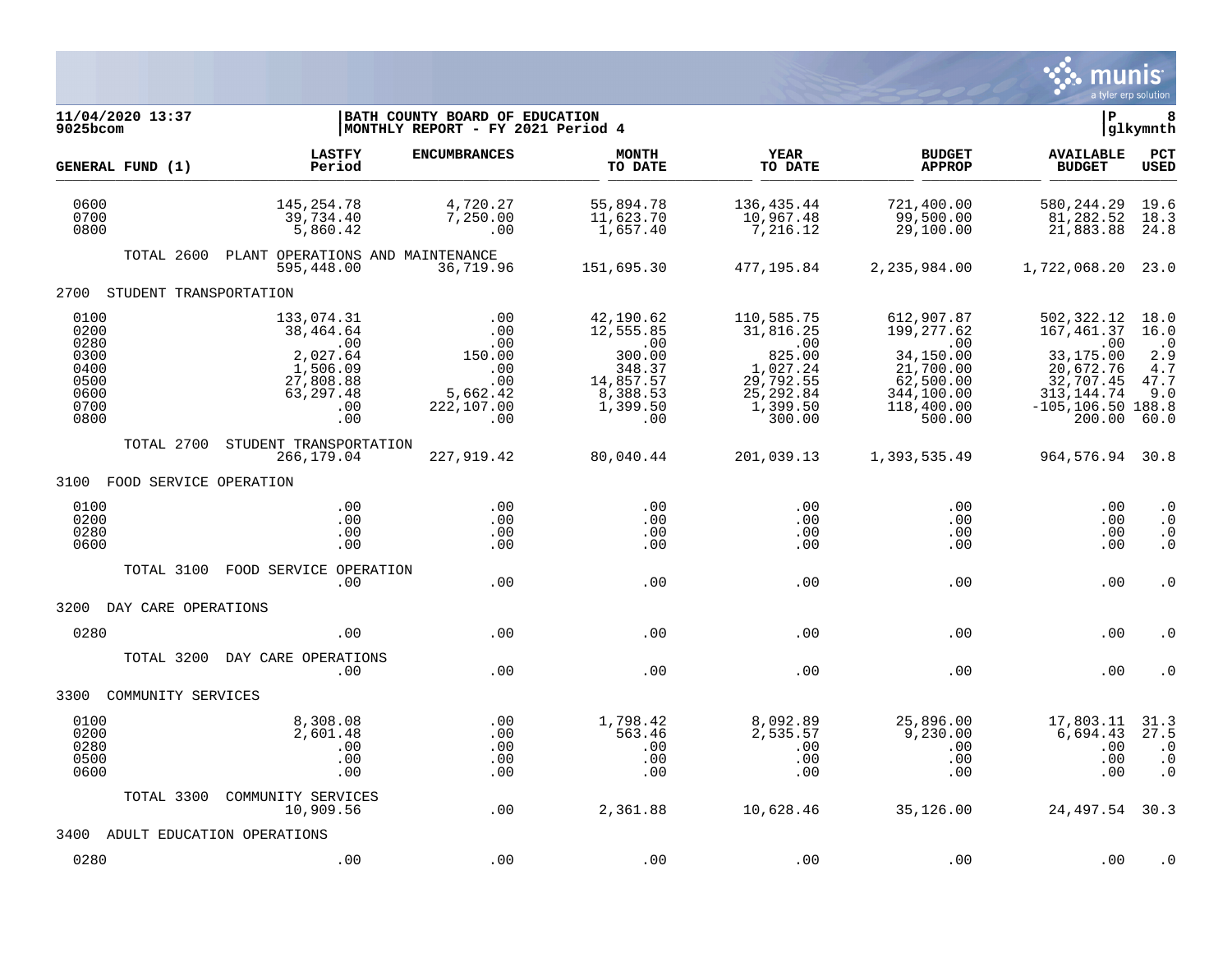

| 9025bcom | 11/04/2020 13:37   |                                               | BATH COUNTY BOARD OF EDUCATION<br>MONTHLY REPORT - FY 2021 Period 4 |                         |                        |                                | ∣P                                | 9<br>glkymnth      |
|----------|--------------------|-----------------------------------------------|---------------------------------------------------------------------|-------------------------|------------------------|--------------------------------|-----------------------------------|--------------------|
|          | GENERAL FUND (1)   | <b>LASTFY</b><br>Period                       | <b>ENCUMBRANCES</b>                                                 | <b>MONTH</b><br>TO DATE | <b>YEAR</b><br>TO DATE | <b>BUDGET</b><br><b>APPROP</b> | <b>AVAILABLE</b><br><b>BUDGET</b> | PCT<br><b>USED</b> |
|          | TOTAL 3400         | ADULT EDUCATION OPERATIONS<br>.00             | .00                                                                 | .00                     | .00                    | .00                            | .00                               | $\cdot$ 0          |
| 5100     | DEBT SERVICE       |                                               |                                                                     |                         |                        |                                |                                   |                    |
| 0800     |                    | 67,363.11                                     | .00                                                                 | .00                     | 70,406.95              | 194,693.45                     | 124,286.50                        | 36.2               |
|          | TOTAL 5100         | DEBT SERVICE<br>67,363.11                     | .00                                                                 | .00                     | 70,406.95              | 194,693.45                     | 124,286.50                        | 36.2               |
| 5200     | FUND TRANSFERS     |                                               |                                                                     |                         |                        |                                |                                   |                    |
| 0900     |                    | 15,499.00                                     | .00                                                                 | .00                     | .00                    | 50,000.00                      | 50,000.00                         | $\cdot$ 0          |
|          | TOTAL 5200         | TRANSFERS<br>FUND<br>15,499.00                | .00                                                                 | .00                     | .00                    | 50,000.00                      | 50,000.00                         | $\cdot$ 0          |
| 5300     | CONTINGENCY        |                                               |                                                                     |                         |                        |                                |                                   |                    |
| 0840     |                    | .00                                           | .00                                                                 | .00                     | .00                    | 405, 312.35                    | 405, 312.35                       | $\cdot$ 0          |
|          |                    | TOTAL 5300 CONTINGENCY<br>.00                 | .00                                                                 | .00                     | .00                    | 405, 312.35                    | 405, 312.35                       | $\cdot$ 0          |
|          | TOTAL EXPENDITURES | 3, 252, 279.43                                | 354,961.20                                                          | 1,007,693.30            | 2,950,559.42           | 15, 323, 033.09                | 12,017,512.47                     | 21.6               |
|          |                    | TOTAL FOR GENERAL FUND (1)<br>4, 262, 336. 16 | $-354, 961.20$                                                      | $-205,682.15$           | 4,607,807.43           | .00                            | $-4, 252, 846.23$                 | $\cdot$ 0          |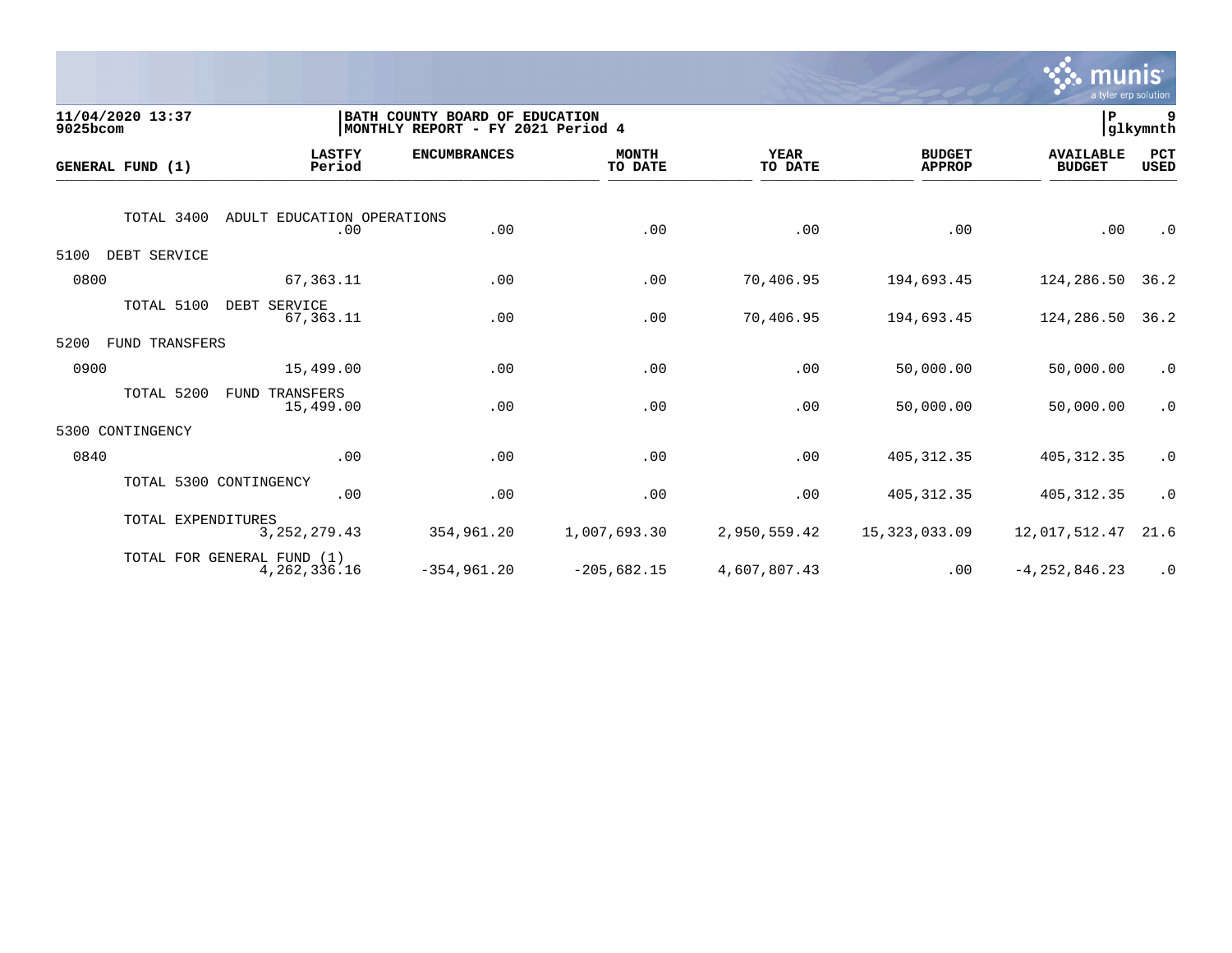|                                                            |                                                                     |                         |                        |                                    |                                    | munis<br>a tyler erp solution |
|------------------------------------------------------------|---------------------------------------------------------------------|-------------------------|------------------------|------------------------------------|------------------------------------|-------------------------------|
| 11/04/2020 13:37<br>$9025$ bcom                            | BATH COUNTY BOARD OF EDUCATION<br>MONTHLY REPORT - FY 2021 Period 4 |                         |                        |                                    | l P                                | 10<br> glkymnth               |
| <b>LASTFY</b><br>SPECIAL REVENUE (2)<br>Period             | <b>ENCUMBRANCES</b>                                                 | <b>MONTH</b><br>TO DATE | YEAR<br>TO DATE        | <b>BUDGET</b><br><b>APPROP</b>     | <b>AVAILABLE</b><br><b>BUDGET</b>  | $_{\rm PCT}$<br><b>USED</b>   |
| <b>REVENUES</b>                                            |                                                                     |                         |                        |                                    |                                    |                               |
| 0999 BEGINNING BALANCE                                     |                                                                     |                         |                        |                                    |                                    |                               |
| TOTAL 0999 BEGINNING BALANCE                               | .00<br>.00                                                          | .00                     | .00                    | .00                                | .00                                | . ດ                           |
| RECEIPTS                                                   |                                                                     |                         |                        |                                    |                                    |                               |
| REVENUE FROM LOCAL SOURCES                                 |                                                                     |                         |                        |                                    |                                    |                               |
| TUITION                                                    |                                                                     |                         |                        |                                    |                                    |                               |
| 1310 TUIT IND                                              | .00<br>.00                                                          | .00                     | .00                    | .00                                | .00                                | $\cdot$ 0                     |
| TOTAL TUITION                                              | .00<br>.00                                                          | .00                     | .00                    | .00                                | .00                                | $\cdot$ 0                     |
| EARNINGS ON INVESTMENTS                                    |                                                                     |                         |                        |                                    |                                    |                               |
| 1510 INT ON INV<br>89,455.16                               | .00                                                                 | 38.80                   | 45,397.13              | 172,000.00                         | 126,602.87                         | 26.4                          |
| TOTAL EARNINGS ON INVESTMENTS<br>89,455.16                 | .00                                                                 | 38.80                   | 45,397.13              | 172,000.00                         | 126,602.87                         | 26.4                          |
| FOOD SERVICE                                               |                                                                     |                         |                        |                                    |                                    |                               |
| 1637 VENDING                                               | .00<br>.00                                                          | .00                     | .00                    | .00                                | .00                                | $\cdot$ 0                     |
| TOTAL FOOD SERVICE                                         | .00<br>.00                                                          | .00                     | .00                    | .00                                | .00                                | $\cdot$ 0                     |
| STUDENT ACTIVITIES                                         |                                                                     |                         |                        |                                    |                                    |                               |
| 1740 FEES<br>1790 OTHER STUD                               | .00<br>.00<br>.00<br>.00                                            | .00<br>.00              | .00<br>.00             | $\boldsymbol{\mathsf{.00}}$<br>.00 | .00<br>.00                         | $\cdot$ 0<br>$\cdot$ 0        |
| TOTAL STUDENT ACTIVITIES                                   | .00<br>.00                                                          | .00                     | .00                    | .00                                | .00                                | $\cdot$ 0                     |
| OTHER REVENUE FROM LOCAL SOURCES                           |                                                                     |                         |                        |                                    |                                    |                               |
| 1920 CONTRIBUTE<br>80,131.35<br>1990 MISC REV<br>15,200.83 | .00<br>.00                                                          | 10,090.00<br>4.76       | 90,880.19<br>68,138.54 | .00<br>64,874.73                   | $-90,880.19$<br>$-3, 263.81$ 105.0 | $\cdot$ 0                     |
| TOTAL OTHER REVENUE FROM LOCAL SOURCES<br>95,332.18        | .00                                                                 | 10,094.76               | 159,018.73             | 64,874.73                          | $-94, 144.00$ 245.1                |                               |
| TOTAL REVENUE FROM LOCAL SOURCES<br>184,787.34             | .00                                                                 | 10,133.56               | 204,415.86             | 236,874.73                         | 32,458.87 86.3                     |                               |

REVENUE FROM STATE SOURCES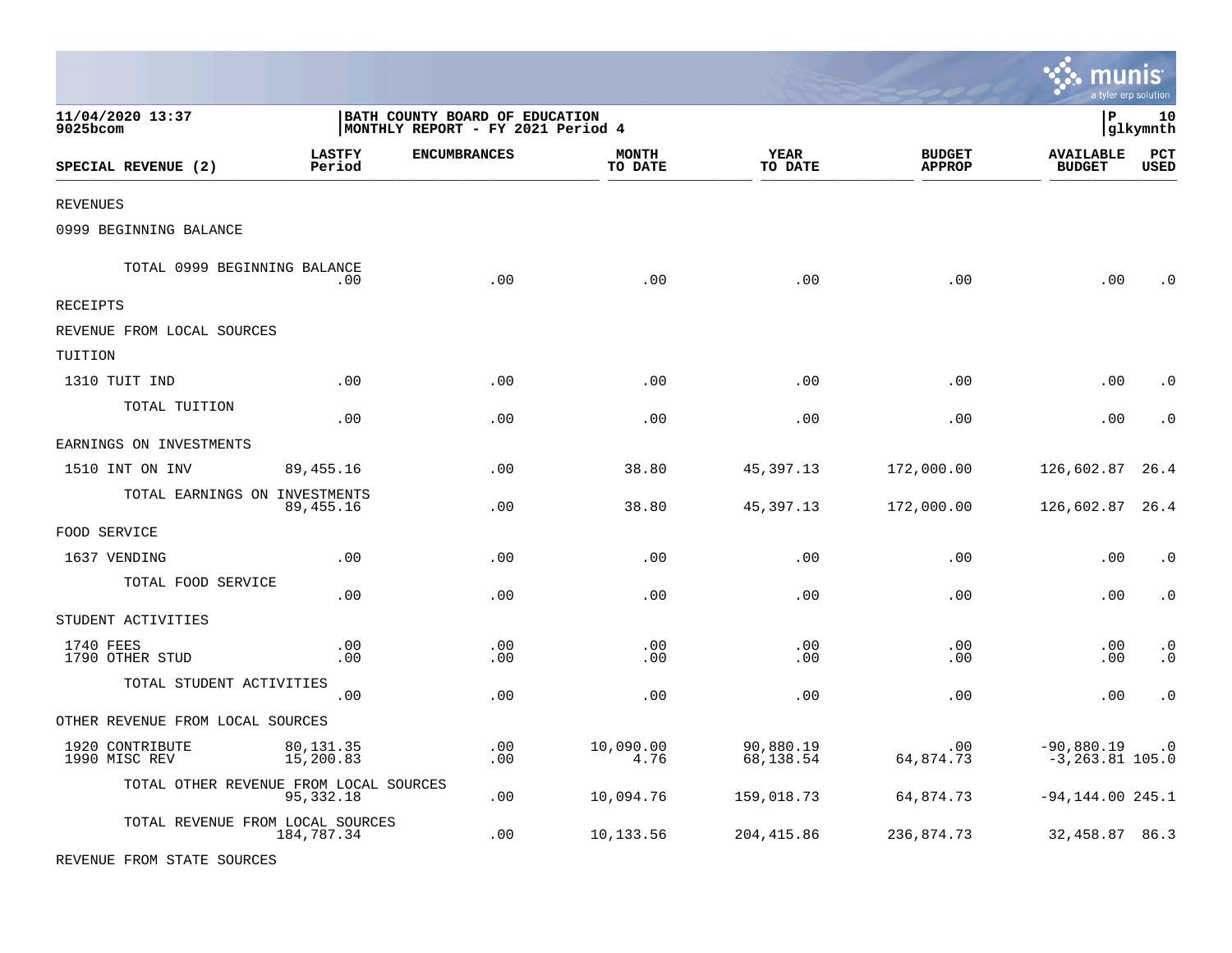

| 11/04/2020 13:37<br>$9025$ bcom              |                                                  | BATH COUNTY BOARD OF EDUCATION<br>MONTHLY REPORT - FY 2021 Period 4 |                         |                        |                                | lР                                | 11<br> glkymnth                     |
|----------------------------------------------|--------------------------------------------------|---------------------------------------------------------------------|-------------------------|------------------------|--------------------------------|-----------------------------------|-------------------------------------|
| SPECIAL REVENUE (2)                          | <b>LASTFY</b><br>Period                          | <b>ENCUMBRANCES</b>                                                 | <b>MONTH</b><br>TO DATE | <b>YEAR</b><br>TO DATE | <b>BUDGET</b><br><b>APPROP</b> | <b>AVAILABLE</b><br><b>BUDGET</b> | PCT<br><b>USED</b>                  |
|                                              |                                                  |                                                                     |                         |                        |                                |                                   |                                     |
| EXPENDITURE REIMBURSEMENTS                   |                                                  |                                                                     |                         |                        |                                |                                   |                                     |
| 3131 MISC REIMB                              | .00                                              | .00                                                                 | .00                     | .00                    | .00                            | .00                               | $\cdot$ 0                           |
| TOTAL EXPENDITURE REIMBURSEMENTS             | .00                                              | .00                                                                 | .00                     | .00                    | .00                            | .00                               | $\cdot$ 0                           |
| RESTRICTED                                   |                                                  |                                                                     |                         |                        |                                |                                   |                                     |
| 3200 RES STATE                               | 302,742.79                                       | .00                                                                 | 60,673.80               | 396,540.90             | 829,280.26                     | 432,739.36                        | 47.8                                |
| TOTAL RESTRICTED                             | 302,742.79                                       | .00                                                                 | 60,673.80               | 396,540.90             | 829,280.26                     | 432,739.36                        | 47.8                                |
| REVENUE ON BEHALF PAYMENTS                   |                                                  |                                                                     |                         |                        |                                |                                   |                                     |
| 3900 ON-BEHALF                               | .00                                              | .00                                                                 | .00                     | .00                    | .00                            | .00                               | $\cdot$ 0                           |
| TOTAL REVENUE ON BEHALF PAYMENTS             | .00                                              | .00                                                                 | .00                     | .00                    | .00                            | .00                               | $\cdot$ 0                           |
|                                              | TOTAL REVENUE FROM STATE SOURCES<br>302,742.79   | .00                                                                 | 60,673.80               | 396,540.90             | 829,280.26                     | 432,739.36                        | 47.8                                |
| REVENUE FROM FEDERAL SOURCES                 |                                                  |                                                                     |                         |                        |                                |                                   |                                     |
| RESTRICTED THROUGH THE STATE                 |                                                  |                                                                     |                         |                        |                                |                                   |                                     |
| 4500 RES FED/ST                              | 367,057.87                                       | .00                                                                 | 284,925.00              | 580,676.93             | 2,304,047.00                   | 1,723,370.07                      | 25.2                                |
|                                              | TOTAL RESTRICTED THROUGH THE STATE<br>367,057.87 | .00                                                                 | 284,925.00              | 580,676.93             | 2,304,047.00                   | 1,723,370.07                      | 25.2                                |
|                                              | TOTAL REVENUE FROM FEDERAL SOURCES<br>367,057.87 | .00                                                                 | 284,925.00              | 580,676.93             | 2,304,047.00                   | 1,723,370.07                      | 25.2                                |
| OTHER RECEIPTS                               |                                                  |                                                                     |                         |                        |                                |                                   |                                     |
| INTERFUND TRANSFERS                          |                                                  |                                                                     |                         |                        |                                |                                   |                                     |
| 5210 FND XFER<br>5251 FF ESS<br>5261 FF OPER | 15,499.00<br>.00<br>.00                          | .00<br>.00<br>.00                                                   | .00<br>.00<br>.00       | .00<br>.00<br>.00      | 50,000.00<br>.00<br>.00        | 50,000.00<br>.00<br>.00           | $\cdot$ 0<br>$\cdot$ 0<br>$\cdot$ 0 |
| TOTAL INTERFUND TRANSFERS                    |                                                  |                                                                     |                         |                        |                                |                                   |                                     |
|                                              | .00                                              | .00                                                                 | .00                     | .00                    | 50,000.00                      | 50,000.00                         | $\cdot$ 0                           |
| TOTAL OTHER RECEIPTS                         | 15,499.00                                        | .00                                                                 | .00                     | .00                    | 50,000.00                      | 50,000.00                         | $\cdot$ 0                           |
| TOTAL RECEIPTS                               | 870,087.00                                       | .00                                                                 | 355,732.36              | 1,181,633.69           | 3,420,201.99                   | 2,238,568.30                      | 34.6                                |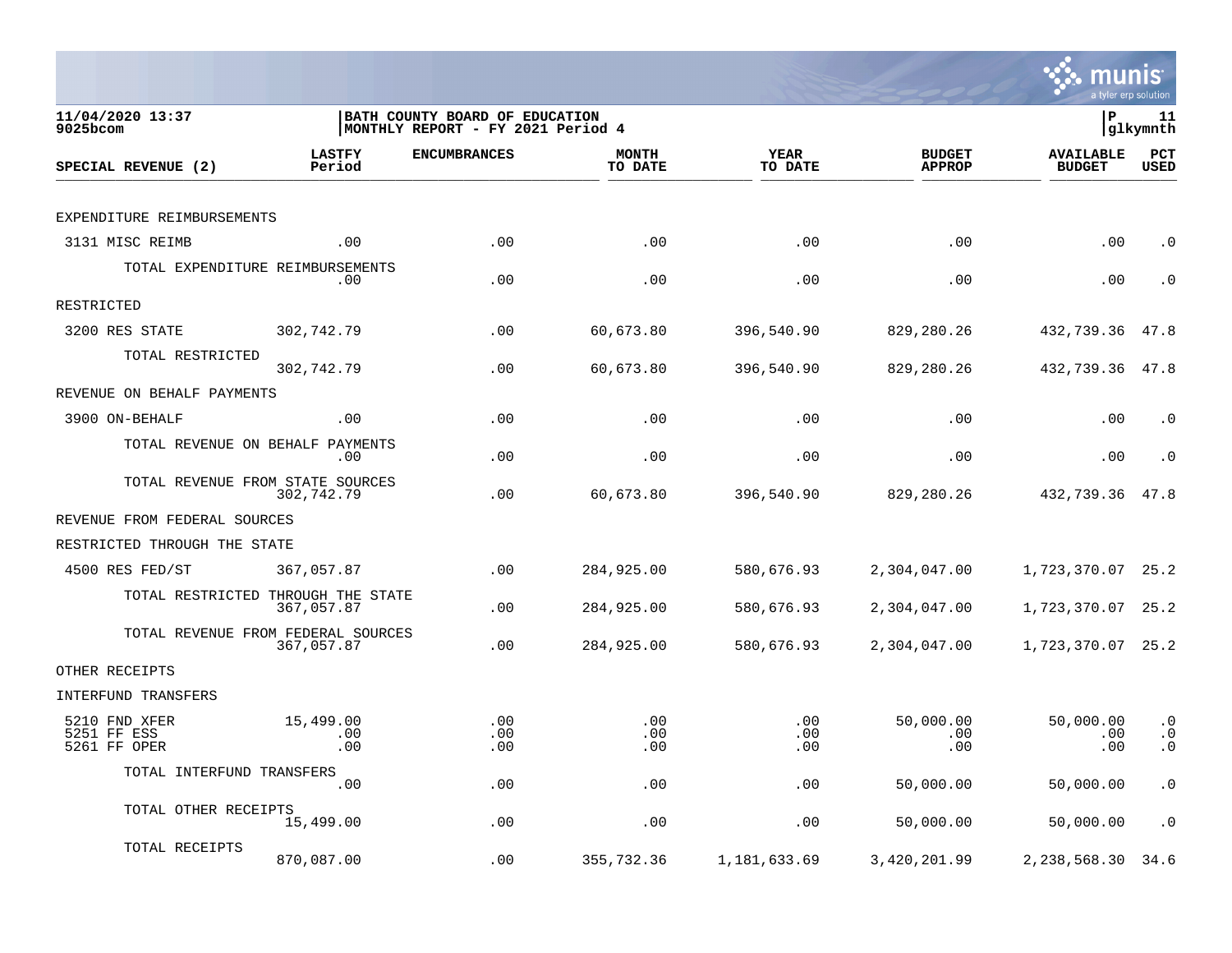|                              |                         |                                                                      |                         |                        |                         | munis<br>a tyler erp solution     |                    |
|------------------------------|-------------------------|----------------------------------------------------------------------|-------------------------|------------------------|-------------------------|-----------------------------------|--------------------|
| 11/04/2020 13:37<br>9025bcom |                         | BATH COUNTY BOARD OF EDUCATION<br> MONTHLY REPORT - FY 2021 Period 4 |                         |                        |                         | l P                               | 12<br> glkymnth    |
| SPECIAL REVENUE (2)          | <b>LASTFY</b><br>Period | <b>ENCUMBRANCES</b>                                                  | <b>MONTH</b><br>TO DATE | <b>YEAR</b><br>TO DATE | <b>BUDGET</b><br>APPROP | <b>AVAILABLE</b><br><b>BUDGET</b> | PCT<br><b>USED</b> |
| TOTAL REVENUE                | 870,087.00              | .00                                                                  | 355,732.36              | 1,181,633.69           | 3,420,201.99            | 2,238,568.30 34.6                 |                    |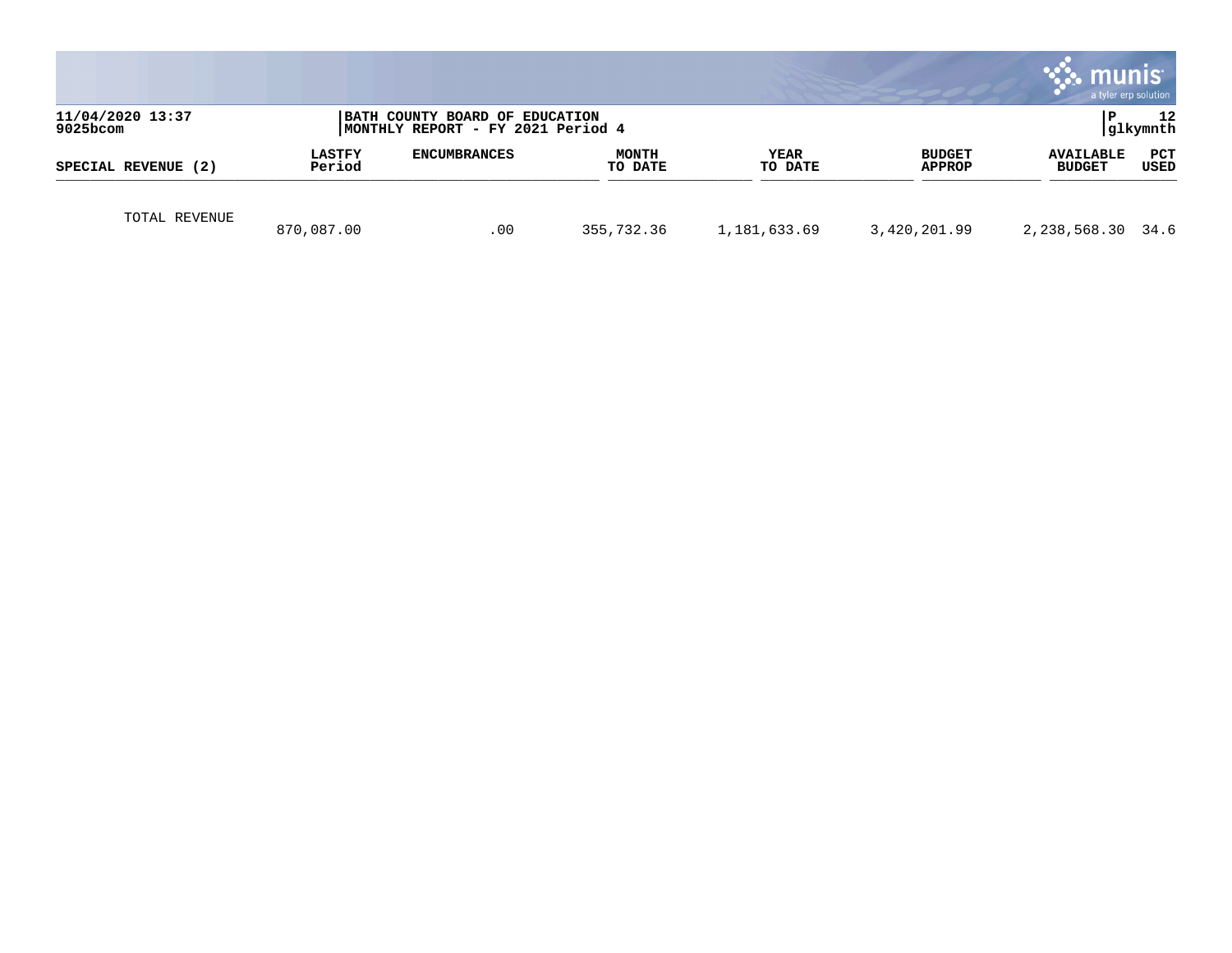

| 11/04/2020 13:37<br>9025bcom                                                 |                                                                                                                                    | BATH COUNTY BOARD OF EDUCATION<br>MONTHLY REPORT - FY 2021 Period 4                                                                    |                                                                                                                                                    |                                                                                                                                   |                                                                                                                                                                                                                                                                                                                                                                                                                 |                                                                                                                             | 13<br>glkymnth                                                                                   |
|------------------------------------------------------------------------------|------------------------------------------------------------------------------------------------------------------------------------|----------------------------------------------------------------------------------------------------------------------------------------|----------------------------------------------------------------------------------------------------------------------------------------------------|-----------------------------------------------------------------------------------------------------------------------------------|-----------------------------------------------------------------------------------------------------------------------------------------------------------------------------------------------------------------------------------------------------------------------------------------------------------------------------------------------------------------------------------------------------------------|-----------------------------------------------------------------------------------------------------------------------------|--------------------------------------------------------------------------------------------------|
| SPECIAL REVENUE (2)                                                          | <b>LASTFY</b><br>Period                                                                                                            | <b>ENCUMBRANCES</b>                                                                                                                    | <b>MONTH</b><br>TO DATE                                                                                                                            | <b>YEAR</b><br>TO DATE                                                                                                            | <b>BUDGET</b><br><b>APPROP</b>                                                                                                                                                                                                                                                                                                                                                                                  | <b>AVAILABLE</b><br><b>BUDGET</b>                                                                                           | PCT<br><b>USED</b>                                                                               |
| <b>EXPENDITURES</b>                                                          |                                                                                                                                    |                                                                                                                                        |                                                                                                                                                    |                                                                                                                                   |                                                                                                                                                                                                                                                                                                                                                                                                                 |                                                                                                                             |                                                                                                  |
| 1000 INSTRUCTION                                                             |                                                                                                                                    |                                                                                                                                        |                                                                                                                                                    |                                                                                                                                   |                                                                                                                                                                                                                                                                                                                                                                                                                 |                                                                                                                             |                                                                                                  |
| 0100<br>0200<br>0300<br>0400<br>0500<br>0600<br>0700<br>0800<br>0840<br>0900 | 256,794.58<br>82,058.09<br>1,247.31<br>638.91<br>$-842.91$<br>35, 391.49<br>$\overline{\phantom{0}}$ .00<br>2,019.84<br>.00<br>.00 | $\begin{array}{r} .00 \\ .00 \\ .00 \\ .00 \\ .00 \\ .00 \\ 187,698.82 \\ 41,717.61 \\ 420.00 \\ .00 \\ .00 \end{array}$<br>.00<br>.00 | 113,762.57<br>28,870.94<br>212.97<br>1,218.72<br>32, 291.38<br>1,417.57<br>.00<br>.00<br>.00                                                       | 290,568.32<br>96,909.53<br>9,175.00<br>638.91<br>$638.91$<br>$2,235.84$<br>$115,242.40$<br>$1,217.57$<br>$360.00$<br>$00$<br>$00$ | 1,203,530.20<br>311, 146.91<br>21,775.00<br>23,500.00<br>26,569.00<br>328, 431.93<br>۔۔۔ںں د , 175<br>12, 800 .00<br>5, 921 . 86<br>00<br>.00                                                                                                                                                                                                                                                                   | 912,961.88<br>214, 237.38<br>8,553.60<br>22,861.09<br>24, 333.16<br>$25, 132, 564.82$<br>$12, 020.00$<br>$5, 921.86$<br>$0$ | 24.1<br>31.2<br>60.7<br>2.7<br>8.4<br>92.2<br>24.5<br>$\overline{6.1}$<br>$\cdot$ 0<br>$\cdot$ 0 |
|                                                                              | TOTAL 1000 INSTRUCTION                                                                                                             |                                                                                                                                        |                                                                                                                                                    |                                                                                                                                   | 516, 347.57 2, 109, 174.90 1, 358, 944.50 35.6                                                                                                                                                                                                                                                                                                                                                                  |                                                                                                                             |                                                                                                  |
| 2100 STUDENT SUPPORT SERVICES                                                |                                                                                                                                    |                                                                                                                                        |                                                                                                                                                    |                                                                                                                                   |                                                                                                                                                                                                                                                                                                                                                                                                                 |                                                                                                                             |                                                                                                  |
| 0100<br>0200<br>0300<br>0400<br>0500<br>0600<br>0700<br>0800<br>0840         | 49,347.97<br>20,672.03<br>.00<br>.00<br>12,508.49<br>$-119.09$<br>.00<br>2,205.05<br>.00                                           | $.00$<br>$.00$<br>$.00$<br>$.00$<br>$.00$<br>$2,697.30$<br>.00<br>180.00<br>.00                                                        | 12,747.46<br>4,577.26                                                                                                                              |                                                                                                                                   | $\begin{array}{cccc} & & & & 18,7\bar{4}4\cdot\overset{7}{6}2 \qquad & & 174\,,314\cdot80 \\\cdot \ 00 \qquad \qquad 00 \qquad \qquad 00 \qquad \qquad 00 \qquad \qquad 00 \qquad \qquad 00 \\\cdot \ 00 \qquad \qquad 00 \qquad \qquad 00 \qquad \qquad 00 \qquad \qquad 00 \\\cdot \ 00 \qquad \qquad 1,610.52 \qquad \qquad 7,230.74 \\\cdot \ 00 \qquad \qquad 00 \qquad \qquad 00 \qquad \qquad 00 \qquad$ | 129,063.06<br>45,188.02<br>.00<br>.00<br>5,620.22<br>46,892.66<br>.00<br>70.00 72.0<br>.00                                  | 26.0<br>29.3<br>$\cdot$ 0<br>$\cdot$ 0<br>22.3<br>5.4<br>$\cdot$ 0<br>$\cdot$ 0                  |
| TOTAL 2100                                                                   | STUDENT SUPPORT SERVICES<br>84,852.63                                                                                              | 2,877.30                                                                                                                               |                                                                                                                                                    | 17,324.72 65,606.88                                                                                                               | 295,318.14                                                                                                                                                                                                                                                                                                                                                                                                      | 226,833.96 23.2                                                                                                             |                                                                                                  |
| 2200 INSTRUCTIONAL STAFF SUPP SERV                                           |                                                                                                                                    |                                                                                                                                        |                                                                                                                                                    |                                                                                                                                   |                                                                                                                                                                                                                                                                                                                                                                                                                 |                                                                                                                             |                                                                                                  |
| 0100<br>0200<br>0300<br>0400<br>0500<br>0600<br>0700<br>0800                 | 128,422.53<br>40,608.92<br>17,284.78<br>.00<br>15,097.85<br>36,778.96<br>13,896.22<br>.00                                          | 00 .<br>00 .<br>399 . 00                                                                                                               | 40,630.89<br>10,530.66<br>11,504.00<br>$11,304.00$<br>$114.55$<br>$1,866.56$<br>$0.00$<br>$0.00$<br>$0.00$<br>$0.00$<br>$0.00$<br>$0.00$<br>$0.00$ | 132,663.02<br>$44,104.34$<br>$16,104.34$<br>16, 186.00<br>$\overline{00}$<br>1,324.46<br>13,138.42<br>28,296.00<br>$\sim 00$      | 381,796.99<br>$48, 714.14$<br>$00$<br>$18, 195.50$<br>$4, 434.45$<br>$1, 150.00$<br>500<br>119,302.00<br>48,714.14<br>1,500.00                                                                                                                                                                                                                                                                                  | 249, 133.97<br>75,197.66<br>32,129.14<br>.00<br>16,756.49<br>$-570.53$ 104.0<br>$-7,146.00$ 133.8<br>1,500.00               | 34.8<br>37.0<br>34.1<br>$\cdot$ 0<br>7.9<br>$\overline{\phantom{0}}$ .0                          |
| TOTAL 2200                                                                   | INSTRUCTIONAL STAFF SUPP SERV<br>252,089.26 2,380.11 77,125.87 235,712.24                                                          |                                                                                                                                        |                                                                                                                                                    |                                                                                                                                   | 605,093.08                                                                                                                                                                                                                                                                                                                                                                                                      | 367,000.73 39.4                                                                                                             |                                                                                                  |
| 2300 DISTRICT ADMIN SUPPORT                                                  |                                                                                                                                    |                                                                                                                                        |                                                                                                                                                    |                                                                                                                                   |                                                                                                                                                                                                                                                                                                                                                                                                                 |                                                                                                                             |                                                                                                  |
| 0100<br>0200<br>0300<br>0400                                                 | .00<br>.00<br>80.00<br>.00                                                                                                         | .00<br>.00<br>.00<br>.00                                                                                                               | .00<br>.00<br>.00<br>.00                                                                                                                           | .00<br>.00<br>.00<br>.00                                                                                                          | .00<br>.00<br>.00<br>.00                                                                                                                                                                                                                                                                                                                                                                                        | .00<br>.00<br>.00<br>.00                                                                                                    | $\cdot$ 0<br>$\cdot$ 0<br>$\cdot$ 0<br>$\cdot$ 0                                                 |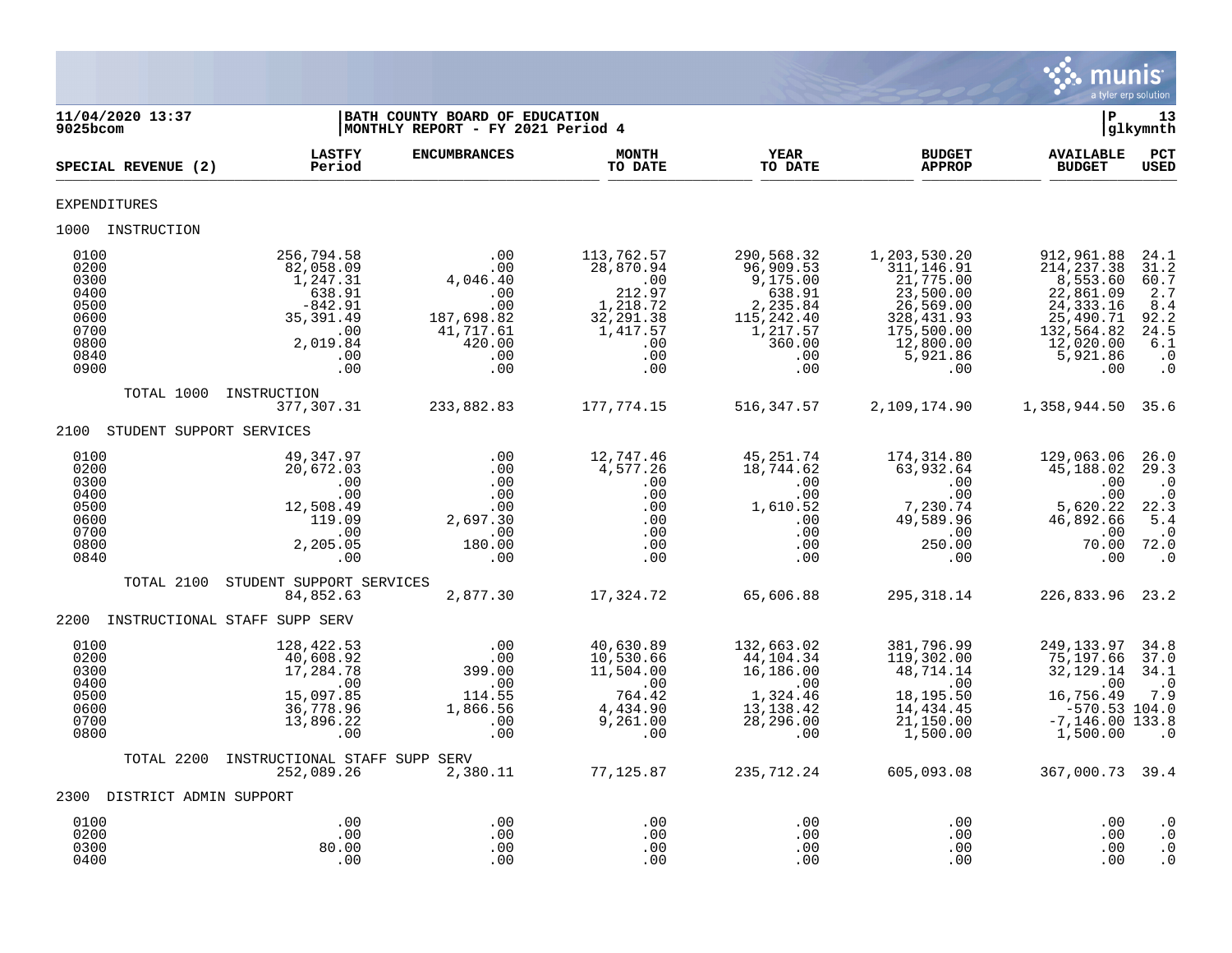

## **11/04/2020 13:37 |BATH COUNTY BOARD OF EDUCATION |P 14 9025bcom |MONTHLY REPORT - FY 2021 Period 4 |glkymnth**

| SPECIAL REVENUE (2)                                  | <b>LASTFY</b><br>Period                                                 | <b>ENCUMBRANCES</b>                                       | <b>MONTH</b><br>TO DATE                                           | <b>YEAR</b><br>TO DATE                                                   | <b>BUDGET</b><br><b>APPROP</b>                                                 | <b>AVAILABLE</b><br><b>BUDGET</b>                                                                | PCT<br><b>USED</b>                                                                                   |
|------------------------------------------------------|-------------------------------------------------------------------------|-----------------------------------------------------------|-------------------------------------------------------------------|--------------------------------------------------------------------------|--------------------------------------------------------------------------------|--------------------------------------------------------------------------------------------------|------------------------------------------------------------------------------------------------------|
| 0500<br>0600<br>0700<br>0800                         | .00<br>2,379.55<br>.00<br>.00                                           | .00<br>.00<br>.00<br>.00                                  | .00<br>.00<br>.00<br>.00                                          | .00<br>.00<br>.00<br>.00                                                 | .00<br>.00<br>.00<br>.00                                                       | .00<br>.00<br>.00<br>.00                                                                         | $\cdot$ 0<br>$\cdot$ 0<br>$\cdot$ 0<br>$\cdot$ 0                                                     |
| TOTAL 2300                                           | DISTRICT ADMIN SUPPORT<br>2,459.55                                      | .00                                                       | .00                                                               | .00                                                                      | .00                                                                            | .00                                                                                              | $\cdot$ 0                                                                                            |
| 2400<br>SCHOOL ADMIN SUPPORT                         |                                                                         |                                                           |                                                                   |                                                                          |                                                                                |                                                                                                  |                                                                                                      |
| 0100<br>0200<br>0300<br>0600<br>0700<br>0800         | .00<br>.00<br>.00<br>.00<br>.00<br>.00                                  | .00<br>.00<br>.00<br>.00<br>.00<br>.00                    | .00<br>.00<br>.00<br>.00<br>.00<br>.00                            | .00<br>.00<br>.00<br>.00<br>.00<br>.00                                   | .00<br>.00<br>.00<br>.00<br>.00<br>.00                                         | .00<br>.00<br>.00<br>.00<br>.00<br>.00                                                           | . $\boldsymbol{0}$<br>$\cdot$ 0<br>$\cdot$ 0<br>$\cdot$ 0<br>$\cdot$ 0<br>$\cdot$ 0                  |
| TOTAL 2400                                           | SCHOOL ADMIN SUPPORT<br>.00                                             | .00                                                       | .00                                                               | .00                                                                      | .00                                                                            | .00                                                                                              | $\cdot$ 0                                                                                            |
| BUSINESS SUPPORT SERVICES<br>2500                    |                                                                         |                                                           |                                                                   |                                                                          |                                                                                |                                                                                                  |                                                                                                      |
| 0100<br>0200<br>0300<br>0400<br>0500<br>0600<br>0700 | .00<br>.00<br>.00<br>.00<br>.00<br>.00<br>.00                           | .00<br>.00<br>.00<br>.00<br>.00<br>.00<br>.00             | .00<br>.00<br>.00<br>.00<br>.00<br>.00<br>.00                     | .00<br>.00<br>.00<br>.00<br>.00<br>.00<br>.00                            | .00<br>.00<br>.00<br>.00<br>.00<br>.00<br>.00                                  | .00<br>.00<br>.00<br>.00<br>.00<br>.00<br>.00                                                    | $\cdot$ 0<br>$\cdot$ 0<br>$\cdot$ 0<br>$\cdot$ 0<br>$\cdot$ 0<br>$\boldsymbol{\cdot}$ 0<br>$\cdot$ 0 |
| TOTAL 2500                                           | BUSINESS SUPPORT SERVICES<br>.00                                        | .00                                                       | .00                                                               | .00                                                                      | .00                                                                            | .00                                                                                              | . 0                                                                                                  |
| 2600                                                 | PLANT OPERATIONS AND MAINTENANCE                                        |                                                           |                                                                   |                                                                          |                                                                                |                                                                                                  |                                                                                                      |
| 0100<br>0200<br>0300<br>0400<br>0500<br>0600<br>0700 | 3,715.20<br>1,164.64<br>6,362.18<br>344.11<br>389.19<br>2,970.97<br>.00 | .00<br>.00<br>14,120.89<br>.00<br>.00<br>18,489.01<br>.00 | 937.60<br>292.28<br>290.00<br>74.64<br>130.06<br>30,844.64<br>.00 | 3,750.40<br>1,167.38<br>290.00<br>2,547.14<br>389.80<br>46,544.50<br>.00 | 11,251.29<br>4,628.06<br>.00<br>8,500.00<br>2,500.00<br>20,000.00<br>53,418.00 | 7,500.89<br>3,460.68<br>$-14, 410.89$<br>5,952.86<br>2,110.20<br>$-45,033.51$ 325.2<br>53,418.00 | 33.3<br>25.2<br>$\cdot$ 0<br>30.0<br>15.6<br>$\cdot$ 0                                               |
| TOTAL 2600                                           | PLANT OPERATIONS AND MAINTENANCE<br>14,946.29                           | 32,609.90                                                 | 32,569.22                                                         | 54,689.22                                                                | 100,297.35                                                                     | 12,998.23                                                                                        | 87.0                                                                                                 |
| STUDENT TRANSPORTATION<br>2700                       |                                                                         |                                                           |                                                                   |                                                                          |                                                                                |                                                                                                  |                                                                                                      |
| 0100<br>0200<br>0300<br>0600<br>0700                 | 5,947.96<br>1,493.10<br>.00<br>.00<br>.00                               | .00<br>.00<br>.00<br>.00<br>.00                           | 1,675.20<br>522.42<br>.00<br>.00<br>.00                           | 4,188.00<br>1,485.67<br>.00<br>.00<br>.00                                | 9,600.00<br>3,006.00<br>.00<br>.00<br>.00                                      | 5,412.00<br>1,520.33<br>.00<br>.00<br>.00                                                        | 43.6<br>49.4<br>$\cdot$ 0<br>$\cdot$ 0<br>$\cdot$ 0                                                  |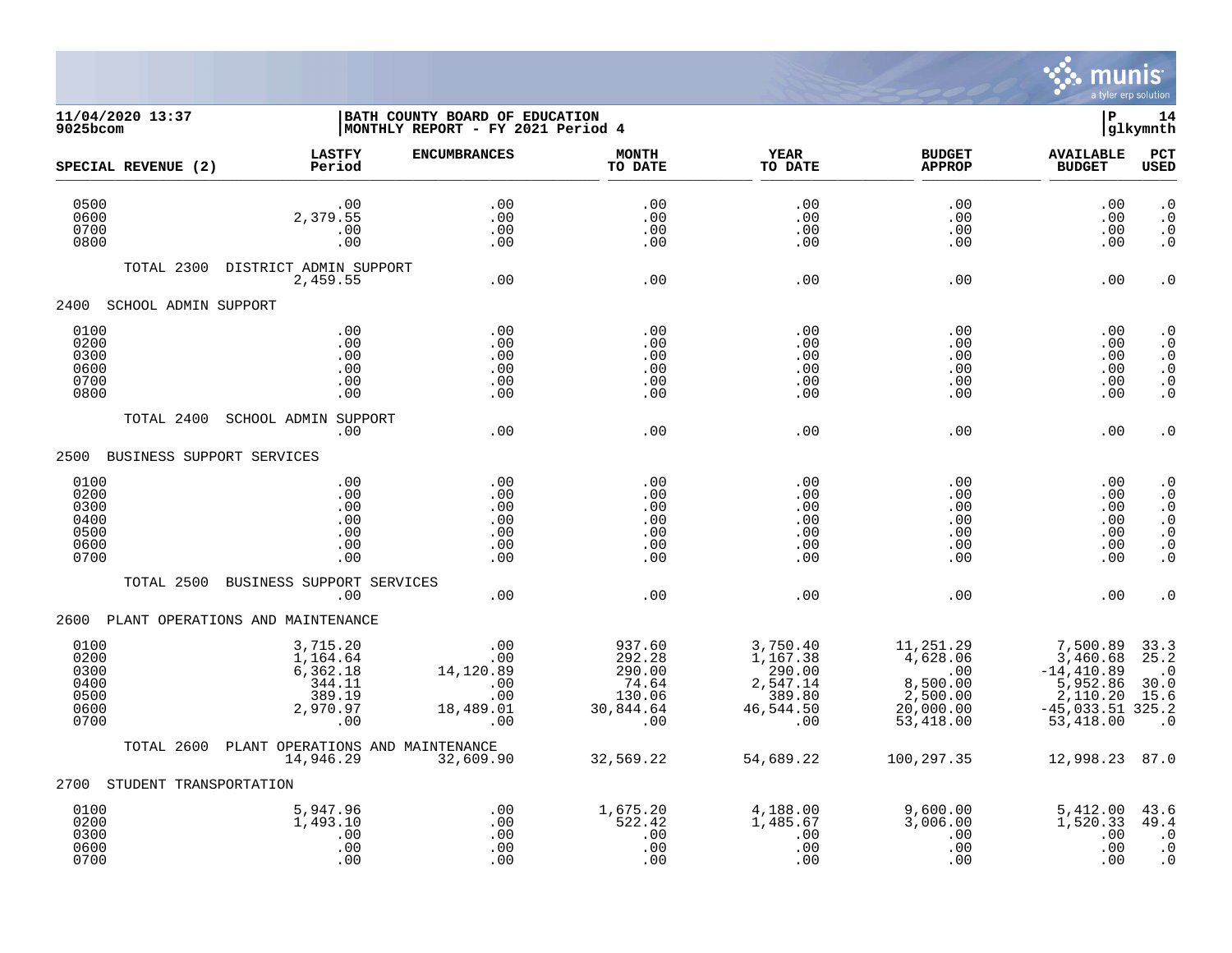

| 11/04/2020 13:37<br>$9025$ bcom                                      |                                                                                      | BATH COUNTY BOARD OF EDUCATION<br>MONTHLY REPORT - FY 2021 Period 4      |                                                                               |                                                                                 |                                                                                              | l P                                                                                                    | 15<br> glkymnth                                                       |
|----------------------------------------------------------------------|--------------------------------------------------------------------------------------|--------------------------------------------------------------------------|-------------------------------------------------------------------------------|---------------------------------------------------------------------------------|----------------------------------------------------------------------------------------------|--------------------------------------------------------------------------------------------------------|-----------------------------------------------------------------------|
| SPECIAL REVENUE (2)                                                  | <b>LASTFY</b><br>Period                                                              | <b>ENCUMBRANCES</b>                                                      | <b>MONTH</b><br>TO DATE                                                       | <b>YEAR</b><br>TO DATE                                                          | <b>BUDGET</b><br><b>APPROP</b>                                                               | <b>AVAILABLE</b><br><b>BUDGET</b>                                                                      | PCT<br><b>USED</b>                                                    |
| 0800                                                                 | .00                                                                                  | .00                                                                      | .00                                                                           | .00                                                                             | .00                                                                                          | .00                                                                                                    | $\cdot$ 0                                                             |
| TOTAL 2700                                                           | STUDENT TRANSPORTATION<br>7,441.06                                                   | .00                                                                      | 2,197.62                                                                      | 5,673.67                                                                        | 12,606.00                                                                                    | 6,932.33                                                                                               | 45.0                                                                  |
| FOOD SERVICE OPERATION<br>3100                                       |                                                                                      |                                                                          |                                                                               |                                                                                 |                                                                                              |                                                                                                        |                                                                       |
| 0500<br>0600<br>0700<br>0800                                         | .00<br>.00<br>1,939.72<br>.00                                                        | .00<br>.00<br>.00<br>.00                                                 | .00<br>.00<br>.00<br>.00                                                      | .00<br>.00<br>$-10.00$<br>.00                                                   | .00<br>.00<br>25,900.00<br>.00                                                               | .00<br>.00<br>25,910.00<br>.00                                                                         | $\cdot$ 0<br>$\cdot$ 0<br>$\cdot$ 0<br>$\cdot$ 0                      |
| TOTAL 3100                                                           | FOOD SERVICE OPERATION<br>1,939.72                                                   | .00                                                                      | .00                                                                           | $-10.00$                                                                        | 25,900.00                                                                                    | 25,910.00                                                                                              | $\cdot$ 0                                                             |
| 3200<br>DAY CARE OPERATIONS                                          |                                                                                      |                                                                          |                                                                               |                                                                                 |                                                                                              |                                                                                                        |                                                                       |
| 0500                                                                 | .00                                                                                  | .00                                                                      | .00                                                                           | .00                                                                             | .00                                                                                          | .00                                                                                                    | $\cdot$ 0                                                             |
| TOTAL 3200                                                           | DAY CARE OPERATIONS<br>$.00 \,$                                                      | .00                                                                      | .00                                                                           | .00                                                                             | .00                                                                                          | .00                                                                                                    | $\cdot$ 0                                                             |
| 3300<br>COMMUNITY SERVICES                                           |                                                                                      |                                                                          |                                                                               |                                                                                 |                                                                                              |                                                                                                        |                                                                       |
| 0100<br>0200<br>0300<br>0400<br>0500<br>0600<br>0700<br>0800<br>0900 | 72,252.53<br>6,093.48<br>.00<br>167.64<br>622.36<br>9,229.84<br>544.84<br>.00<br>.00 | .00<br>.00<br>198.00<br>.00<br>99.00<br>8,451.30<br>.00<br>120.00<br>.00 | 19,188.29<br>1,849.69<br>.00<br>55.88<br>.00<br>1,576.09<br>.00<br>.00<br>.00 | 72,450.45<br>6.043.50<br>.00<br>167.64<br>.00<br>16,590.32<br>.00<br>.00<br>.00 | 231,641.62<br>19,832.69<br>720.00<br>450.00<br>3,409.50<br>12,162.71<br>.00<br>160.00<br>.00 | 159, 191. 17<br>13,789.19<br>522.00<br>282.36<br>3,310.50<br>$-12,878.91 205.9$<br>.00<br>40.00<br>.00 | 31.3<br>30.5<br>27.5<br>37.3<br>2.9<br>$\cdot$ 0<br>75.0<br>$\cdot$ 0 |
| TOTAL 3300                                                           | COMMUNITY SERVICES<br>88,910.69                                                      | 8,868.30                                                                 | 22,669.95                                                                     | 95,251.91                                                                       | 268,376.52                                                                                   | 164, 256. 31 38.8                                                                                      |                                                                       |
| 5100<br>DEBT SERVICE                                                 |                                                                                      |                                                                          |                                                                               |                                                                                 |                                                                                              |                                                                                                        |                                                                       |
| 0800                                                                 | .00                                                                                  | .00                                                                      | .00                                                                           | .00                                                                             | .00                                                                                          | .00                                                                                                    | . 0                                                                   |
| TOTAL 5100                                                           | DEBT SERVICE<br>.00                                                                  | .00                                                                      | .00                                                                           | .00                                                                             | .00                                                                                          | .00                                                                                                    | $\cdot$ 0                                                             |
| FUND TRANSFERS<br>5200                                               |                                                                                      |                                                                          |                                                                               |                                                                                 |                                                                                              |                                                                                                        |                                                                       |
| 0900                                                                 | .00                                                                                  | .00                                                                      | .00                                                                           | .00                                                                             | 3,436.00                                                                                     | 3,436.00                                                                                               | $\cdot$ 0                                                             |
| TOTAL 5200                                                           | <b>FUND TRANSFERS</b><br>.00                                                         | .00                                                                      | .00                                                                           | .00                                                                             | 3,436.00                                                                                     | 3,436.00                                                                                               | $\cdot$ 0                                                             |
| TOTAL EXPENDITURES                                                   | 829,946.51                                                                           | 280,618.44                                                               | 329,661.53                                                                    | 973, 271.49                                                                     | 3,420,201.99                                                                                 | 2,166,312.06                                                                                           | 36.7                                                                  |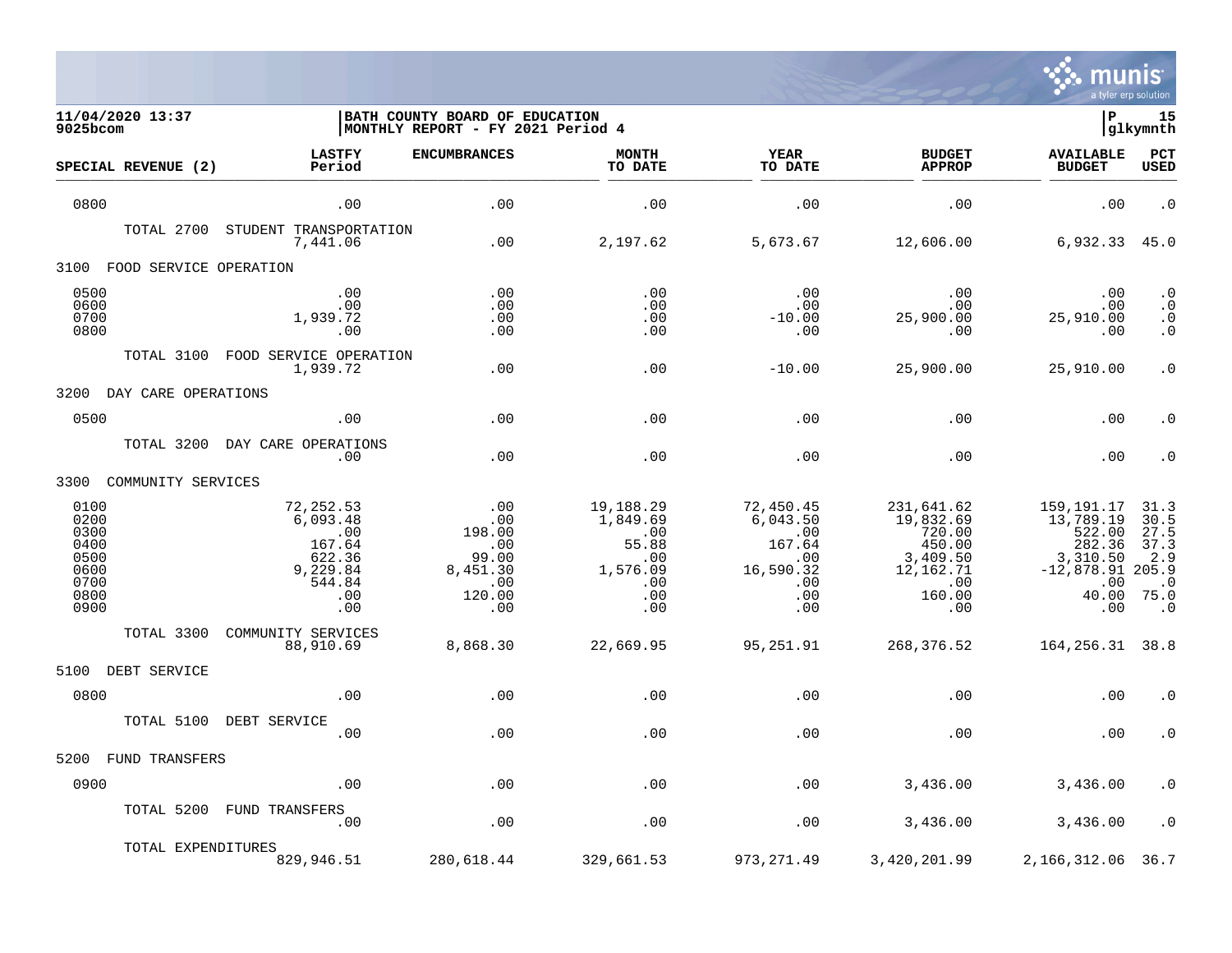|                                 |                         |                                                                     |                  |                 |                         | munis<br>a tyler erp solution     |                    |
|---------------------------------|-------------------------|---------------------------------------------------------------------|------------------|-----------------|-------------------------|-----------------------------------|--------------------|
| 11/04/2020 13:37<br>$9025$ bcom |                         | BATH COUNTY BOARD OF EDUCATION<br>MONTHLY REPORT - FY 2021 Period 4 |                  |                 |                         |                                   | 16<br> glkymnth    |
| SPECIAL REVENUE (2)             | <b>LASTFY</b><br>Period | <b>ENCUMBRANCES</b>                                                 | MONTH<br>TO DATE | YEAR<br>TO DATE | <b>BUDGET</b><br>APPROP | <b>AVAILABLE</b><br><b>BUDGET</b> | PCT<br><b>USED</b> |
| TOTAL FOR SPECIAL REVENUE       | (2)<br>40,140.49        | $-280,618.44$                                                       | 26,070.83        | 208,362.20      | .00                     | 72,256.24                         | $\cdot$ 0          |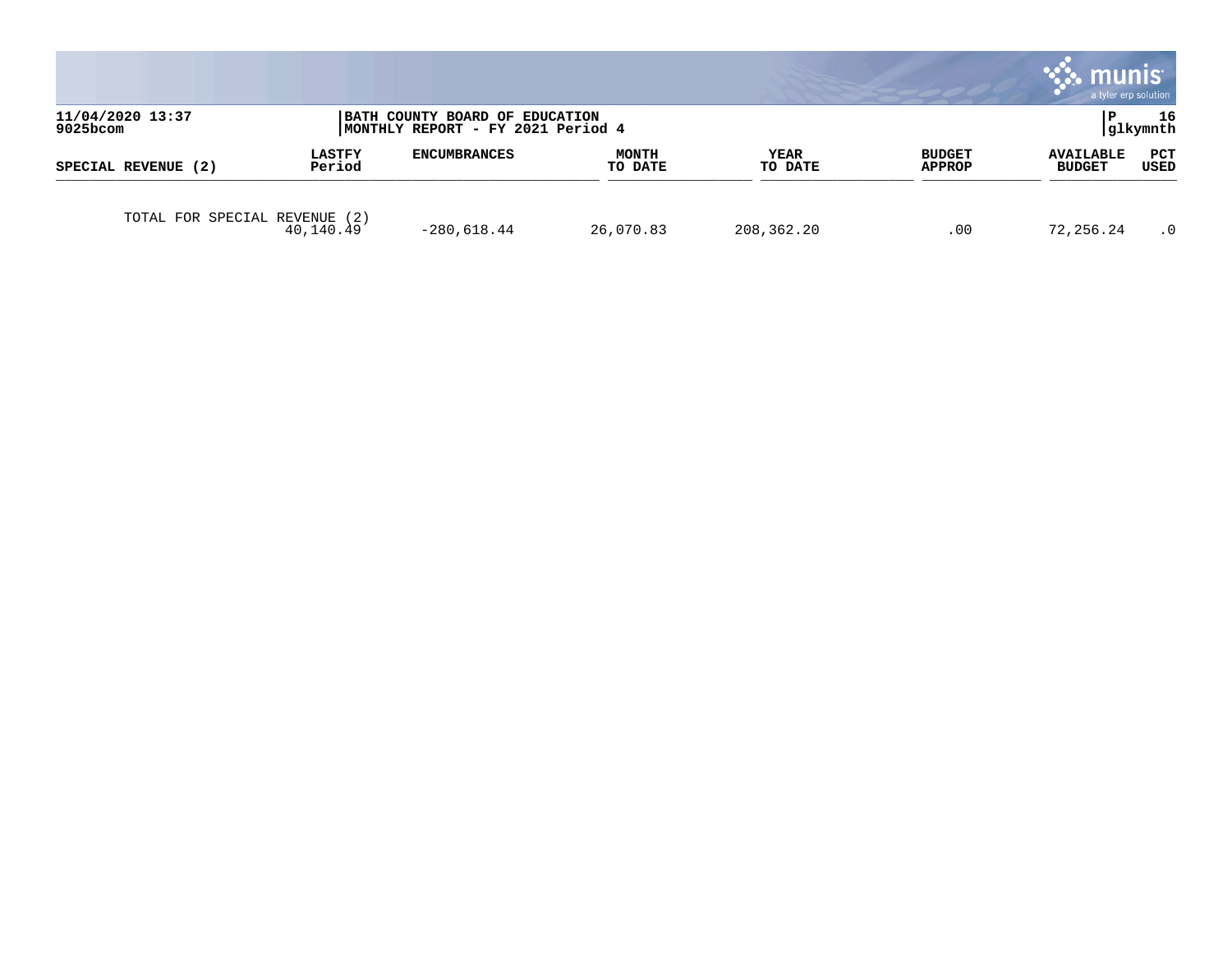|                                                |                          |                                                                     |                         |                        |                                | munis<br>a tyler erp solution     |                               |
|------------------------------------------------|--------------------------|---------------------------------------------------------------------|-------------------------|------------------------|--------------------------------|-----------------------------------|-------------------------------|
| 11/04/2020 13:37<br>9025bcom                   |                          | BATH COUNTY BOARD OF EDUCATION<br>MONTHLY REPORT - FY 2021 Period 4 |                         |                        |                                | lР                                | 17<br>glkymnth                |
| DISTRICT ACTIVITY FD (ANNUAL) Period           | <b>LASTFY</b>            | <b>ENCUMBRANCES</b>                                                 | <b>MONTH</b><br>TO DATE | <b>YEAR</b><br>TO DATE | <b>BUDGET</b><br><b>APPROP</b> | <b>AVAILABLE</b><br><b>BUDGET</b> | PCT<br><b>USED</b>            |
| <b>REVENUES</b>                                |                          |                                                                     |                         |                        |                                |                                   |                               |
| 0999 BEGINNING BALANCE                         |                          |                                                                     |                         |                        |                                |                                   |                               |
| TOTAL 0999 BEGINNING BALANCE                   | 94,621.51                | .00                                                                 | .00                     | 96,410.11              | 96,410.11                      |                                   | .00 100.0                     |
| <b>RECEIPTS</b>                                |                          |                                                                     |                         |                        |                                |                                   |                               |
| REVENUE FROM LOCAL SOURCES                     |                          |                                                                     |                         |                        |                                |                                   |                               |
| STUDENT ACTIVITIES                             |                          |                                                                     |                         |                        |                                |                                   |                               |
| 1740 FEES<br>1750 DONATIONS<br>1790 OTHER STUD | 15.00<br>.00<br>6,162.75 | .00<br>.00<br>.00                                                   | .00<br>.00<br>1,751.63  | .00<br>.00<br>1,751.63 | 5,706.14<br>.00<br>26,726.14   | 5,706.14<br>.00<br>24,974.51      | $\cdot$ 0<br>$\cdot$ 0<br>6.6 |
| TOTAL STUDENT ACTIVITIES                       | 6,177.75                 | .00                                                                 | 1,751.63                | 1,751.63               | 32,432.28                      | 30,680.65                         | 5.4                           |
| OTHER REVENUE FROM LOCAL SOURCES               |                          |                                                                     |                         |                        |                                |                                   |                               |
| 1920 CONTRIBUTE<br>1990 MISC REV               | 7,875.00<br>9,325.00     | .00<br>.00                                                          | 5,000.00<br>.00         | 5,800.00<br>.00        | 15,925.00<br>14,010.00         | 10,125.00<br>14,010.00            | 36.4<br>$\cdot$ 0             |
| TOTAL OTHER REVENUE FROM LOCAL SOURCES         | 17,200.00                | .00                                                                 | 5,000.00                | 5,800.00               | 29,935.00                      | 24,135.00                         | 19.4                          |
| TOTAL REVENUE FROM LOCAL SOURCES               | 23, 377. 75              | .00                                                                 | 6,751.63                | 7,551.63               | 62,367.28                      | 54,815.65 12.1                    |                               |
| REVENUE FROM FEDERAL SOURCES                   |                          |                                                                     |                         |                        |                                |                                   |                               |
| FEDERAL REIMBURSEMENT                          |                          |                                                                     |                         |                        |                                |                                   |                               |
| 4810 MED REIMB                                 | .00                      | .00                                                                 | .00                     | .00                    | .00                            | .00                               | $\cdot$ 0                     |
| TOTAL FEDERAL REIMBURSEMENT                    | .00                      | .00                                                                 | .00                     | .00                    | .00                            | .00                               | $\cdot$ 0                     |
| TOTAL REVENUE FROM FEDERAL SOURCES             | .00                      | .00                                                                 | .00                     | .00                    | .00                            | .00                               | $\cdot$ 0                     |
| TOTAL RECEIPTS                                 | 23, 377. 75              | .00                                                                 | 6,751.63                | 7,551.63               | 62,367.28                      | 54,815.65                         | 12.1                          |
| TOTAL REVENUE                                  | 117,999.26               | .00                                                                 | 6,751.63                | 103,961.74             | 158,777.39                     | 54,815.65 65.5                    |                               |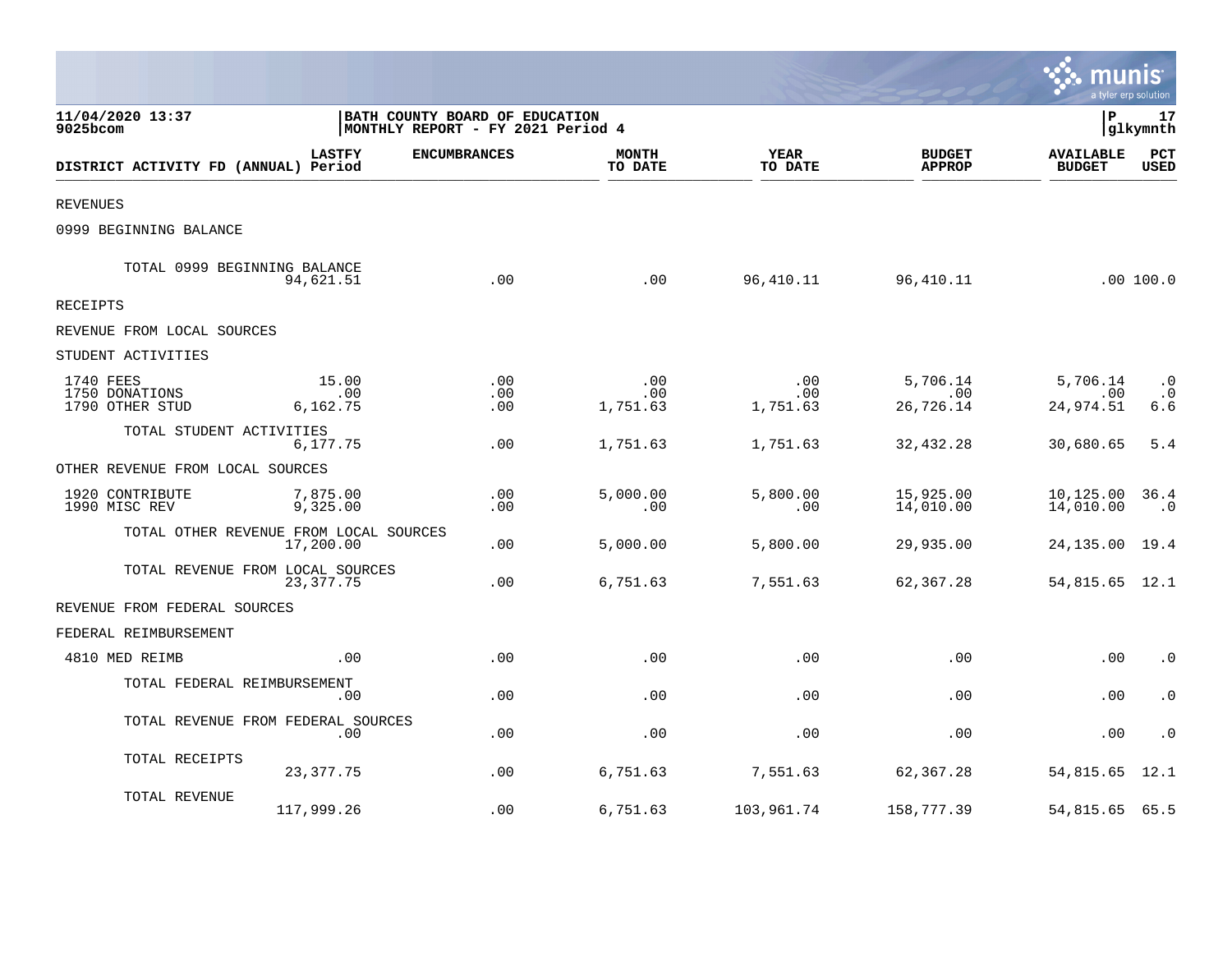

| 11/04/2020 13:37<br>9025bcom                                 |                                                                                     | BATH COUNTY BOARD OF EDUCATION<br>MONTHLY REPORT - FY 2021 Period 4 |                                                             |                                                                    |                                                                                          | ΙP                                                                                                | 18<br>glkymnth                                                            |
|--------------------------------------------------------------|-------------------------------------------------------------------------------------|---------------------------------------------------------------------|-------------------------------------------------------------|--------------------------------------------------------------------|------------------------------------------------------------------------------------------|---------------------------------------------------------------------------------------------------|---------------------------------------------------------------------------|
| DISTRICT ACTIVITY FD (ANNUAL) Period                         | <b>LASTFY</b>                                                                       | <b>ENCUMBRANCES</b>                                                 | <b>MONTH</b><br>TO DATE                                     | <b>YEAR</b><br>TO DATE                                             | <b>BUDGET</b><br><b>APPROP</b>                                                           | <b>AVAILABLE</b><br><b>BUDGET</b>                                                                 | PCT<br>USED                                                               |
| <b>EXPENDITURES</b>                                          |                                                                                     |                                                                     |                                                             |                                                                    |                                                                                          |                                                                                                   |                                                                           |
| 1000 INSTRUCTION                                             |                                                                                     |                                                                     |                                                             |                                                                    |                                                                                          |                                                                                                   |                                                                           |
| 0100<br>0200<br>0300<br>0400<br>0500<br>0600<br>0700<br>0800 | 1,296.43<br>218.50<br>180.00<br>480.00<br>9,247.51<br>13,814.05<br>246.03<br>595.00 | .00<br>.00<br>159.00<br>.00<br>.00<br>8,650.96<br>.00<br>.00        | .00<br>.00<br>.00<br>600.00<br>40.95<br>69.00<br>.00<br>.00 | .00<br>.00<br>1,422.55<br>600.00<br>122.85<br>464.31<br>.00<br>.00 | 4,643.51<br>868.00<br>980.00<br>992.07<br>4,491.81<br>116,400.06<br>7,611.14<br>8,069.53 | 4,643.51<br>868.00<br>$-601.55$ 161.4<br>392.07<br>4,368.96<br>107,284.79<br>7,611.14<br>8,069.53 | $\cdot$ 0<br>$\cdot$ 0<br>$60.5$<br>2.7<br>7.8<br>$\cdot$ 0<br>$\ddot{0}$ |
| TOTAL 1000                                                   | INSTRUCTION<br>26,077.52                                                            | 8,809.96                                                            | 709.95                                                      | 2,609.71                                                           | 144,056.12                                                                               | 132,636.45                                                                                        | 7.9                                                                       |
| 2100<br>STUDENT SUPPORT SERVICES                             |                                                                                     |                                                                     |                                                             |                                                                    |                                                                                          |                                                                                                   |                                                                           |
| 0600                                                         | 509.97                                                                              | 29.95                                                               | .00                                                         | .00                                                                | 1,775.85                                                                                 | 1,745.90                                                                                          | 1.7                                                                       |
| TOTAL 2100                                                   | STUDENT SUPPORT SERVICES<br>509.97                                                  | 29.95                                                               | .00                                                         | .00                                                                | 1,775.85                                                                                 | 1,745.90                                                                                          | 1.7                                                                       |
| 2200                                                         | INSTRUCTIONAL STAFF SUPP SERV                                                       |                                                                     |                                                             |                                                                    |                                                                                          |                                                                                                   |                                                                           |
| 0600<br>0700                                                 | 4,791.71<br>.00                                                                     | .00<br>.00                                                          | .00<br>.00                                                  | .00<br>.00                                                         | 11,086.07<br>.00                                                                         | 11,086.07<br>.00                                                                                  | $\cdot$ 0<br>$\cdot$ 0                                                    |
| TOTAL 2200                                                   | INSTRUCTIONAL STAFF SUPP SERV<br>4,791.71                                           | .00                                                                 | .00                                                         | .00                                                                | 11,086.07                                                                                | 11,086.07                                                                                         | $\cdot$ 0                                                                 |
| 2600                                                         | PLANT OPERATIONS AND MAINTENANCE                                                    |                                                                     |                                                             |                                                                    |                                                                                          |                                                                                                   |                                                                           |
| 0600                                                         | .00                                                                                 | .00.                                                                | .00                                                         | .00                                                                | .00                                                                                      | .00                                                                                               | $\cdot$ 0                                                                 |
| TOTAL 2600                                                   | PLANT OPERATIONS AND MAINTENANCE<br>.00                                             | .00                                                                 | .00                                                         | .00                                                                | .00                                                                                      | .00                                                                                               | $\cdot$ 0                                                                 |
| 2700 STUDENT TRANSPORTATION                                  |                                                                                     |                                                                     |                                                             |                                                                    |                                                                                          |                                                                                                   |                                                                           |
| 0100<br>0200<br>0800                                         | .00<br>.00<br>.00                                                                   | .00<br>.00<br>.00                                                   | .00<br>.00<br>.00                                           | .00<br>.00<br>.00                                                  | .00<br>.00<br>1,859.35                                                                   | $.00 \,$<br>.00<br>1,859.35                                                                       | $\cdot$ 0<br>$\cdot$ 0<br>$\cdot$ 0                                       |
|                                                              | TOTAL 2700 STUDENT TRANSPORTATION<br>.00                                            | .00                                                                 | .00                                                         | .00                                                                | 1,859.35                                                                                 | 1,859.35                                                                                          | $\cdot$ 0                                                                 |
| TOTAL EXPENDITURES                                           | 31,379.20                                                                           | 8,839.91                                                            | 709.95                                                      | 2,609.71                                                           | 158,777.39                                                                               | 147,327.77                                                                                        | 7.2                                                                       |
|                                                              | TOTAL FOR DISTRICT ACTIVITY FD (ANNUAL) (21)<br>86,620.06                           | $-8,839.91$                                                         | 6,041.68                                                    | 101,352.03                                                         | .00                                                                                      | $-92,512.12$                                                                                      | $\cdot$ 0                                                                 |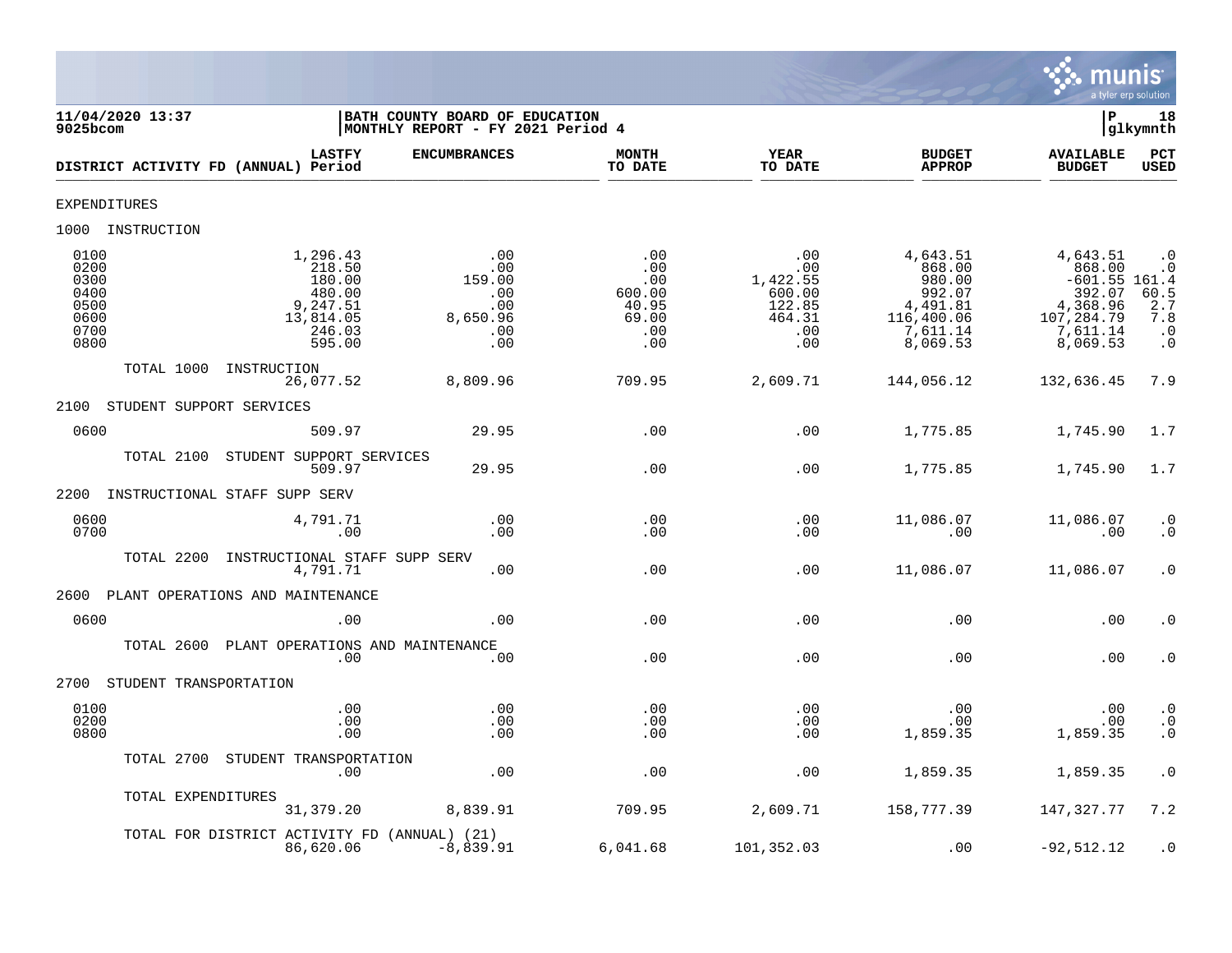|                                                                     |                                                                     |                          |                          |                          |                                | <u>munis'</u><br>a tyler erp solution |                                                               |
|---------------------------------------------------------------------|---------------------------------------------------------------------|--------------------------|--------------------------|--------------------------|--------------------------------|---------------------------------------|---------------------------------------------------------------|
| 11/04/2020 13:37<br>9025bcom                                        | BATH COUNTY BOARD OF EDUCATION<br>MONTHLY REPORT - FY 2021 Period 4 |                          |                          |                          |                                | ∣P                                    | 19<br> glkymnth                                               |
| SPEC REV - STUDENT ACTIVITY (2Period                                | <b>LASTFY</b>                                                       | <b>ENCUMBRANCES</b>      | <b>MONTH</b><br>TO DATE  | <b>YEAR</b><br>TO DATE   | <b>BUDGET</b><br><b>APPROP</b> | <b>AVAILABLE</b><br><b>BUDGET</b>     | PCT<br><b>USED</b>                                            |
| <b>REVENUES</b>                                                     |                                                                     |                          |                          |                          |                                |                                       |                                                               |
| RECEIPTS                                                            |                                                                     |                          |                          |                          |                                |                                       |                                                               |
| REVENUE FROM LOCAL SOURCES                                          |                                                                     |                          |                          |                          |                                |                                       |                                                               |
| STUDENT ACTIVITIES                                                  |                                                                     |                          |                          |                          |                                |                                       |                                                               |
| 1710 ADMISSIONS<br>1730 DUES<br><b>1740 FEES</b><br>1790 OTHER STUD | .00<br>.00<br>.00<br>.00                                            | .00<br>.00<br>.00<br>.00 | .00<br>.00<br>.00<br>.00 | .00<br>.00<br>.00<br>.00 | .00<br>.00<br>.00<br>.00       | .00<br>.00<br>.00<br>.00              | $\cdot$ 0<br>$\boldsymbol{\cdot}$ 0<br>$\cdot$ 0<br>$\cdot$ 0 |
| TOTAL STUDENT ACTIVITIES                                            | .00                                                                 | .00                      | .00                      | .00                      | .00                            | .00                                   | $\cdot$ 0                                                     |
| OTHER REVENUE FROM LOCAL SOURCES                                    |                                                                     |                          |                          |                          |                                |                                       |                                                               |
| 1920 CONTRIBUTE                                                     | .00                                                                 | .00                      | .00                      | .00                      | .00                            | .00                                   | $\cdot$ 0                                                     |
| TOTAL OTHER REVENUE FROM LOCAL SOURCES                              | .00                                                                 | .00                      | .00                      | .00                      | .00                            | .00                                   | $\cdot$ 0                                                     |
| TOTAL REVENUE FROM LOCAL SOURCES                                    | .00                                                                 | .00                      | .00                      | .00                      | .00                            | .00                                   | $\cdot$ 0                                                     |
| TOTAL RECEIPTS                                                      | .00                                                                 | .00                      | .00                      | .00                      | .00                            | .00                                   | $\cdot$ 0                                                     |
| TOTAL REVENUE                                                       | .00                                                                 | .00                      | .00                      | .00                      | .00                            | .00                                   | $\cdot$ 0                                                     |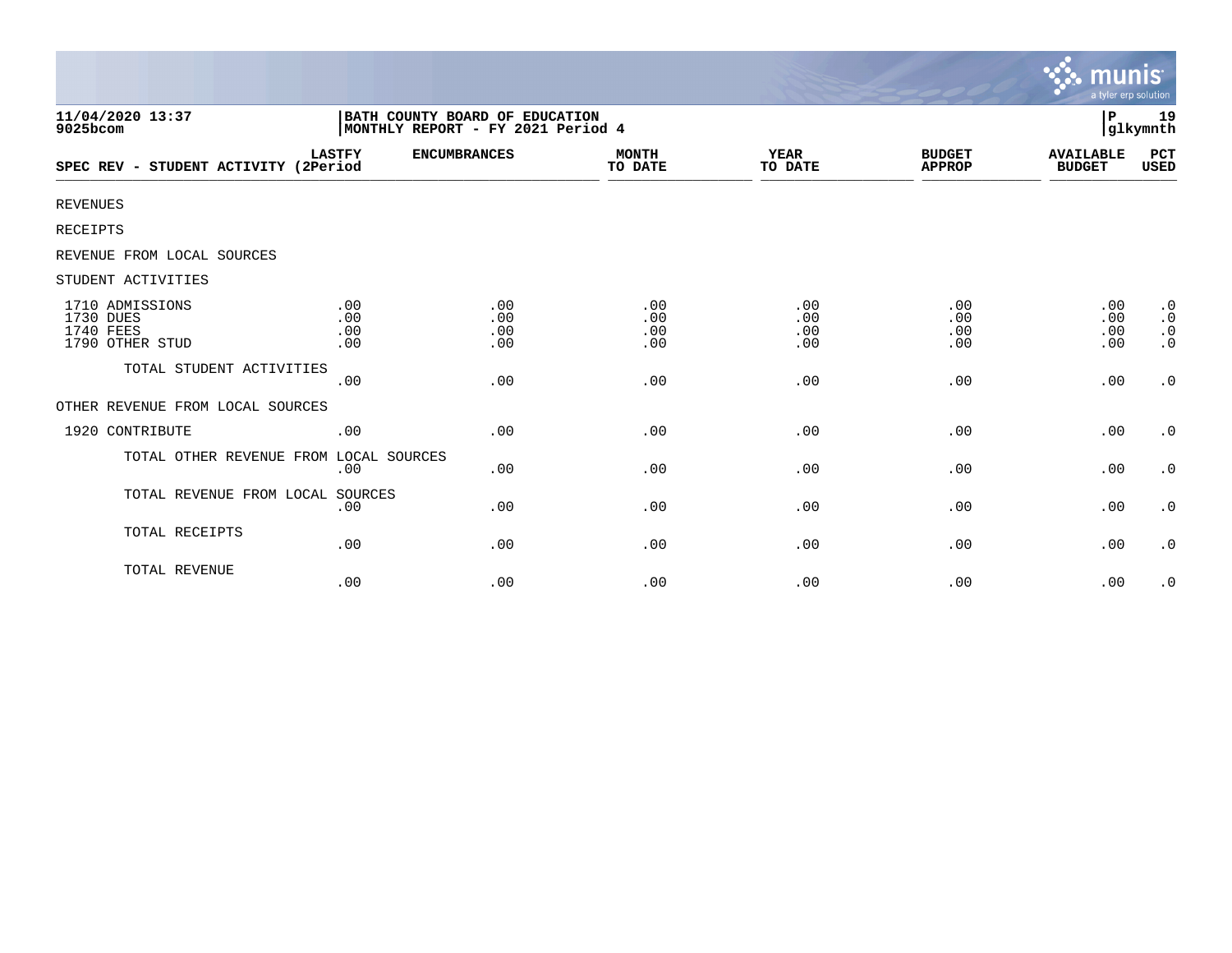

| 11/04/2020 13:37<br>$9025$ bcom                      |                                                 | BATH COUNTY BOARD OF EDUCATION<br>MONTHLY REPORT - FY 2021 Period 4 |                                               |                                               |                                               | $\mathbf P$                                   | 20<br>glkymnth                                                                                                                                    |
|------------------------------------------------------|-------------------------------------------------|---------------------------------------------------------------------|-----------------------------------------------|-----------------------------------------------|-----------------------------------------------|-----------------------------------------------|---------------------------------------------------------------------------------------------------------------------------------------------------|
| SPEC REV - STUDENT ACTIVITY (2Period                 | <b>LASTFY</b>                                   | <b>ENCUMBRANCES</b>                                                 | <b>MONTH</b><br>TO DATE                       | <b>YEAR</b><br>TO DATE                        | <b>BUDGET</b><br><b>APPROP</b>                | <b>AVAILABLE</b><br><b>BUDGET</b>             | PCT<br><b>USED</b>                                                                                                                                |
| <b>EXPENDITURES</b>                                  |                                                 |                                                                     |                                               |                                               |                                               |                                               |                                                                                                                                                   |
| 1000<br>INSTRUCTION                                  |                                                 |                                                                     |                                               |                                               |                                               |                                               |                                                                                                                                                   |
| 0100<br>0300<br>0400<br>0500<br>0600<br>0700<br>0800 | .00<br>.00<br>.00<br>$.00$<br>.00<br>.00<br>.00 | .00<br>.00<br>.00<br>.00<br>.00<br>.00<br>.00                       | .00<br>.00<br>.00<br>.00<br>.00<br>.00<br>.00 | .00<br>.00<br>.00<br>.00<br>.00<br>.00<br>.00 | .00<br>.00<br>.00<br>.00<br>.00<br>.00<br>.00 | .00<br>.00<br>.00<br>.00<br>.00<br>.00<br>.00 | $\cdot$ 0<br>$\boldsymbol{\cdot}$ 0<br>$\cdot$ 0<br>$\begin{smallmatrix} . & 0 \\ . & 0 \end{smallmatrix}$<br>$\boldsymbol{\cdot}$ 0<br>$\cdot$ 0 |
| TOTAL 1000                                           | INSTRUCTION<br>.00                              | .00                                                                 | .00                                           | .00                                           | .00                                           | .00                                           | $\cdot$ 0                                                                                                                                         |
| STUDENT SUPPORT SERVICES<br>2100                     |                                                 |                                                                     |                                               |                                               |                                               |                                               |                                                                                                                                                   |
| 0100<br>0300<br>0400<br>0500<br>0600<br>0700<br>0800 | .00<br>.00<br>.00<br>.00<br>.00<br>.00<br>.00   | .00<br>.00<br>.00<br>.00<br>.00<br>.00<br>.00                       | .00<br>.00<br>.00<br>.00<br>.00<br>.00<br>.00 | .00<br>.00<br>.00<br>.00<br>.00<br>.00<br>.00 | .00<br>.00<br>.00<br>.00<br>.00<br>.00<br>.00 | .00<br>.00<br>.00<br>.00<br>.00<br>.00<br>.00 | $\cdot$ 0<br>$\cdot$ 0<br>$\cdot$ 0<br>$\begin{array}{c} 0 \\ 0 \\ 0 \\ 0 \end{array}$<br>$\cdot$ 0                                               |
| TOTAL 2100                                           | STUDENT SUPPORT SERVICES                        |                                                                     |                                               |                                               |                                               |                                               |                                                                                                                                                   |
| 2200<br>INSTRUCTIONAL STAFF SUPP SERV                | .00                                             | .00                                                                 | .00                                           | .00                                           | .00                                           | .00                                           | $\cdot$ 0                                                                                                                                         |
| 0100<br>0300<br>0400<br>0500<br>0600<br>0700<br>0800 | .00<br>.00<br>.00<br>.00<br>.00<br>.00<br>.00   | .00<br>.00<br>.00<br>.00<br>.00<br>.00<br>.00                       | .00<br>.00<br>.00<br>.00<br>.00<br>.00<br>.00 | .00<br>.00<br>.00<br>.00<br>.00<br>.00<br>.00 | .00<br>.00<br>.00<br>.00<br>.00<br>.00<br>.00 | .00<br>.00<br>.00<br>.00<br>.00<br>.00<br>.00 | $\cdot$ 0<br>$\cdot$ 0<br>$\begin{smallmatrix} 0.1 \\ 0.1 \end{smallmatrix}$<br>$\ddot{0}$<br>$\boldsymbol{\cdot}$ 0<br>$\overline{0}$            |
| TOTAL 2200                                           | INSTRUCTIONAL STAFF SUPP SERV<br>.00            | .00                                                                 | .00                                           | .00                                           | .00                                           | .00                                           | $\cdot$ 0                                                                                                                                         |
| PLANT OPERATIONS AND MAINTENANCE<br>2600             |                                                 |                                                                     |                                               |                                               |                                               |                                               |                                                                                                                                                   |
| 0100<br>0300<br>0400<br>0500<br>0600<br>0700<br>0800 | .00<br>.00<br>.00<br>.00<br>$.00$<br>.00<br>.00 | .00<br>.00<br>.00<br>.00<br>.00<br>.00<br>.00                       | .00<br>.00<br>.00<br>.00<br>.00<br>.00<br>.00 | .00<br>.00<br>.00<br>.00<br>.00<br>.00<br>.00 | .00<br>.00<br>.00<br>.00<br>.00<br>.00<br>.00 | .00<br>.00<br>.00<br>.00<br>.00<br>.00<br>.00 | $\cdot$ 0<br>$\cdot$ 0<br>$\boldsymbol{\cdot}$ 0<br>$\ddot{0}$<br>$\boldsymbol{\cdot}$ 0<br>$\boldsymbol{\cdot}$ 0<br>$\cdot$ 0                   |
| TOTAL 2600                                           | PLANT OPERATIONS AND MAINTENANCE<br>.00         | .00                                                                 | .00                                           | .00                                           | .00                                           | .00                                           | $\cdot$ 0                                                                                                                                         |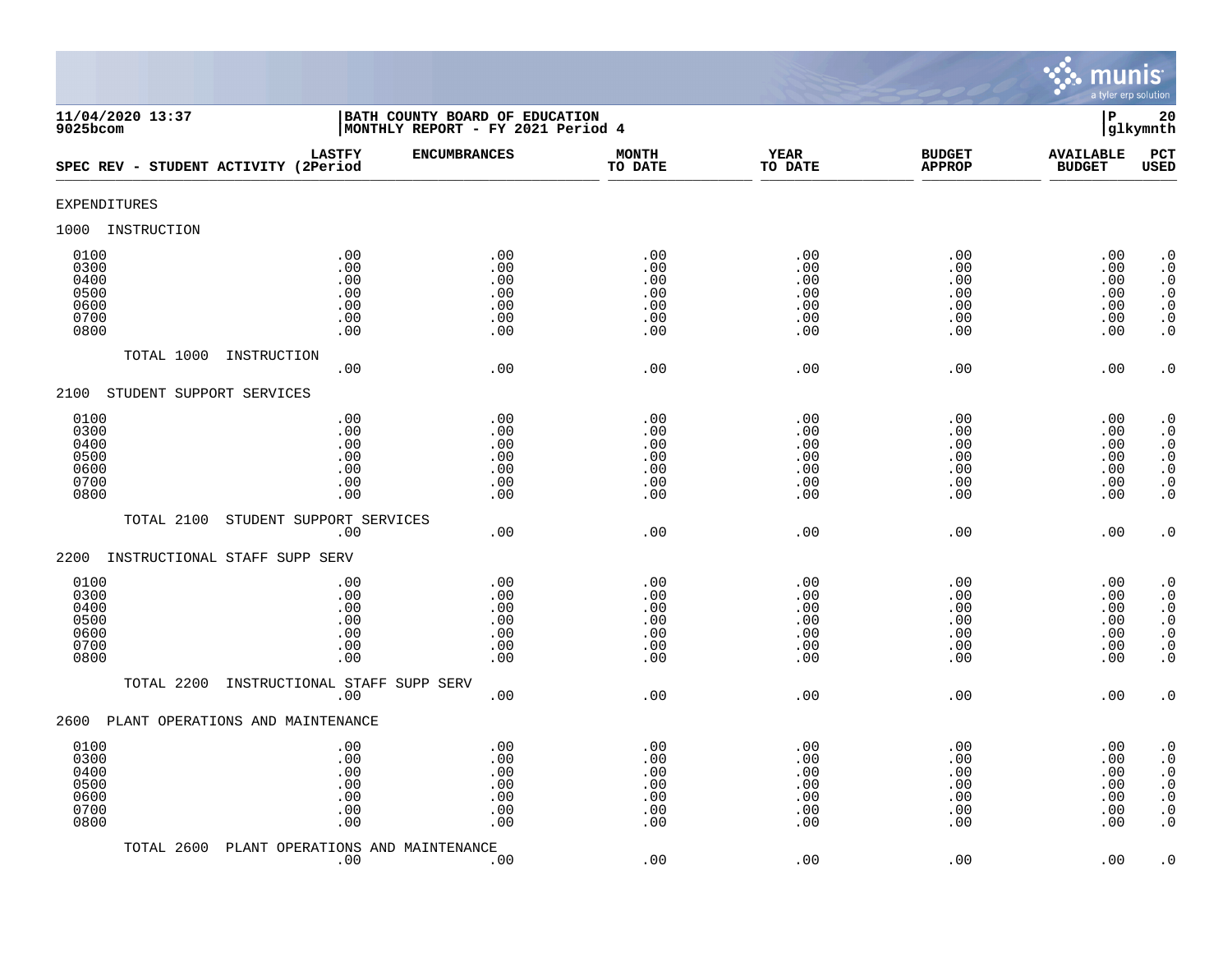

| 9025bcom                                             | 11/04/2020 13:37          | BATH COUNTY BOARD OF EDUCATION<br> MONTHLY REPORT - FY 2021 Period 4 | Р                                             | 21<br> glkymnth                               |                                               |                                               |                                               |                                                                                         |
|------------------------------------------------------|---------------------------|----------------------------------------------------------------------|-----------------------------------------------|-----------------------------------------------|-----------------------------------------------|-----------------------------------------------|-----------------------------------------------|-----------------------------------------------------------------------------------------|
| SPEC REV -                                           | STUDENT ACTIVITY (2Period | <b>LASTFY</b>                                                        | <b>ENCUMBRANCES</b>                           | <b>MONTH</b><br>TO DATE                       | <b>YEAR</b><br>TO DATE                        | <b>BUDGET</b><br><b>APPROP</b>                | <b>AVAILABLE</b><br><b>BUDGET</b>             | PCT<br>USED                                                                             |
| 2700                                                 | STUDENT TRANSPORTATION    |                                                                      |                                               |                                               |                                               |                                               |                                               |                                                                                         |
| 0100<br>0300<br>0400<br>0500<br>0600<br>0700<br>0800 |                           | .00<br>.00<br>.00<br>.00<br>.00<br>.00<br>.00                        | .00<br>.00<br>.00<br>.00<br>.00<br>.00<br>.00 | .00<br>.00<br>.00<br>.00<br>.00<br>.00<br>.00 | .00<br>.00<br>.00<br>.00<br>.00<br>.00<br>.00 | .00<br>.00<br>.00<br>.00<br>.00<br>.00<br>.00 | .00<br>.00<br>.00<br>.00<br>.00<br>.00<br>.00 | $\cdot$ 0<br>$\cdot$ 0<br>$\cdot$ 0<br>$\cdot$ 0<br>$\cdot$ 0<br>$\cdot$ 0<br>$\cdot$ 0 |
|                                                      | TOTAL 2700                | STUDENT TRANSPORTATION<br>.00                                        | .00                                           | .00                                           | .00                                           | .00                                           | .00                                           | $\cdot$ 0                                                                               |
|                                                      | TOTAL EXPENDITURES        | .00                                                                  | .00                                           | .00                                           | .00                                           | .00                                           | .00                                           | .0                                                                                      |
|                                                      | TOTAL FOR SPEC REV -      | STUDENT ACTIVITY (25)<br>.00                                         | .00                                           | .00                                           | .00                                           | .00                                           | .00                                           | $\cdot$ 0                                                                               |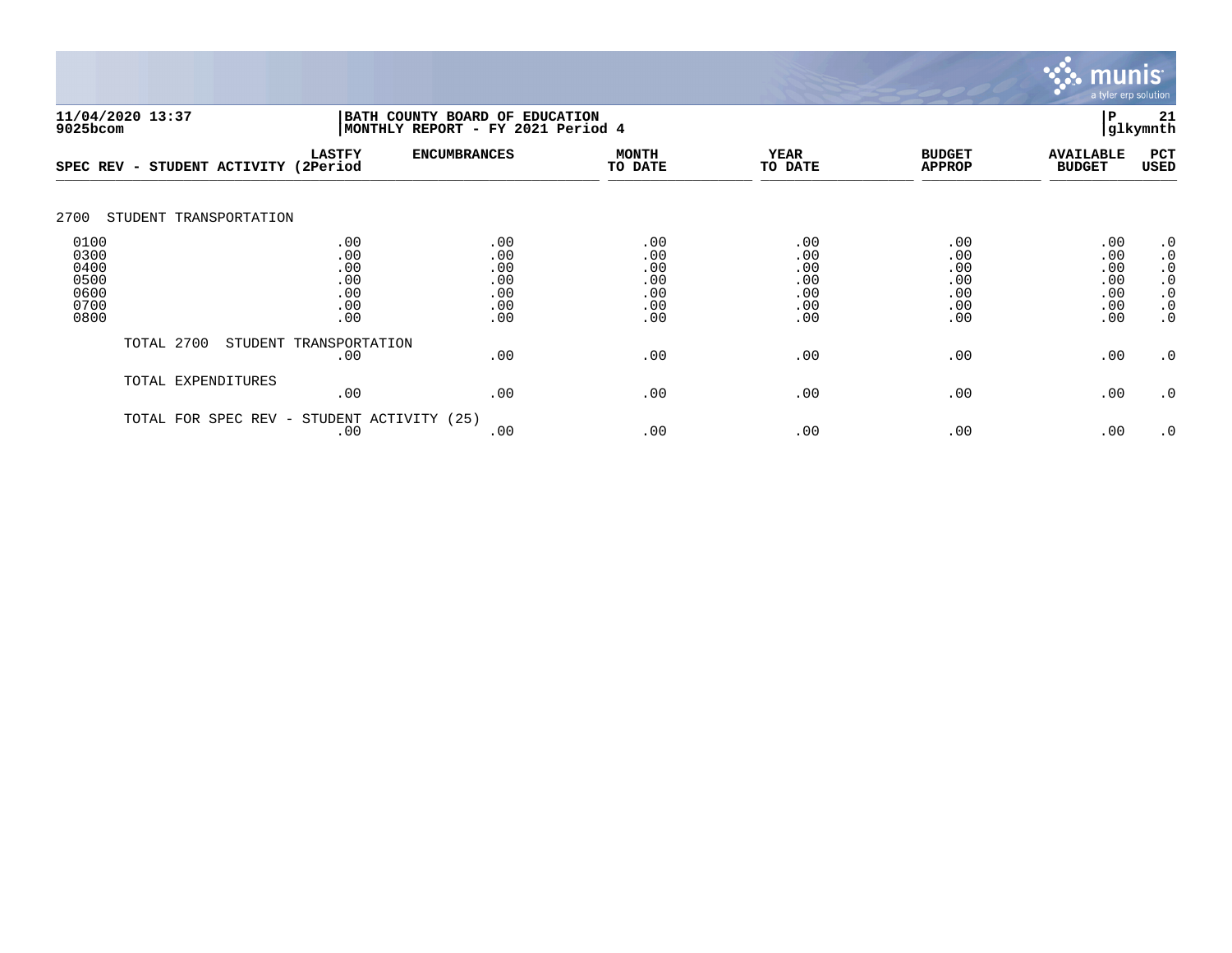|                                  |                                                                     |                     |                         |                        |                                | mu<br>a tyler erp solution        |                        |
|----------------------------------|---------------------------------------------------------------------|---------------------|-------------------------|------------------------|--------------------------------|-----------------------------------|------------------------|
| 11/04/2020 13:37<br>9025bcom     | BATH COUNTY BOARD OF EDUCATION<br>MONTHLY REPORT - FY 2021 Period 4 |                     |                         |                        |                                | ΙP                                | 22<br>glkymnth         |
| CAPITAL OUTLAY FUND (310)        | <b>LASTFY</b><br>Period                                             | <b>ENCUMBRANCES</b> | <b>MONTH</b><br>TO DATE | <b>YEAR</b><br>TO DATE | <b>BUDGET</b><br><b>APPROP</b> | <b>AVAILABLE</b><br><b>BUDGET</b> | PCT<br><b>USED</b>     |
| <b>REVENUES</b>                  |                                                                     |                     |                         |                        |                                |                                   |                        |
| 0999 BEGINNING BALANCE           |                                                                     |                     |                         |                        |                                |                                   |                        |
| TOTAL 0999 BEGINNING BALANCE     | .00                                                                 | .00                 | .00                     | .00                    | .00                            | .00                               | $\cdot$ 0              |
| RECEIPTS                         |                                                                     |                     |                         |                        |                                |                                   |                        |
| REVENUE FROM STATE SOURCES       |                                                                     |                     |                         |                        |                                |                                   |                        |
| RESTRICTED                       |                                                                     |                     |                         |                        |                                |                                   |                        |
| 3200 RES STATE                   | 87,000.00                                                           | .00                 | .00                     | 86,105.00              | 172,209.00                     | 86,104.00                         | 50.0                   |
| TOTAL RESTRICTED                 | 87,000.00                                                           | .00                 | .00                     | 86,105.00              | 172,209.00                     | 86,104.00                         | 50.0                   |
| TOTAL REVENUE FROM STATE SOURCES | 87,000.00                                                           | .00                 | .00                     | 86,105.00              | 172,209.00                     | 86,104.00                         | 50.0                   |
| OTHER RECEIPTS                   |                                                                     |                     |                         |                        |                                |                                   |                        |
| INTERFUND TRANSFERS              |                                                                     |                     |                         |                        |                                |                                   |                        |
| 5210 FND XFER                    | .00                                                                 | .00                 | .00                     | .00                    | .00                            | .00                               | $\cdot$ 0              |
| TOTAL INTERFUND TRANSFERS        | .00                                                                 | .00                 | .00                     | .00                    | .00                            | .00                               | $\boldsymbol{\cdot}$ 0 |
| TOTAL OTHER RECEIPTS             | .00                                                                 | .00                 | .00                     | .00                    | .00                            | .00                               | $\cdot$ 0              |
| TOTAL RECEIPTS                   | 87,000.00                                                           | .00                 | .00                     | 86,105.00              | 172,209.00                     | 86,104.00                         | 50.0                   |
| TOTAL REVENUE                    | 87,000.00                                                           | .00                 | .00                     | 86,105.00              | 172,209.00                     | 86,104.00                         | 50.0                   |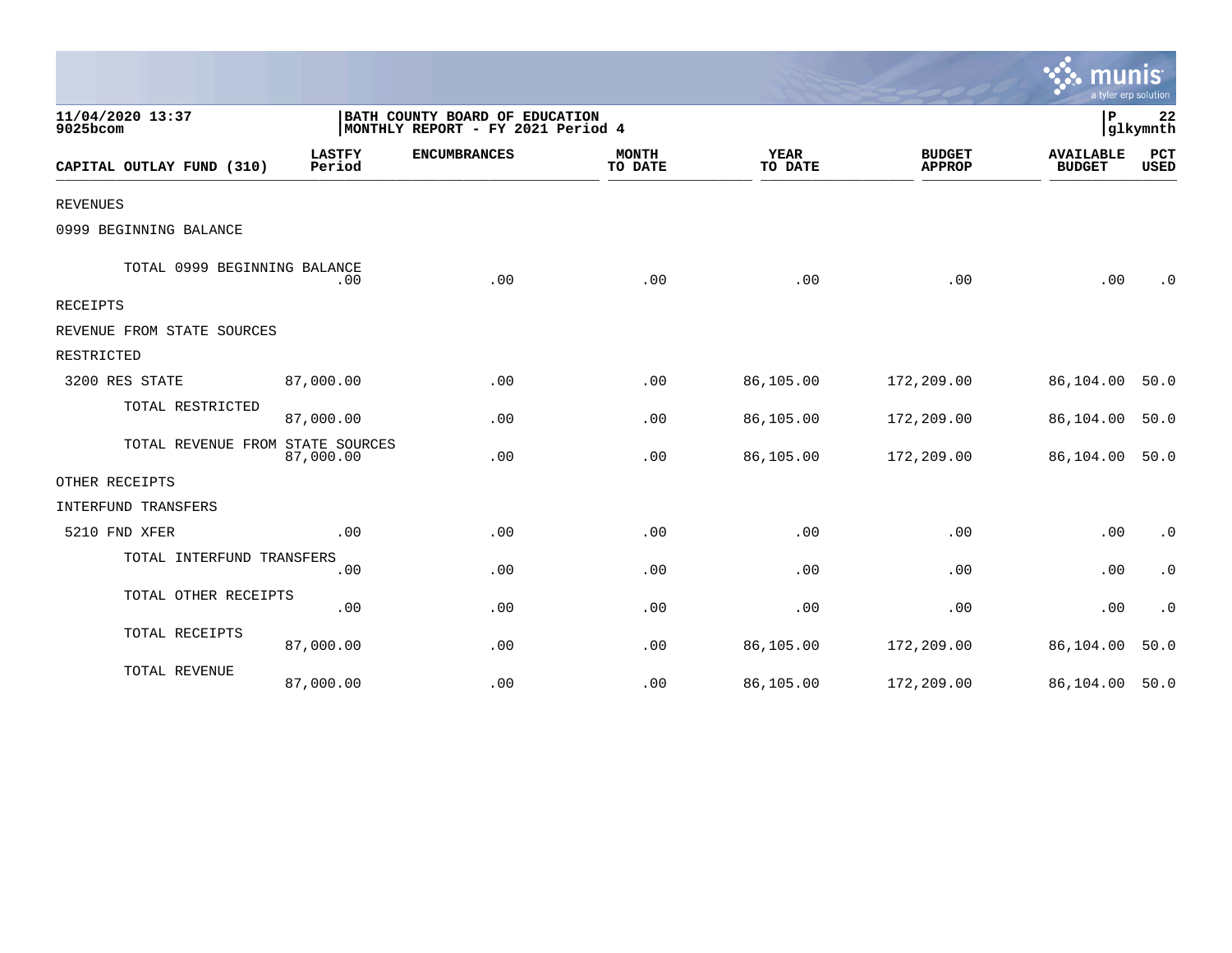

| 11/04/2020 13:37<br>9025bcom |                                  |                         | BATH COUNTY BOARD OF EDUCATION<br>MONTHLY REPORT - FY 2021 Period 4 |                         |                        |                                | $\mathbf P$                       | 23<br>glkymnth         |
|------------------------------|----------------------------------|-------------------------|---------------------------------------------------------------------|-------------------------|------------------------|--------------------------------|-----------------------------------|------------------------|
| CAPITAL OUTLAY FUND (310)    |                                  | <b>LASTFY</b><br>Period | <b>ENCUMBRANCES</b>                                                 | <b>MONTH</b><br>TO DATE | <b>YEAR</b><br>TO DATE | <b>BUDGET</b><br><b>APPROP</b> | <b>AVAILABLE</b><br><b>BUDGET</b> | PCT<br><b>USED</b>     |
| <b>EXPENDITURES</b>          |                                  |                         |                                                                     |                         |                        |                                |                                   |                        |
| 2600                         | PLANT OPERATIONS AND MAINTENANCE |                         |                                                                     |                         |                        |                                |                                   |                        |
| 0400<br>0500                 |                                  | .00<br>.00              | .00<br>.00                                                          | .00<br>.00              | .00<br>.00             | .00<br>.00                     | .00<br>.00                        | $\cdot$ 0<br>$\cdot$ 0 |
|                              | TOTAL 2600                       | .00                     | PLANT OPERATIONS AND MAINTENANCE<br>.00                             | .00                     | .00                    | .00                            | .00                               | $\cdot$ 0              |
| 5100<br>DEBT SERVICE         |                                  |                         |                                                                     |                         |                        |                                |                                   |                        |
| 0800<br>0840                 |                                  | .00<br>.00              | .00<br>.00                                                          | .00<br>.00              | .00<br>.00             | .00<br>172,209.00              | .00<br>172,209.00                 | $\cdot$ 0<br>$\cdot$ 0 |
|                              | TOTAL 5100<br>DEBT SERVICE       | .00                     | .00                                                                 | .00                     | .00                    | 172,209.00                     | 172,209.00                        | .0                     |
| 5200                         | FUND TRANSFERS                   |                         |                                                                     |                         |                        |                                |                                   |                        |
| 0900                         |                                  | 26,010.00               | .00                                                                 | .00                     | .00                    | .00                            | .00                               | $\cdot$ 0              |
|                              | TOTAL 5200<br>FUND TRANSFERS     | 26,010.00               | .00                                                                 | .00                     | .00                    | .00                            | .00                               | $\cdot$ 0              |
|                              | TOTAL EXPENDITURES               | 26,010.00               | .00                                                                 | .00                     | .00                    | 172,209.00                     | 172,209.00                        | $\cdot$ 0              |
|                              | TOTAL FOR CAPITAL OUTLAY FUND    | 60,990.00               | (310)<br>.00                                                        | .00                     | 86,105.00              | .00                            | $-86, 105.00$                     | $\cdot$ 0              |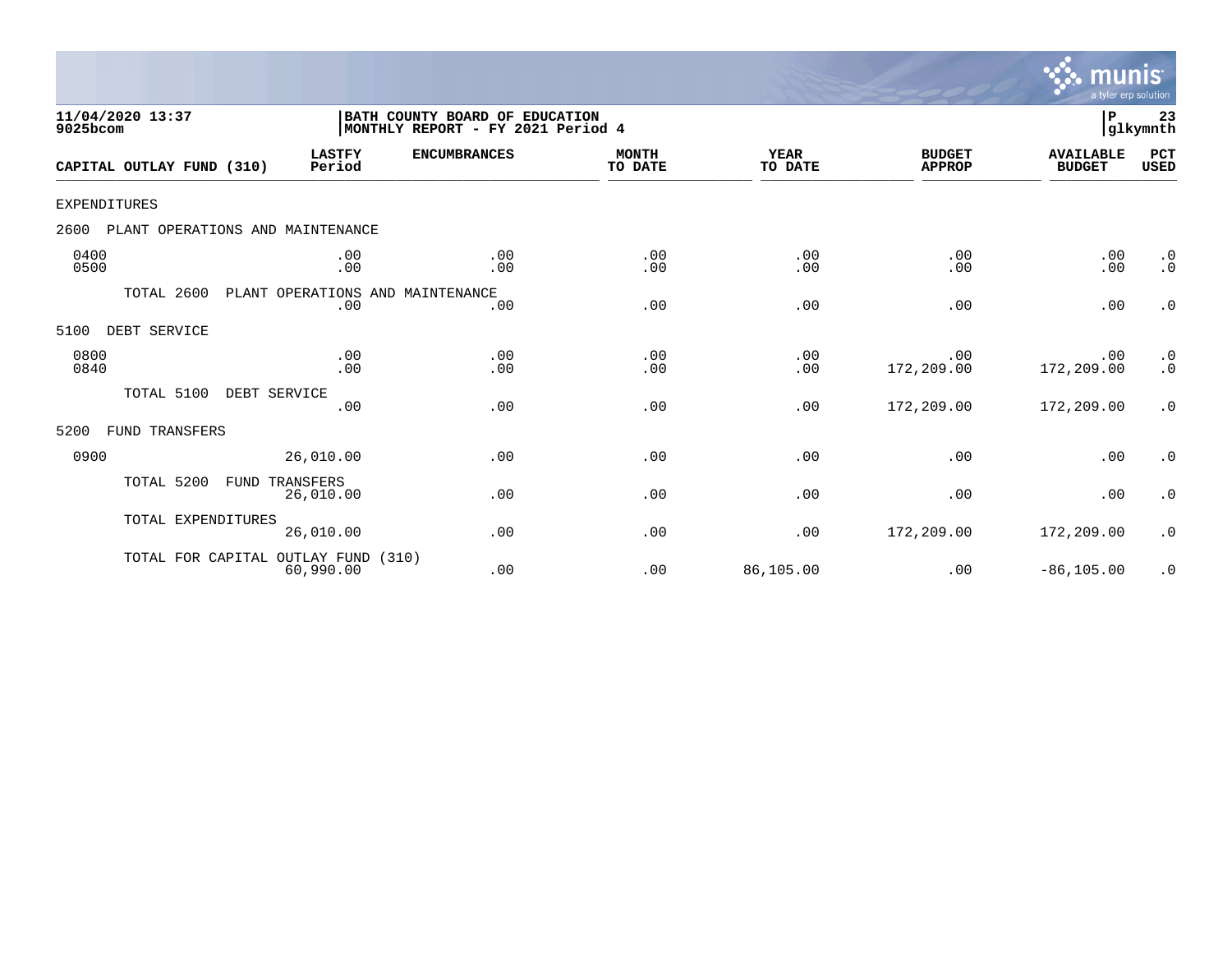|                                                                                                   |                                                                     |                                        |                                        |                                             |                                               | munis<br>a tyler erp solution                 |                                                                            |
|---------------------------------------------------------------------------------------------------|---------------------------------------------------------------------|----------------------------------------|----------------------------------------|---------------------------------------------|-----------------------------------------------|-----------------------------------------------|----------------------------------------------------------------------------|
| 11/04/2020 13:37<br>9025bcom                                                                      | BATH COUNTY BOARD OF EDUCATION<br>MONTHLY REPORT - FY 2021 Period 4 |                                        |                                        |                                             |                                               | l P<br>24<br> glkymnth                        |                                                                            |
| BUILDING FUND (5 CENT LEVY) (3Period                                                              | <b>LASTFY</b>                                                       | <b>ENCUMBRANCES</b>                    | <b>MONTH</b><br>TO DATE                | <b>YEAR</b><br>TO DATE                      | <b>BUDGET</b><br><b>APPROP</b>                | <b>AVAILABLE</b><br><b>BUDGET</b>             | PCT<br>USED                                                                |
| <b>REVENUES</b>                                                                                   |                                                                     |                                        |                                        |                                             |                                               |                                               |                                                                            |
| 0999 BEGINNING BALANCE                                                                            |                                                                     |                                        |                                        |                                             |                                               |                                               |                                                                            |
| TOTAL 0999 BEGINNING BALANCE                                                                      | .00                                                                 | .00                                    | .00                                    | .00                                         | .00                                           | .00                                           | $\cdot$ 0                                                                  |
| <b>RECEIPTS</b>                                                                                   |                                                                     |                                        |                                        |                                             |                                               |                                               |                                                                            |
| REVENUE FROM LOCAL SOURCES                                                                        |                                                                     |                                        |                                        |                                             |                                               |                                               |                                                                            |
| AD VALOREM TAXES                                                                                  |                                                                     |                                        |                                        |                                             |                                               |                                               |                                                                            |
| 1111 GRP TAX<br>1113 PSCRP TAX<br>1115 DLQ TAX<br>1116 DISTL TAX<br>1117 MV TAX<br>1118 UNMND TAX | .00<br>.00<br>.00<br>.00<br>.00<br>.00                              | .00<br>.00<br>.00<br>.00<br>.00<br>.00 | .00<br>.00<br>.00<br>.00<br>.00<br>.00 | $.00 \,$<br>.00<br>.00<br>.00<br>.00<br>.00 | 565,000.00<br>.00<br>.00<br>.00<br>.00<br>.00 | 565,000.00<br>.00<br>.00<br>.00<br>.00<br>.00 | $\cdot$ 0<br>$\cdot$ 0<br>$\cdot$ 0<br>$\cdot$ 0<br>$\cdot$ 0<br>$\cdot$ 0 |
| TOTAL AD VALOREM TAXES                                                                            | .00                                                                 | .00                                    | .00                                    | .00                                         | 565,000.00                                    | 565,000.00                                    | $\cdot$ 0                                                                  |
| PENALTIES & INTEREST ON TAXES                                                                     |                                                                     |                                        |                                        |                                             |                                               |                                               |                                                                            |
| 1140 PEN & INT                                                                                    | .00                                                                 | .00                                    | .00                                    | .00                                         | .00                                           | .00                                           | $\cdot$ 0                                                                  |
| TOTAL PENALTIES & INTEREST ON TAXES                                                               | .00                                                                 | .00                                    | .00                                    | .00                                         | .00                                           | .00                                           | $\boldsymbol{\cdot}$ 0                                                     |
| OTHER TAXES                                                                                       |                                                                     |                                        |                                        |                                             |                                               |                                               |                                                                            |
| 1191 OMIT TAX<br>1192 EXCISE TAX                                                                  | .00<br>.00                                                          | .00<br>.00                             | .00<br>.00                             | .00<br>.00                                  | .00<br>.00                                    | .00<br>.00                                    | $\cdot$ 0<br>$\cdot$ 0                                                     |
| TOTAL OTHER TAXES                                                                                 | .00                                                                 | .00                                    | .00                                    | .00                                         | .00                                           | .00                                           | $\boldsymbol{\cdot}$ 0                                                     |
| EARNINGS ON INVESTMENTS                                                                           |                                                                     |                                        |                                        |                                             |                                               |                                               |                                                                            |
| 1510 INT ON INV                                                                                   | .00                                                                 | .00                                    | .00                                    | .00                                         | .00                                           | .00                                           | $\cdot$ 0                                                                  |
| TOTAL EARNINGS ON INVESTMENTS                                                                     | .00                                                                 | .00.                                   | .00                                    | .00                                         | .00                                           | .00                                           | $\cdot$ 0                                                                  |
| TOTAL REVENUE FROM LOCAL SOURCES                                                                  | .00                                                                 | .00                                    | .00                                    | .00                                         | 565,000.00                                    | 565,000.00                                    | $\cdot$ 0                                                                  |
| REVENUE FROM STATE SOURCES                                                                        |                                                                     |                                        |                                        |                                             |                                               |                                               |                                                                            |

 $\bullet$ 

RESTRICTED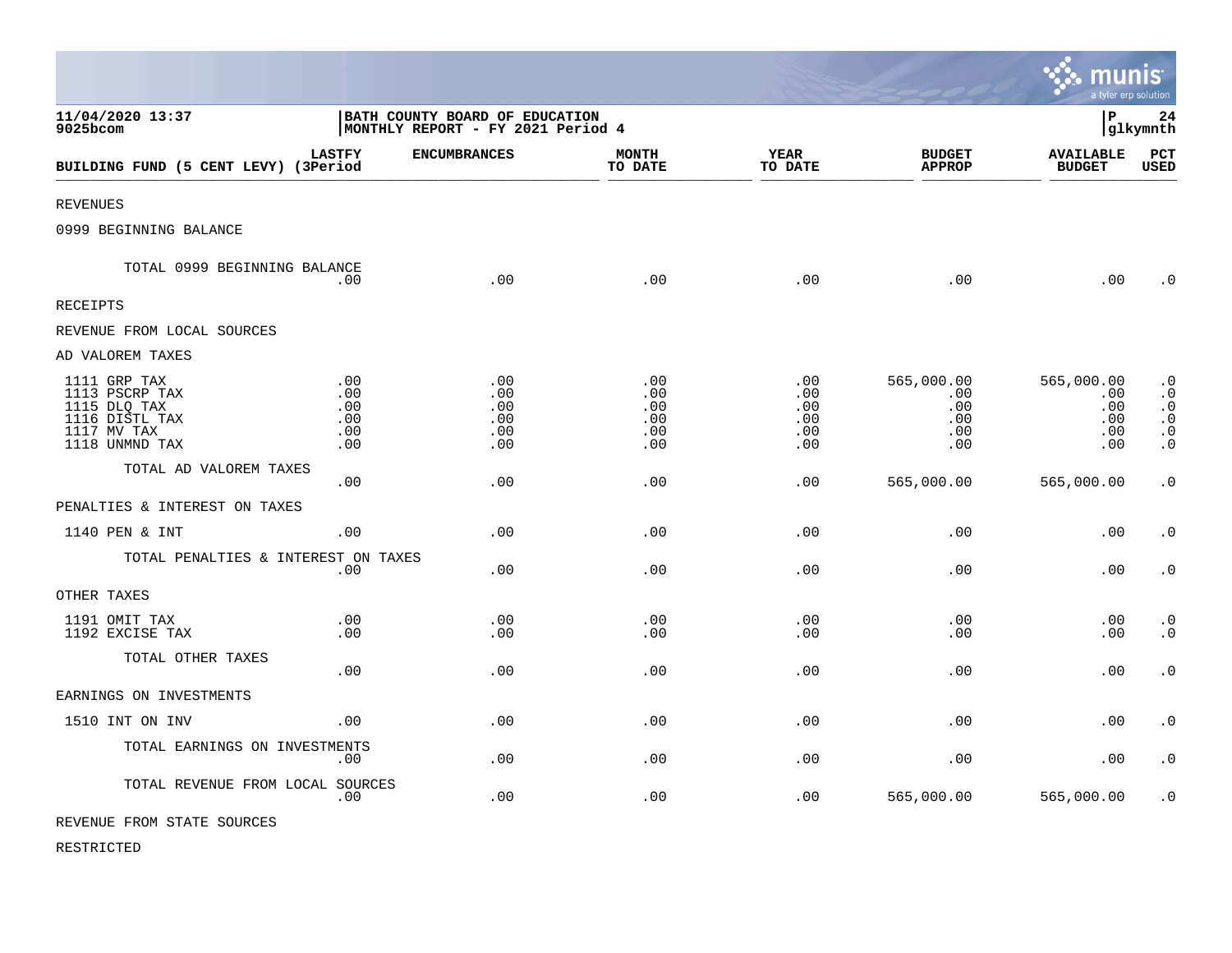

| 11/04/2020 13:37<br>9025bcom                                                                               |                                                | BATH COUNTY BOARD OF EDUCATION<br>MONTHLY REPORT - FY 2021 Period 4 |                                        |                                        |                                        | ∣P<br>glkymnth                         |                                                                            |
|------------------------------------------------------------------------------------------------------------|------------------------------------------------|---------------------------------------------------------------------|----------------------------------------|----------------------------------------|----------------------------------------|----------------------------------------|----------------------------------------------------------------------------|
| BUILDING FUND (5 CENT LEVY) (3Period                                                                       | <b>LASTFY</b>                                  | <b>ENCUMBRANCES</b>                                                 | <b>MONTH</b><br>TO DATE                | <b>YEAR</b><br>TO DATE                 | <b>BUDGET</b><br><b>APPROP</b>         | <b>AVAILABLE</b><br><b>BUDGET</b>      | PCT<br>USED                                                                |
| 3200 RES STATE                                                                                             | 453,080.00                                     | .00                                                                 | .00                                    | 506,216.00                             | 1,012,432.00                           | 506,216.00                             | 50.0                                                                       |
| TOTAL RESTRICTED                                                                                           | 453,080.00                                     | .00                                                                 | .00                                    | 506,216.00                             | 1,012,432.00                           | 506,216.00                             | 50.0                                                                       |
|                                                                                                            | TOTAL REVENUE FROM STATE SOURCES<br>453,080.00 | .00                                                                 | .00                                    | 506,216.00                             | 1,012,432.00                           | 506,216.00                             | 50.0                                                                       |
| OTHER RECEIPTS                                                                                             |                                                |                                                                     |                                        |                                        |                                        |                                        |                                                                            |
| INTERFUND TRANSFERS                                                                                        |                                                |                                                                     |                                        |                                        |                                        |                                        |                                                                            |
| 5210 FND XFER                                                                                              | .00                                            | .00                                                                 | .00                                    | .00                                    | .00                                    | .00                                    | $\cdot$ 0                                                                  |
| TOTAL INTERFUND TRANSFERS                                                                                  | .00                                            | .00                                                                 | .00                                    | .00                                    | .00                                    | .00                                    | $\cdot$ 0                                                                  |
| SALE OR COMP FOR LOSS OF ASSETS                                                                            |                                                |                                                                     |                                        |                                        |                                        |                                        |                                                                            |
| 5311 SALE LAND<br>5312 LOSS LAND<br>5331 SALE BLDG<br>5332 LOSS BLDG<br>5341 SALE EQUIP<br>5342 LOSS EQUIP | .00<br>.00<br>.00<br>.00<br>.00<br>.00         | .00<br>.00<br>.00<br>.00<br>.00<br>.00                              | .00<br>.00<br>.00<br>.00<br>.00<br>.00 | .00<br>.00<br>.00<br>.00<br>.00<br>.00 | .00<br>.00<br>.00<br>.00<br>.00<br>.00 | .00<br>.00<br>.00<br>.00<br>.00<br>.00 | $\cdot$ 0<br>$\cdot$ 0<br>$\cdot$ 0<br>$\cdot$ 0<br>$\cdot$ 0<br>$\cdot$ 0 |
|                                                                                                            | TOTAL SALE OR COMP FOR LOSS OF ASSETS<br>.00   | .00                                                                 | .00                                    | .00                                    | .00                                    | .00                                    | $\cdot$ 0                                                                  |
| TOTAL OTHER RECEIPTS                                                                                       | .00                                            | .00                                                                 | .00                                    | .00                                    | .00                                    | .00                                    | $\cdot$ 0                                                                  |
| TOTAL RECEIPTS                                                                                             | 453,080.00                                     | .00                                                                 | .00                                    | 506,216.00                             | 1,577,432.00                           | 1,071,216.00                           | 32.1                                                                       |
| TOTAL REVENUE                                                                                              | 453,080.00                                     | .00                                                                 | .00                                    | 506,216.00                             | 1,577,432.00                           | 1,071,216.00 32.1                      |                                                                            |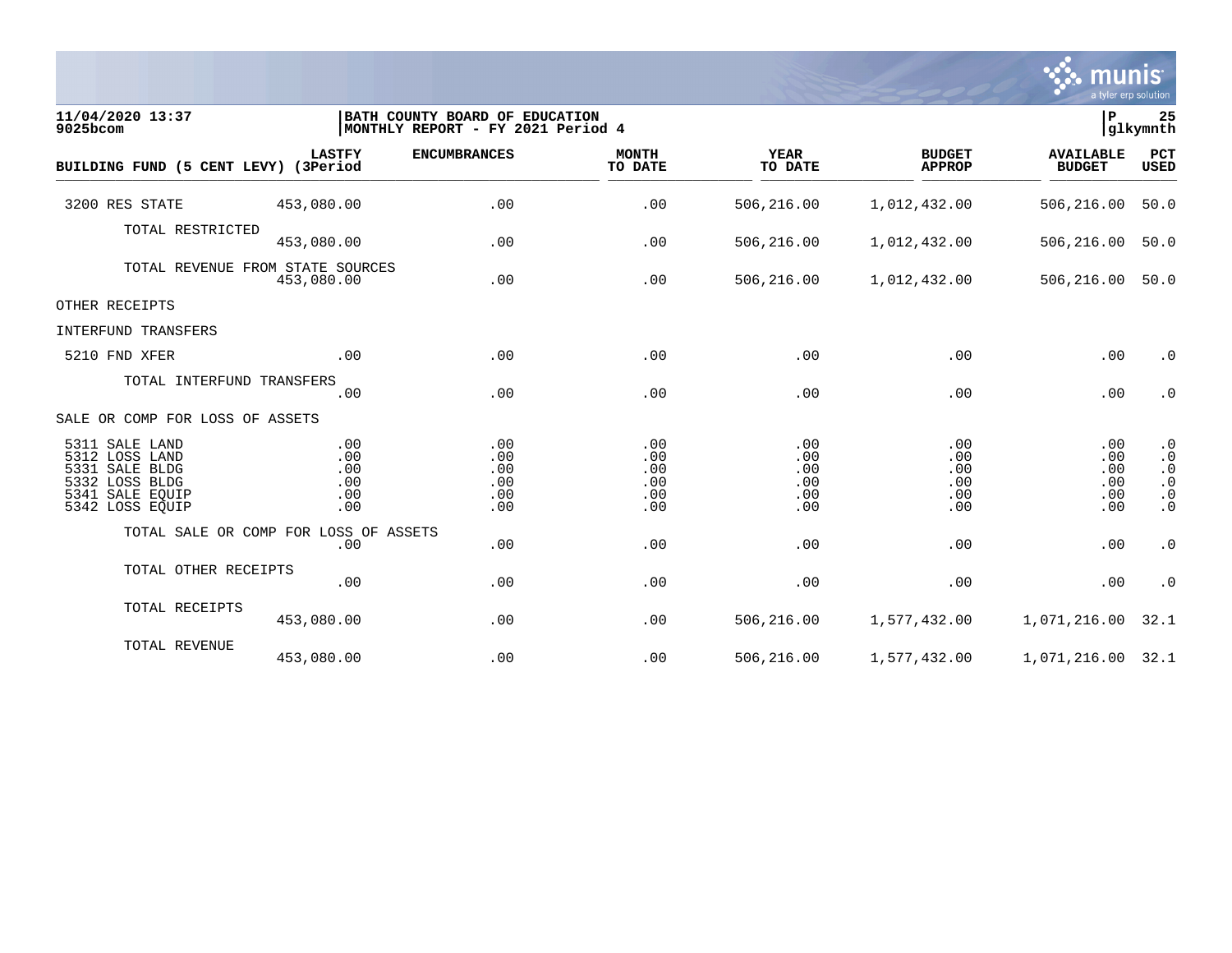

| 11/04/2020 13:37<br>9025bcom         |                                                              | BATH COUNTY BOARD OF EDUCATION<br>MONTHLY REPORT - FY 2021 Period 4 |                         |                        |                                | P                                 | 26<br>glkymnth                      |
|--------------------------------------|--------------------------------------------------------------|---------------------------------------------------------------------|-------------------------|------------------------|--------------------------------|-----------------------------------|-------------------------------------|
| BUILDING FUND (5 CENT LEVY) (3Period | <b>LASTFY</b>                                                | <b>ENCUMBRANCES</b>                                                 | <b>MONTH</b><br>TO DATE | <b>YEAR</b><br>TO DATE | <b>BUDGET</b><br><b>APPROP</b> | <b>AVAILABLE</b><br><b>BUDGET</b> | PCT<br><b>USED</b>                  |
| <b>EXPENDITURES</b>                  |                                                              |                                                                     |                         |                        |                                |                                   |                                     |
| BUILDING IMPROVEMENTS<br>4700        |                                                              |                                                                     |                         |                        |                                |                                   |                                     |
| 0400<br>0840                         | .00<br>.00                                                   | .00<br>.00                                                          | .00<br>.00              | .00<br>.00             | .00<br>231,524.63              | .00<br>231,524.63                 | $\cdot$ 0<br>$\cdot$ 0              |
| TOTAL 4700                           | BUILDING IMPROVEMENTS<br>.00                                 | .00                                                                 | .00                     | .00                    | 231,524.63                     | 231,524.63                        | $\cdot$ 0                           |
| DEBT SERVICE<br>5100                 |                                                              |                                                                     |                         |                        |                                |                                   |                                     |
| 0300<br>0800                         | .00<br>.00                                                   | .00<br>.00                                                          | .00<br>.00              | .00<br>.00             | .00<br>.00                     | .00<br>.00                        | $\cdot$ 0<br>$\boldsymbol{\cdot}$ 0 |
| TOTAL 5100                           | DEBT SERVICE<br>.00                                          | .00                                                                 | .00                     | .00                    | .00                            | .00                               | $\cdot$ 0                           |
| 5200<br>FUND TRANSFERS               |                                                              |                                                                     |                         |                        |                                |                                   |                                     |
| 0900                                 | 792,707.41                                                   | .00                                                                 | 206,142.00              | 792,675.26             | 1,345,907.37                   | 553, 232.11                       | 58.9                                |
| TOTAL 5200                           | <b>FUND</b><br>TRANSFERS<br>792,707.41                       | .00                                                                 | 206,142.00              | 792,675.26             | 1,345,907.37                   | 553,232.11                        | 58.9                                |
| TOTAL EXPENDITURES                   | 792,707.41                                                   | .00                                                                 | 206,142.00              | 792,675.26             | 1,577,432.00                   | 784,756.74                        | 50.3                                |
|                                      | TOTAL FOR BUILDING FUND (5 CENT LEVY) (320)<br>$-339,627.41$ | .00                                                                 | $-206, 142.00$          | $-286, 459.26$         | .00                            | 286,459.26                        | $\cdot$ 0                           |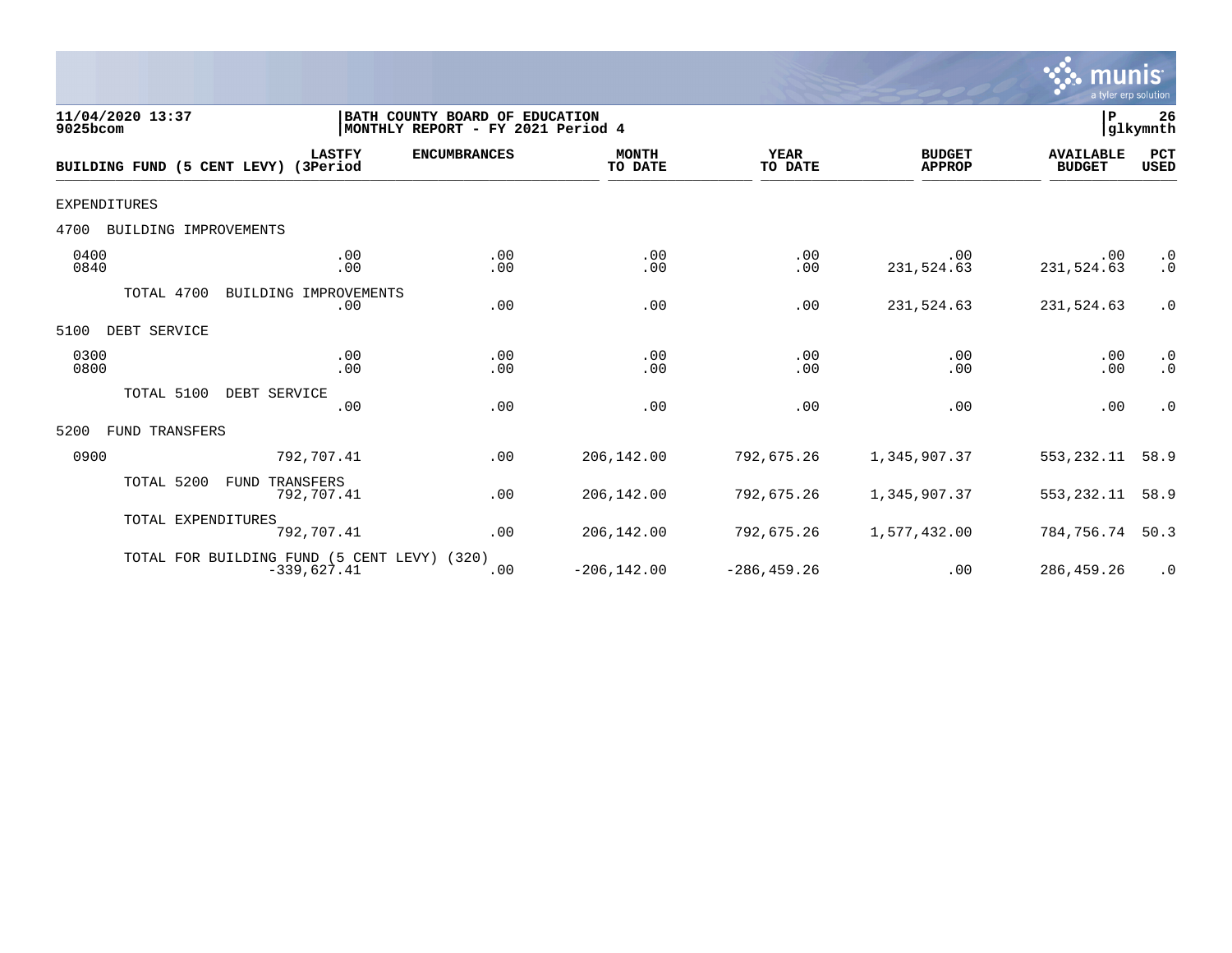|                                  |                         |                                                                     |                         |                        |                                | a tyler erp solution              |                        |
|----------------------------------|-------------------------|---------------------------------------------------------------------|-------------------------|------------------------|--------------------------------|-----------------------------------|------------------------|
| 11/04/2020 13:37<br>9025bcom     |                         | BATH COUNTY BOARD OF EDUCATION<br>MONTHLY REPORT - FY 2021 Period 4 |                         |                        |                                | P                                 | 27<br>glkymnth         |
| CONSTRUCTION FUND (360)          | <b>LASTFY</b><br>Period | <b>ENCUMBRANCES</b>                                                 | <b>MONTH</b><br>TO DATE | <b>YEAR</b><br>TO DATE | <b>BUDGET</b><br><b>APPROP</b> | <b>AVAILABLE</b><br><b>BUDGET</b> | PCT<br><b>USED</b>     |
| <b>REVENUES</b>                  |                         |                                                                     |                         |                        |                                |                                   |                        |
| RECEIPTS                         |                         |                                                                     |                         |                        |                                |                                   |                        |
| REVENUE FROM LOCAL SOURCES       |                         |                                                                     |                         |                        |                                |                                   |                        |
| EARNINGS ON INVESTMENTS          |                         |                                                                     |                         |                        |                                |                                   |                        |
| 1510 INT ON INV                  | .00                     | .00                                                                 | .00                     | .00                    | .00                            | .00                               | $\cdot$ 0              |
| TOTAL EARNINGS ON INVESTMENTS    | .00                     | .00                                                                 | .00                     | .00                    | .00                            | .00                               | $\cdot$ 0              |
| TOTAL REVENUE FROM LOCAL SOURCES | .00                     | .00                                                                 | .00                     | .00                    | .00                            | .00                               | $\cdot$ 0              |
| OTHER RECEIPTS                   |                         |                                                                     |                         |                        |                                |                                   |                        |
| <b>BOND ISSUANCE</b>             |                         |                                                                     |                         |                        |                                |                                   |                        |
| 5110 BOND PRIN                   | .00                     | .00                                                                 | .00                     | .00                    | .00                            | .00                               | $\cdot$ 0              |
| TOTAL BOND ISSUANCE              | .00                     | .00                                                                 | .00                     | .00                    | .00                            | .00                               | $\cdot$ 0              |
| INTERFUND TRANSFERS              |                         |                                                                     |                         |                        |                                |                                   |                        |
| 5210 FND XFER                    | 26,010.00               | .00                                                                 | .00                     | .00                    | .00                            | .00                               | $\boldsymbol{\cdot}$ 0 |
| TOTAL INTERFUND TRANSFERS        | 26,010.00               | .00                                                                 | .00                     | .00                    | .00                            | .00                               | $\boldsymbol{\cdot}$ 0 |
| TOTAL OTHER RECEIPTS             | 26,010.00               | .00                                                                 | .00                     | .00                    | .00                            | .00                               | $\boldsymbol{\cdot}$ 0 |
| TOTAL RECEIPTS                   | 26,010.00               | .00                                                                 | .00                     | .00                    | .00                            | .00                               | $\cdot$ 0              |
| TOTAL REVENUE                    | 26,010.00               | .00                                                                 | .00                     | .00                    | .00                            | .00                               | $\cdot$ 0              |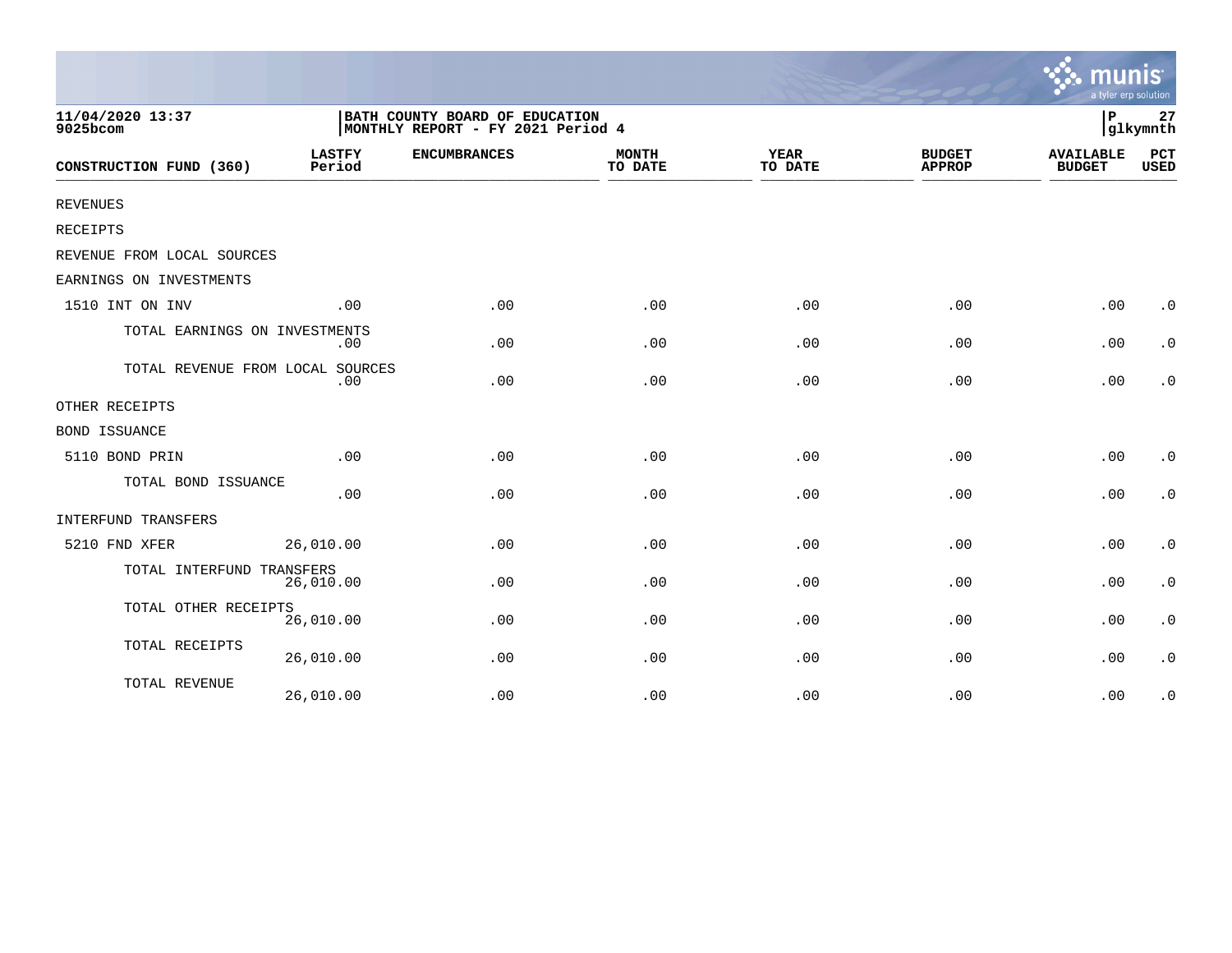|                                                              |                                                                           |                                                                     |                                                      |                                                              |                                                                | m<br>a tyler erp solution                                           |                                                                                                      |
|--------------------------------------------------------------|---------------------------------------------------------------------------|---------------------------------------------------------------------|------------------------------------------------------|--------------------------------------------------------------|----------------------------------------------------------------|---------------------------------------------------------------------|------------------------------------------------------------------------------------------------------|
| 11/04/2020 13:37<br>9025bcom                                 |                                                                           | BATH COUNTY BOARD OF EDUCATION<br>MONTHLY REPORT - FY 2021 Period 4 |                                                      |                                                              |                                                                | l P                                                                 | 28<br> glkymnth                                                                                      |
| CONSTRUCTION FUND (360)                                      | <b>LASTFY</b><br>Period                                                   | <b>ENCUMBRANCES</b>                                                 | <b>MONTH</b><br>TO DATE                              | YEAR<br>TO DATE                                              | <b>BUDGET</b><br><b>APPROP</b>                                 | <b>AVAILABLE</b><br><b>BUDGET</b>                                   | PCT<br><b>USED</b>                                                                                   |
| EXPENDITURES                                                 |                                                                           |                                                                     |                                                      |                                                              |                                                                |                                                                     |                                                                                                      |
| 0000 RESTRICT TO REV & BAL SHT ONLY                          |                                                                           |                                                                     |                                                      |                                                              |                                                                |                                                                     |                                                                                                      |
| 0900                                                         | .00                                                                       | .00                                                                 | .00                                                  | .00                                                          | .00                                                            | .00                                                                 | . 0                                                                                                  |
| TOTAL 0000 RESTRICT TO REV & BAL SHT ONLY                    | .00                                                                       | .00                                                                 | .00                                                  | .00                                                          | .00                                                            | .00                                                                 | $\cdot$ 0                                                                                            |
| ARCHITECTURAL/ENGIN<br>4300                                  |                                                                           |                                                                     |                                                      |                                                              |                                                                |                                                                     |                                                                                                      |
| 0300                                                         | .00                                                                       | .00                                                                 | .00                                                  | .00                                                          | .00                                                            | .00                                                                 | . 0                                                                                                  |
| TOTAL 4300 ARCHITECTURAL/ENGIN                               | .00                                                                       | .00                                                                 | .00                                                  | .00                                                          | .00                                                            | .00                                                                 | . 0                                                                                                  |
| 4500 BUILDING ACQUISTIONS & CONSTRUCTION                     |                                                                           |                                                                     |                                                      |                                                              |                                                                |                                                                     |                                                                                                      |
| 0300<br>0400<br>0600<br>0700<br>0800<br>0840                 | .00<br>.00<br>.00<br>.00<br>.00<br>.00                                    | .00<br>.00<br>.00<br>.00<br>.00<br>.00                              | .00<br>.00<br>.00<br>.00<br>.00<br>.00               | .00<br>.00<br>.00<br>.00<br>.00<br>.00                       | .00<br>.00<br>.00<br>.00<br>.00<br>.00                         | .00<br>.00<br>.00<br>.00<br>.00<br>.00                              | $\cdot$ 0<br>$\cdot$ 0<br>$\cdot$ 0<br>$\cdot$ 0<br>$\boldsymbol{\cdot}$ 0<br>$\cdot$ 0              |
| TOTAL 4500                                                   | .00                                                                       | BUILDING ACQUISTIONS & CONSTRUCTION<br>.00                          | .00                                                  | .00                                                          | .00                                                            | .00                                                                 | $\cdot$ 0                                                                                            |
| 4700<br>BUILDING IMPROVEMENTS                                |                                                                           |                                                                     |                                                      |                                                              |                                                                |                                                                     |                                                                                                      |
| 0300<br>0400<br>0500<br>0600<br>0700<br>0800<br>0840<br>0900 | 63,484.80<br>1,553,485.99<br>.00<br>.00<br>42,787.31<br>.00<br>.00<br>.00 | .00<br>.00<br>.00<br>.00<br>11,000.00<br>.00<br>.00<br>.00          | .00<br>.00<br>.00<br>.00<br>.00<br>.00<br>.00<br>.00 | .00<br>481.91<br>.00<br>$.00 \,$<br>.00<br>.00<br>.00<br>.00 | .00<br>.00<br>.00<br>$.00 \,$<br>.00<br>.00<br>$.00 \,$<br>.00 | .00<br>$-481.91$<br>.00<br>.00<br>$-11,000.00$<br>.00<br>.00<br>.00 | $\cdot$ 0<br>$\cdot$ 0<br>$\cdot$ 0<br>$\cdot$ 0<br>$\cdot$ 0<br>$\cdot$ 0<br>$\cdot$ 0<br>$\cdot$ 0 |
| TOTAL 4700                                                   | BUILDING IMPROVEMENTS                                                     |                                                                     |                                                      |                                                              |                                                                |                                                                     |                                                                                                      |
|                                                              | 1,659,758.10                                                              | 11,000.00                                                           | .00                                                  | 481.91                                                       | .00                                                            | $-11,481.91$                                                        | $\cdot$ 0                                                                                            |
| 5200 FUND TRANSFERS                                          |                                                                           |                                                                     |                                                      |                                                              |                                                                |                                                                     |                                                                                                      |
| 0900                                                         | .00                                                                       | $.00$                                                               | .00                                                  | .00                                                          | .00                                                            | .00                                                                 | . $\boldsymbol{0}$                                                                                   |
| TOTAL 5200 FUND TRANSFERS                                    | .00                                                                       | $.00$                                                               | .00                                                  | .00                                                          | .00                                                            | .00                                                                 | $\cdot$ 0                                                                                            |
| TOTAL EXPENDITURES                                           | 1,659,758.10                                                              | 11,000.00                                                           | .00                                                  | 481.91                                                       | .00                                                            | $-11,481.91$                                                        | $\cdot$ 0                                                                                            |
| TOTAL FOR CONSTRUCTION FUND (360)                            |                                                                           |                                                                     |                                                      |                                                              |                                                                |                                                                     |                                                                                                      |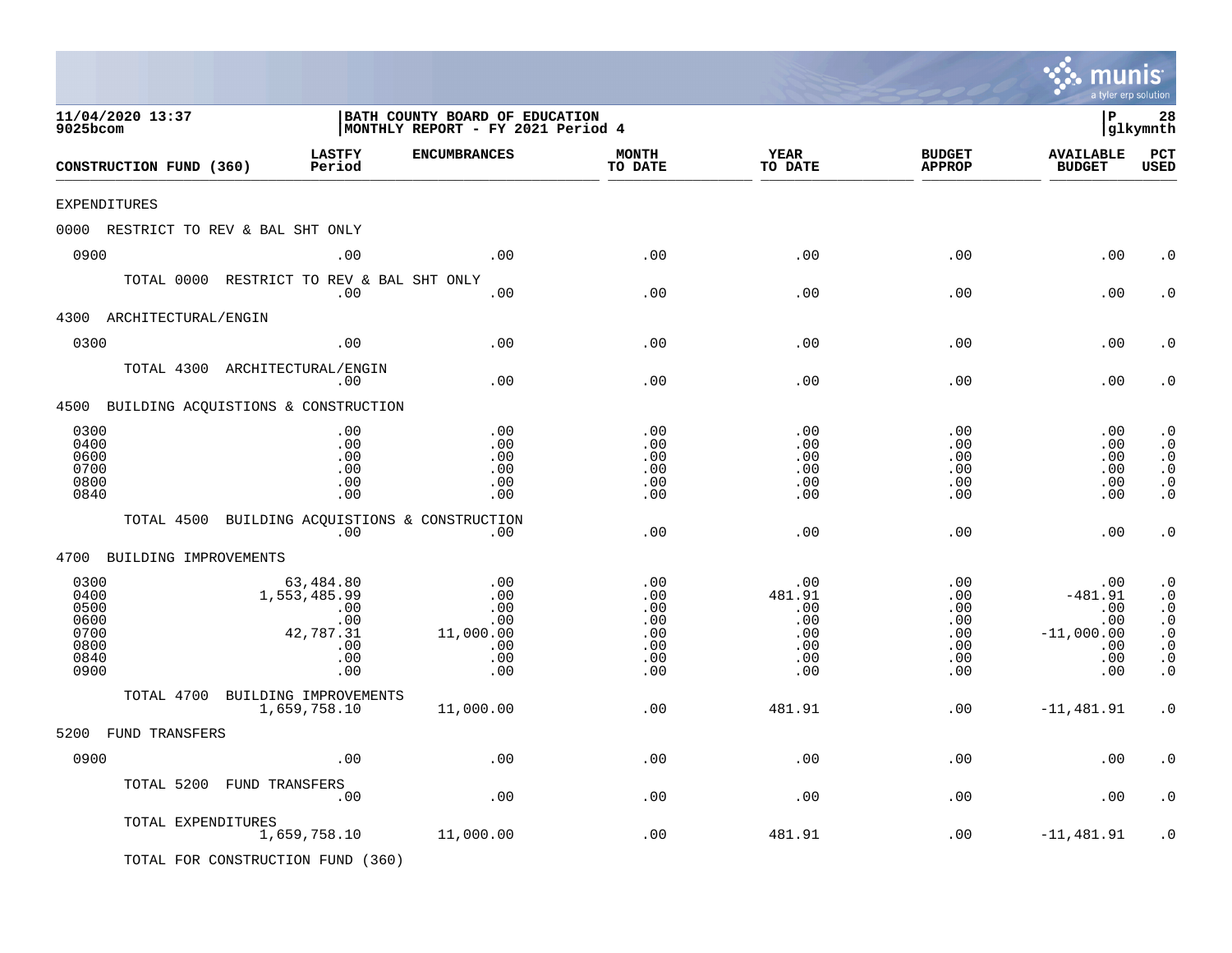|                              |                         |                                                                     |                         |                 |                                | munis<br>a tyler erp solution     |                 |
|------------------------------|-------------------------|---------------------------------------------------------------------|-------------------------|-----------------|--------------------------------|-----------------------------------|-----------------|
| 11/04/2020 13:37<br>9025bcom |                         | BATH COUNTY BOARD OF EDUCATION<br>MONTHLY REPORT - FY 2021 Period 4 |                         |                 |                                |                                   | 29<br> glkymnth |
| (360)<br>CONSTRUCTION FUND   | <b>LASTFY</b><br>Period | <b>ENCUMBRANCES</b>                                                 | <b>MONTH</b><br>TO DATE | YEAR<br>TO DATE | <b>BUDGET</b><br><b>APPROP</b> | <b>AVAILABLE</b><br><b>BUDGET</b> | PCT<br>USED     |
|                              | $-1,633,748.10$         | $-11,000.00$                                                        | .00                     | $-481.91$       | .00                            | 11,481.91                         | $\cdot$ 0       |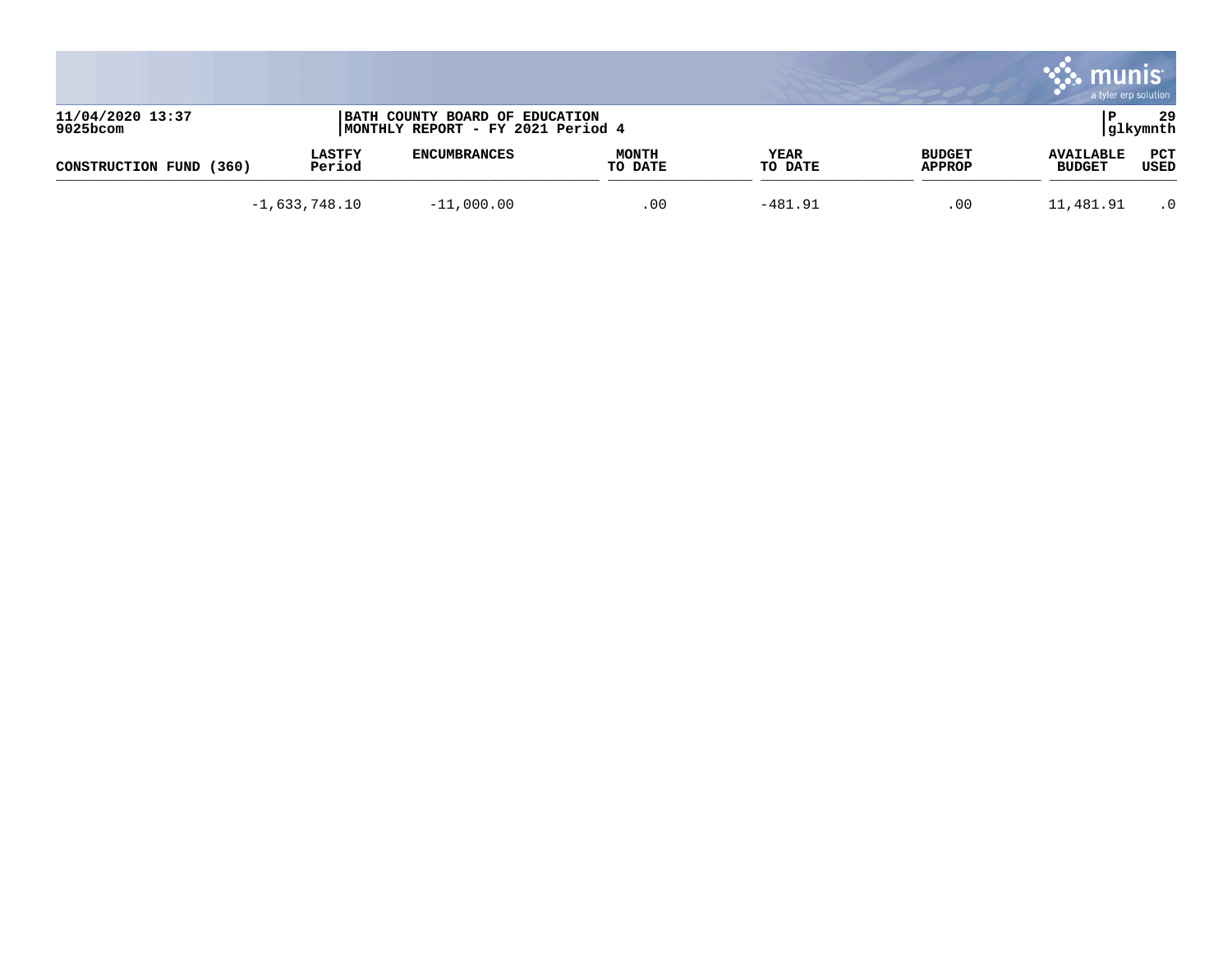|                                  |                         |                                                                      |                         |                        |                                |                                   | a tyler erp solutior |
|----------------------------------|-------------------------|----------------------------------------------------------------------|-------------------------|------------------------|--------------------------------|-----------------------------------|----------------------|
| 11/04/2020 13:37<br>9025bcom     |                         | BATH COUNTY BOARD OF EDUCATION<br> MONTHLY REPORT - FY 2021 Period 4 |                         |                        |                                | P                                 | 30<br>glkymnth       |
| DEBT SERVICE FUND (400)          | <b>LASTFY</b><br>Period | <b>ENCUMBRANCES</b>                                                  | <b>MONTH</b><br>TO DATE | <b>YEAR</b><br>TO DATE | <b>BUDGET</b><br><b>APPROP</b> | <b>AVAILABLE</b><br><b>BUDGET</b> | PCT<br>USED          |
| <b>REVENUES</b>                  |                         |                                                                      |                         |                        |                                |                                   |                      |
| RECEIPTS                         |                         |                                                                      |                         |                        |                                |                                   |                      |
| REVENUE FROM LOCAL SOURCES       |                         |                                                                      |                         |                        |                                |                                   |                      |
| EARNINGS ON INVESTMENTS          |                         |                                                                      |                         |                        |                                |                                   |                      |
| 1510 INT ON INV                  | .00                     | .00                                                                  | .00                     | .00                    | .00                            | .00                               | $\cdot$ 0            |
| TOTAL EARNINGS ON INVESTMENTS    | $.00 \,$                | .00                                                                  | .00                     | .00                    | .00                            | .00                               | $\cdot$ 0            |
| TOTAL REVENUE FROM LOCAL SOURCES | $.00 \,$                | .00                                                                  | .00                     | .00                    | .00                            | .00                               | $\cdot$ 0            |
| REVENUE FROM STATE SOURCES       |                         |                                                                      |                         |                        |                                |                                   |                      |
| REVENUE ON BEHALF PAYMENTS       |                         |                                                                      |                         |                        |                                |                                   |                      |
| 3900 ON-BEHALF                   | .00                     | .00                                                                  | .00                     | .00                    | .00                            | .00                               | $\cdot$ 0            |
| TOTAL REVENUE ON BEHALF          | PAYMENTS<br>.00         | .00                                                                  | .00                     | .00                    | .00                            | .00                               | $\cdot$ 0            |
| TOTAL REVENUE FROM STATE SOURCES | .00                     | .00                                                                  | .00                     | .00                    | .00                            | .00                               | $\cdot$ 0            |
| OTHER RECEIPTS                   |                         |                                                                      |                         |                        |                                |                                   |                      |
| <b>BOND ISSUANCE</b>             |                         |                                                                      |                         |                        |                                |                                   |                      |
| 5110 BOND PRIN                   | .00                     | .00                                                                  | .00                     | .00                    | .00                            | .00                               | $\cdot$ 0            |
| TOTAL BOND ISSUANCE              | .00                     | .00                                                                  | .00                     | .00                    | .00                            | .00                               | $\cdot$ 0            |
| INTERFUND TRANSFERS              |                         |                                                                      |                         |                        |                                |                                   |                      |
| 5210 FND XFER                    | 792,707.41              | .00                                                                  | 206,142.00              | 792,675.26             | 1,345,907.37                   | 553, 232.11                       | 58.9                 |
| TOTAL INTERFUND TRANSFERS        | 792,707.41              | .00                                                                  | 206,142.00              | 792,675.26             | 1,345,907.37                   | 553, 232.11                       | 58.9                 |
| TOTAL OTHER RECEIPTS             | 792,707.41              | .00                                                                  | 206,142.00              | 792,675.26             | 1,345,907.37                   | 553, 232.11                       | 58.9                 |
| TOTAL RECEIPTS                   | 792,707.41              | .00                                                                  | 206,142.00              | 792,675.26             | 1,345,907.37                   | 553, 232. 11                      | 58.9                 |
| TOTAL REVENUE                    | 792,707.41              | .00                                                                  | 206,142.00              | 792,675.26             | 1,345,907.37                   | 553, 232.11                       | 58.9                 |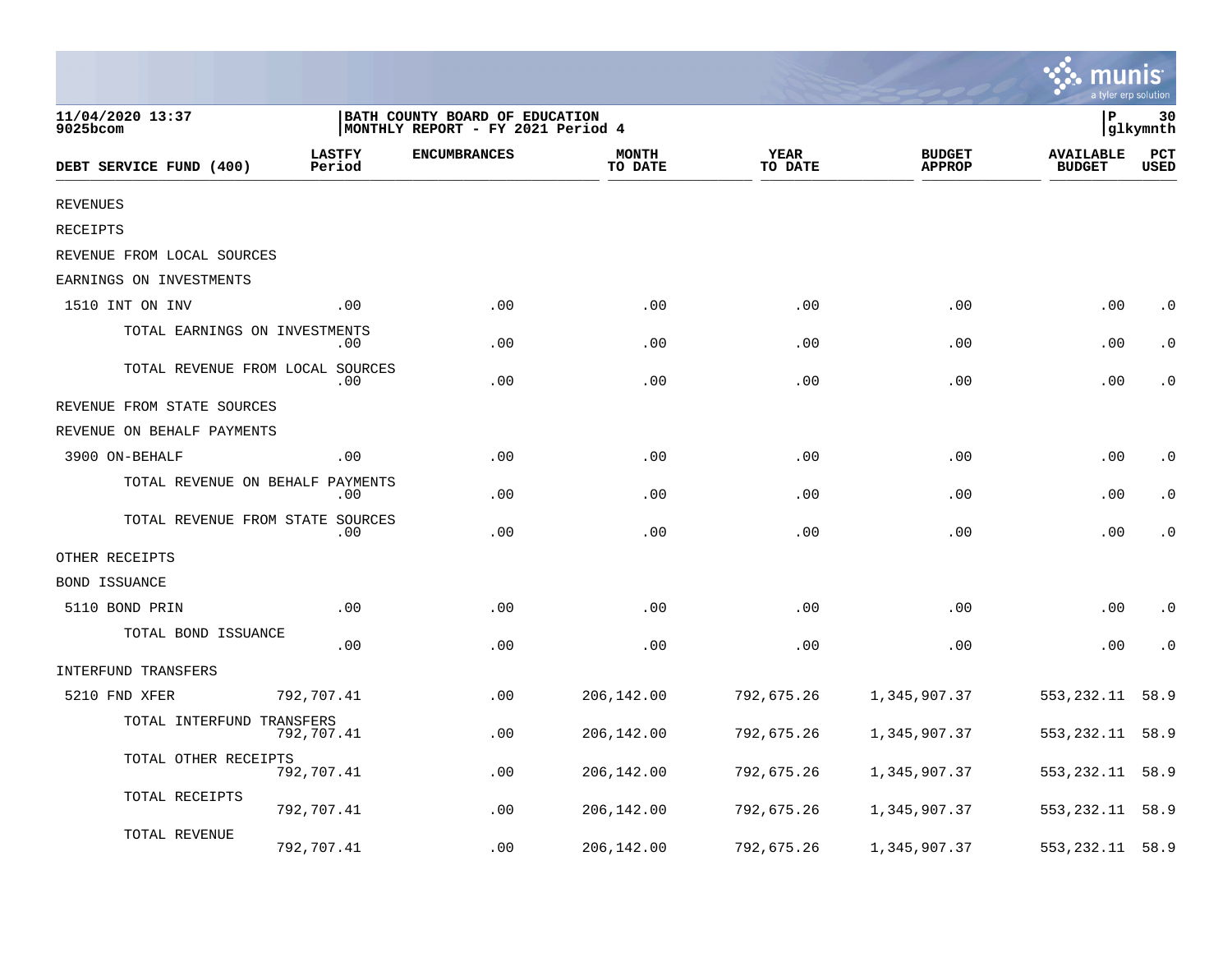

| 11/04/2020 13:37<br>9025bcom |                                          | BATH COUNTY BOARD OF<br>MONTHLY REPORT - FY 2021 Period 4 | <b>EDUCATION</b>        |                        |                                | P                                 | 31<br> glkymnth   |
|------------------------------|------------------------------------------|-----------------------------------------------------------|-------------------------|------------------------|--------------------------------|-----------------------------------|-------------------|
| DEBT SERVICE FUND (400)      | <b>LASTFY</b><br>Period                  | <b>ENCUMBRANCES</b>                                       | <b>MONTH</b><br>TO DATE | <b>YEAR</b><br>TO DATE | <b>BUDGET</b><br><b>APPROP</b> | <b>AVAILABLE</b><br><b>BUDGET</b> | PCT<br>USED       |
| <b>EXPENDITURES</b>          |                                          |                                                           |                         |                        |                                |                                   |                   |
| DEBT SERVICE<br>5100         |                                          |                                                           |                         |                        |                                |                                   |                   |
| 0800<br>0900                 | 792,707.41<br>.00                        | .00<br>.00                                                | 206,142.00<br>.00       | 792,675.26<br>.00      | 1,345,907.37<br>.00            | 553,232.11<br>.00                 | 58.9<br>$\cdot$ 0 |
| TOTAL 5100                   | DEBT<br>SERVICE<br>792,707.41            | .00                                                       | 206,142.00              | 792,675.26             | 1,345,907.37                   | 553, 232.11                       | 58.9              |
| 5200<br>TRANSFERS<br>FUND    |                                          |                                                           |                         |                        |                                |                                   |                   |
| 0900                         | .00                                      | .00                                                       | .00                     | .00                    | .00                            | .00                               | .0                |
| TOTAL 5200                   | FUND TRANSFERS<br>.00                    | .00                                                       | .00                     | .00                    | .00                            | .00                               | $\cdot$ 0         |
| TOTAL EXPENDITURES           | 792,707.41                               | .00                                                       | 206,142.00              | 792,675.26             | 1,345,907.37                   | 553, 232.11                       | 58.9              |
|                              | TOTAL FOR DEBT SERVICE FUND (400)<br>.00 | .00                                                       | .00                     | .00                    | .00                            | .00                               | $\cdot$ 0         |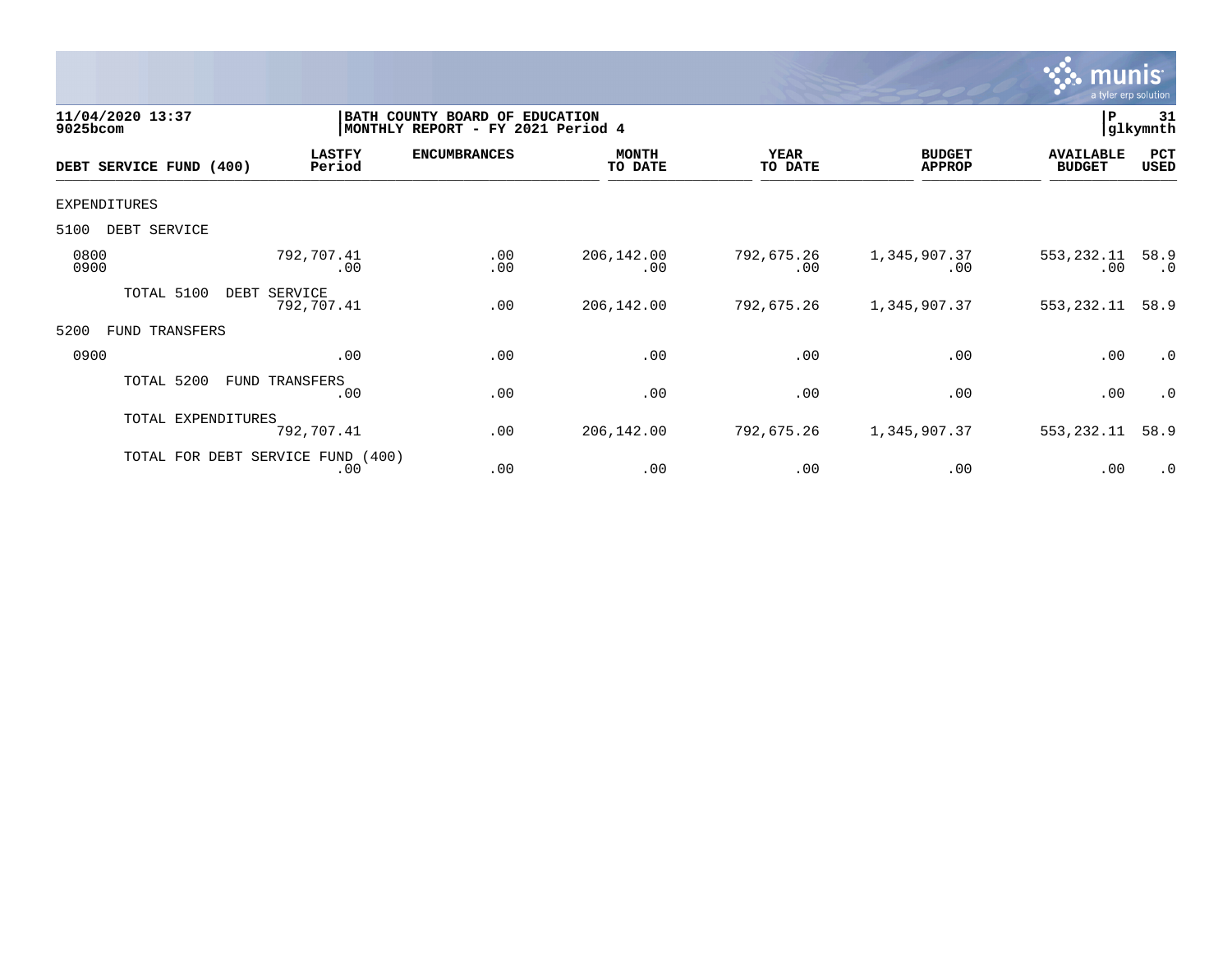|                                                                                                                                                                                                                                               |                                                                                                |                                                                                         |                                                                                            |                                                                                                        |                                                                                                                  | munis                                                                                                  | a tyler erp solution                                                                                                                                                   |
|-----------------------------------------------------------------------------------------------------------------------------------------------------------------------------------------------------------------------------------------------|------------------------------------------------------------------------------------------------|-----------------------------------------------------------------------------------------|--------------------------------------------------------------------------------------------|--------------------------------------------------------------------------------------------------------|------------------------------------------------------------------------------------------------------------------|--------------------------------------------------------------------------------------------------------|------------------------------------------------------------------------------------------------------------------------------------------------------------------------|
| 11/04/2020 13:37<br>$9025$ bcom                                                                                                                                                                                                               |                                                                                                | BATH COUNTY BOARD OF EDUCATION<br>MONTHLY REPORT - FY 2021 Period 4                     |                                                                                            |                                                                                                        |                                                                                                                  | l P                                                                                                    | 32<br> glkymnth                                                                                                                                                        |
| FOOD SERVICE FUND (51)                                                                                                                                                                                                                        | <b>LASTFY</b><br>Period                                                                        | <b>ENCUMBRANCES</b>                                                                     | <b>MONTH</b><br>TO DATE                                                                    | <b>YEAR</b><br>TO DATE                                                                                 | <b>BUDGET</b><br><b>APPROP</b>                                                                                   | <b>AVAILABLE</b><br><b>BUDGET</b>                                                                      | PCT<br><b>USED</b>                                                                                                                                                     |
| <b>REVENUES</b>                                                                                                                                                                                                                               |                                                                                                |                                                                                         |                                                                                            |                                                                                                        |                                                                                                                  |                                                                                                        |                                                                                                                                                                        |
| 0999 BEGINNING BALANCE                                                                                                                                                                                                                        |                                                                                                |                                                                                         |                                                                                            |                                                                                                        |                                                                                                                  |                                                                                                        |                                                                                                                                                                        |
| TOTAL 0999 BEGINNING BALANCE                                                                                                                                                                                                                  | 1,544,935.42                                                                                   | .00                                                                                     | .00                                                                                        |                                                                                                        | 2,096,569.51 2,199,245.42                                                                                        | 102,675.91 95.3                                                                                        |                                                                                                                                                                        |
| <b>RECEIPTS</b>                                                                                                                                                                                                                               |                                                                                                |                                                                                         |                                                                                            |                                                                                                        |                                                                                                                  |                                                                                                        |                                                                                                                                                                        |
| REVENUE FROM LOCAL SOURCES                                                                                                                                                                                                                    |                                                                                                |                                                                                         |                                                                                            |                                                                                                        |                                                                                                                  |                                                                                                        |                                                                                                                                                                        |
| EARNINGS ON INVESTMENTS                                                                                                                                                                                                                       |                                                                                                |                                                                                         |                                                                                            |                                                                                                        |                                                                                                                  |                                                                                                        |                                                                                                                                                                        |
| 1510 INT ON INV                                                                                                                                                                                                                               | 8,310.63                                                                                       | .00                                                                                     | 844.97                                                                                     | 3,374.66                                                                                               | 3,000.00                                                                                                         | $-374.66$ 112.5                                                                                        |                                                                                                                                                                        |
| TOTAL EARNINGS ON INVESTMENTS                                                                                                                                                                                                                 | 8,310.63                                                                                       | .00                                                                                     | 844.97                                                                                     | 3,374.66                                                                                               | 3,000.00                                                                                                         | $-374.66$ 112.5                                                                                        |                                                                                                                                                                        |
| FOOD SERVICE                                                                                                                                                                                                                                  |                                                                                                |                                                                                         |                                                                                            |                                                                                                        |                                                                                                                  |                                                                                                        |                                                                                                                                                                        |
| 1611 REIMB LNCH<br>1612 REIMB BRKF<br>1613 REIMB MILK<br>1621 NO-RMB LNH<br>1622 NO-RMB BKF<br>1623 NO-RMB MLK<br>1624 NO-RM VEND<br>1627 NO-RM VEND<br>1628 NO-RM VEND<br>1629 NO-RM OTHR<br>1630 SPEC FUNC<br>1631 CATERING<br>1637 VENDING | 23, 135.87<br>.00<br>.00<br>.00<br>.00<br>.00<br>.00<br>.00<br>.00<br>.00<br>.00<br>.00<br>.00 | .00<br>.00<br>.00<br>.00<br>.00<br>.00<br>.00<br>.00<br>.00<br>.00<br>.00<br>.00<br>.00 | 672.45<br>.00<br>.00<br>.00<br>.00<br>.00<br>.00<br>.00<br>.00<br>.00<br>.00<br>.00<br>.00 | 672.45<br>.00<br>.00<br>.00<br>$.00 \,$<br>.00<br>.00<br>.00<br>.00<br>.00<br>.00<br>.00<br>$.00 \ \,$ | 67,000.00<br>600.00<br>.00<br>.00<br>.00<br>.00<br>$.00 \,$<br>.00<br>.00<br>.00<br>400.00<br>500.00<br>$.00 \,$ | 66,327.55<br>600.00<br>.00<br>.00<br>.00<br>.00<br>.00<br>.00<br>.00<br>.00<br>400.00<br>500.00<br>.00 | 1.0<br>$\cdot$ 0<br>$\cdot$ 0<br>$\cdot$ 0<br>$\cdot$ 0<br>$\cdot$ 0<br>$\cdot$ 0<br>$\cdot$ 0<br>$\boldsymbol{\cdot}$ 0<br>$\cdot$ 0<br>$\cdot$ 0<br>$\cdot$ 0<br>. 0 |
| TOTAL FOOD SERVICE                                                                                                                                                                                                                            | 23, 135.87                                                                                     | .00                                                                                     | 672.45                                                                                     | 672.45                                                                                                 | 68,500.00                                                                                                        | 67,827.55                                                                                              | 1.0                                                                                                                                                                    |
| OTHER REVENUE FROM LOCAL SOURCES                                                                                                                                                                                                              |                                                                                                |                                                                                         |                                                                                            |                                                                                                        |                                                                                                                  |                                                                                                        |                                                                                                                                                                        |
| 1920 CONTRIBUTE<br>1980 PRYR REFND<br>1990 MISC REV<br>1993 OTH REBATE<br>1994 RET INSUFF                                                                                                                                                     | .00<br>.00<br>.00<br>.00<br>.00                                                                | .00<br>.00<br>.00<br>.00<br>.00                                                         | .00<br>.00<br>.00<br>.00<br>.00                                                            | .00<br>.00<br>.00<br>.00<br>$.00 \,$                                                                   | $.00 \,$<br>$.00\,$<br>2,000.00<br>.00<br>$.00 \,$                                                               | .00<br>.00<br>2,000.00<br>.00<br>.00                                                                   | $\cdot$ 0<br>$\cdot$ 0<br>$\cdot$ 0<br>$\cdot$ 0<br>$\cdot$ 0                                                                                                          |
|                                                                                                                                                                                                                                               | TOTAL OTHER REVENUE FROM LOCAL SOURCES<br>$.00 \,$                                             | .00                                                                                     | .00                                                                                        | .00                                                                                                    | 2,000.00                                                                                                         | 2,000.00                                                                                               | $\cdot$ 0                                                                                                                                                              |
| TOTAL REVENUE FROM LOCAL SOURCES                                                                                                                                                                                                              | 31,446.50                                                                                      | .00                                                                                     | 1,517.42                                                                                   | 4,047.11                                                                                               | 73,500.00                                                                                                        | 69,452.89                                                                                              | 5.5                                                                                                                                                                    |

 $\bullet$ 

REVENUE FROM STATE SOURCES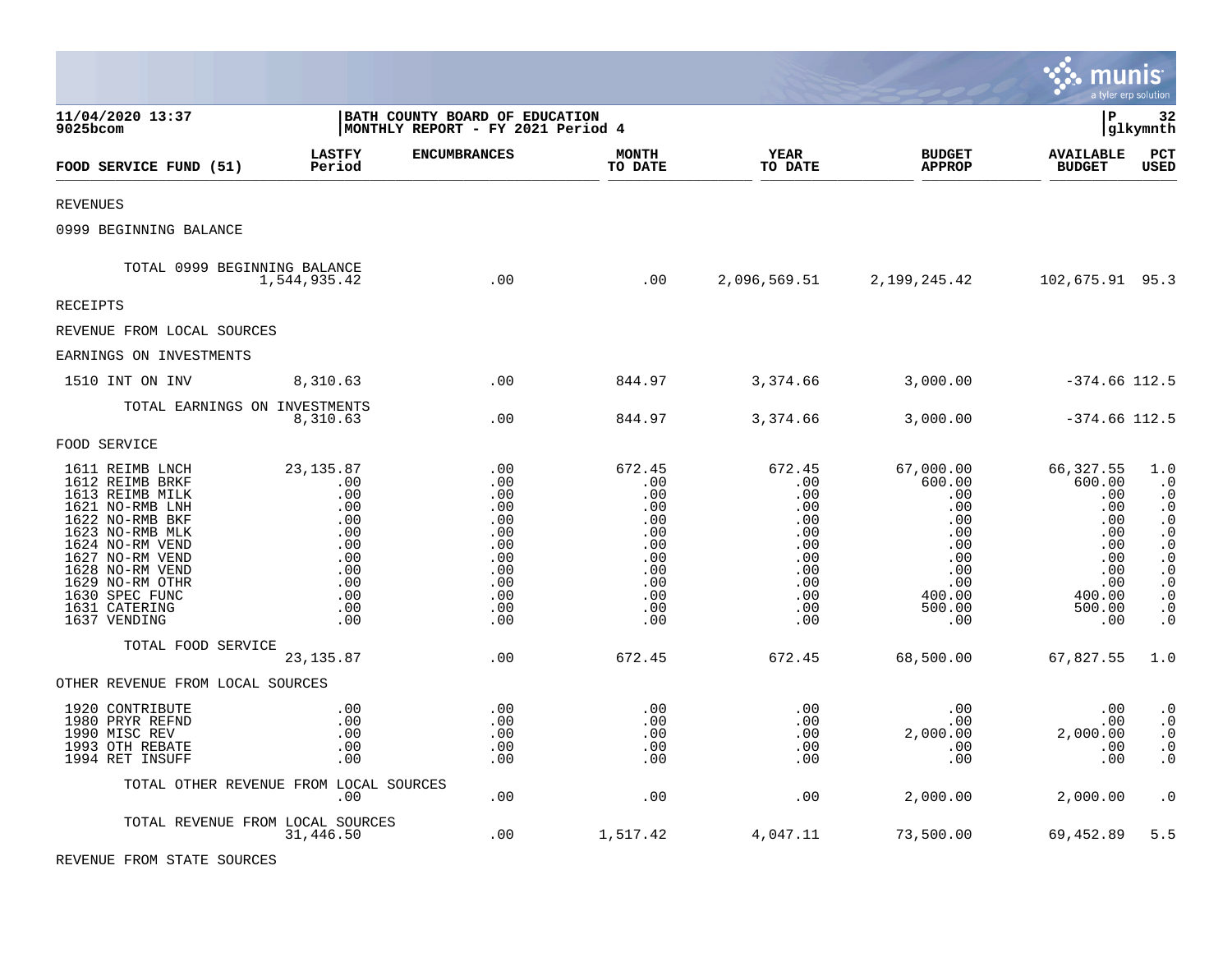

| 11/04/2020 13:37<br>9025bcom                   | BATH COUNTY BOARD OF EDUCATION<br> MONTHLY REPORT - FY 2021 Period 4 |                     |                         |                        |                                | lР<br>33<br> glkymnth      |                        |  |
|------------------------------------------------|----------------------------------------------------------------------|---------------------|-------------------------|------------------------|--------------------------------|----------------------------|------------------------|--|
| FOOD SERVICE FUND (51)                         | <b>LASTFY</b><br>Period                                              | <b>ENCUMBRANCES</b> | <b>MONTH</b><br>TO DATE | <b>YEAR</b><br>TO DATE | <b>BUDGET</b><br><b>APPROP</b> | AVAILABLE<br><b>BUDGET</b> | PCT<br>USED            |  |
|                                                |                                                                      |                     |                         |                        |                                |                            |                        |  |
| RESTRICTED                                     |                                                                      |                     |                         |                        |                                |                            |                        |  |
| 3200 RES STATE                                 | 5,430.88                                                             | .00                 | .00                     | .00                    | 33,000.00                      | 33,000.00                  | $\cdot$ 0              |  |
| TOTAL RESTRICTED                               | 5,430.88                                                             | .00                 | .00                     | .00                    | 33,000.00                      | 33,000.00                  | $\cdot$ 0              |  |
| REVENUE ON BEHALF PAYMENTS                     |                                                                      |                     |                         |                        |                                |                            |                        |  |
| 3900 ON-BEHALF                                 | .00                                                                  | .00                 | .00                     | .00                    | .00                            | .00                        | $\cdot$ 0              |  |
| TOTAL REVENUE ON BEHALF PAYMENTS               | $.00 \,$                                                             | .00                 | .00                     | .00                    | .00                            | .00                        | $\cdot$ 0              |  |
| TOTAL REVENUE FROM STATE SOURCES               | 5,430.88                                                             | .00                 | .00                     | .00                    | 33,000.00                      | 33,000.00                  | $\cdot$ 0              |  |
| REVENUE FROM FEDERAL SOURCES                   |                                                                      |                     |                         |                        |                                |                            |                        |  |
| RESTRICTED THROUGH THE STATE                   |                                                                      |                     |                         |                        |                                |                            |                        |  |
| 4500 RES FED/ST                                | 332,573.27                                                           | .00                 | 146,748.52              | 189,326.84             | 1,194,000.00                   | 1,004,673.16 15.9          |                        |  |
| TOTAL RESTRICTED THROUGH THE STATE             | 332,573.27                                                           | .00                 | 146,748.52              | 189,326.84             | 1,194,000.00                   | 1,004,673.16 15.9          |                        |  |
| CHILD NUTRITION PROGRAM DONATED COMMODIT       |                                                                      |                     |                         |                        |                                |                            |                        |  |
| 4950 CHD NT DC                                 | .00                                                                  | .00                 | .00                     | .00                    | .00                            | .00                        | $\cdot$ 0              |  |
| TOTAL CHILD NUTRITION PROGRAM DONATED COMMODIT | .00                                                                  | .00                 | .00                     | .00                    | .00                            | .00                        | $\cdot$ 0              |  |
| TOTAL REVENUE FROM FEDERAL SOURCES             | 332,573.27                                                           | .00                 | 146,748.52              | 189,326.84             | 1,194,000.00                   | 1,004,673.16 15.9          |                        |  |
| OTHER RECEIPTS                                 |                                                                      |                     |                         |                        |                                |                            |                        |  |
| <b>INTERFUND TRANSFERS</b>                     |                                                                      |                     |                         |                        |                                |                            |                        |  |
| 5210 FND XFER                                  | .00                                                                  | .00                 | .00                     | .00                    | .00                            | .00                        | $\cdot$ 0              |  |
| TOTAL INTERFUND TRANSFERS                      | .00                                                                  | .00                 | .00                     | .00                    | .00                            | .00                        | $\cdot$ 0              |  |
| SALE OR COMP FOR LOSS OF ASSETS                |                                                                      |                     |                         |                        |                                |                            |                        |  |
| 5341 SALE EQUIP<br>5342 LOSS EQUIP             | .00<br>.00                                                           | .00<br>.00          | .00<br>.00              | .00<br>.00             | .00<br>.00                     | .00<br>.00                 | $\cdot$ 0<br>$\cdot$ 0 |  |
| TOTAL SALE OR COMP FOR LOSS OF ASSETS          | $.00 \,$                                                             | .00                 | .00                     | .00                    | .00                            | .00                        | $\cdot$ 0              |  |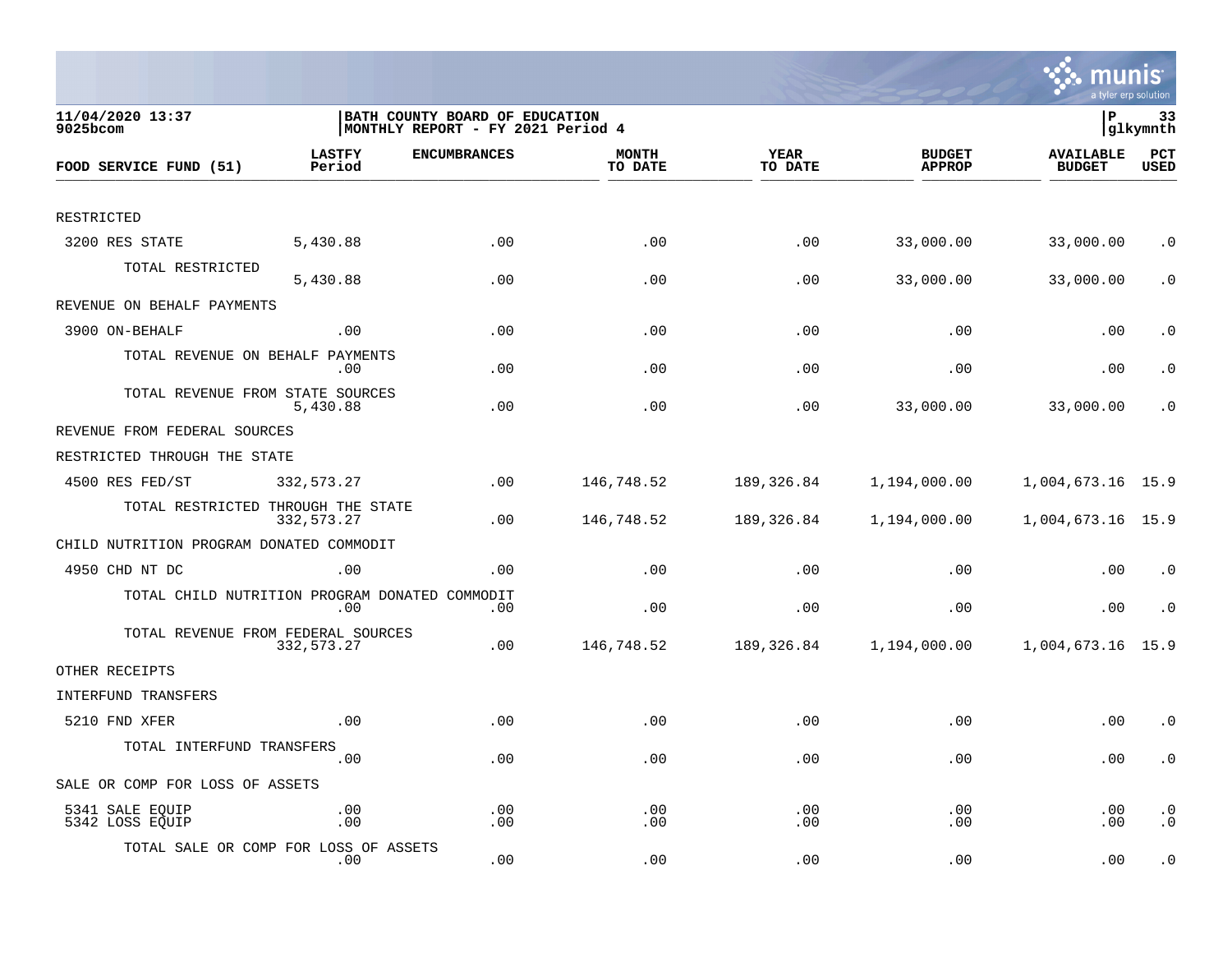|                              |                         |                                                                      |                         |                 |                                | <b>munis</b>                      | a tyler erp solution |
|------------------------------|-------------------------|----------------------------------------------------------------------|-------------------------|-----------------|--------------------------------|-----------------------------------|----------------------|
| 11/04/2020 13:37<br>9025bcom |                         | BATH COUNTY BOARD OF EDUCATION<br> MONTHLY REPORT - FY 2021 Period 4 |                         |                 |                                | P                                 | 34<br> glkymnth      |
| FOOD SERVICE FUND (51)       | <b>LASTFY</b><br>Period | <b>ENCUMBRANCES</b>                                                  | <b>MONTH</b><br>TO DATE | YEAR<br>TO DATE | <b>BUDGET</b><br><b>APPROP</b> | <b>AVAILABLE</b><br><b>BUDGET</b> | <b>PCT</b><br>USED   |
| TOTAL OTHER RECEIPTS         | .00                     | .00                                                                  | .00                     | .00             | .00                            | .00                               | $\cdot$ 0            |
| TOTAL RECEIPTS               | 369,450.65              | .00                                                                  | 148,265.94              | 193,373.95      | 1,300,500.00                   | 1, 107, 126.05 14.9               |                      |
| TOTAL REVENUE                | 1,914,386.07            | .00                                                                  | 148,265.94              | 2,289,943.46    | 3,499,745.42                   | 1,209,801.96                      | 65.4                 |

the property of the control of

a sa mga magaalang na mga magaalang ng mga magaalang ng mga magaalang ng magaalang ng magaalang ng magaalang n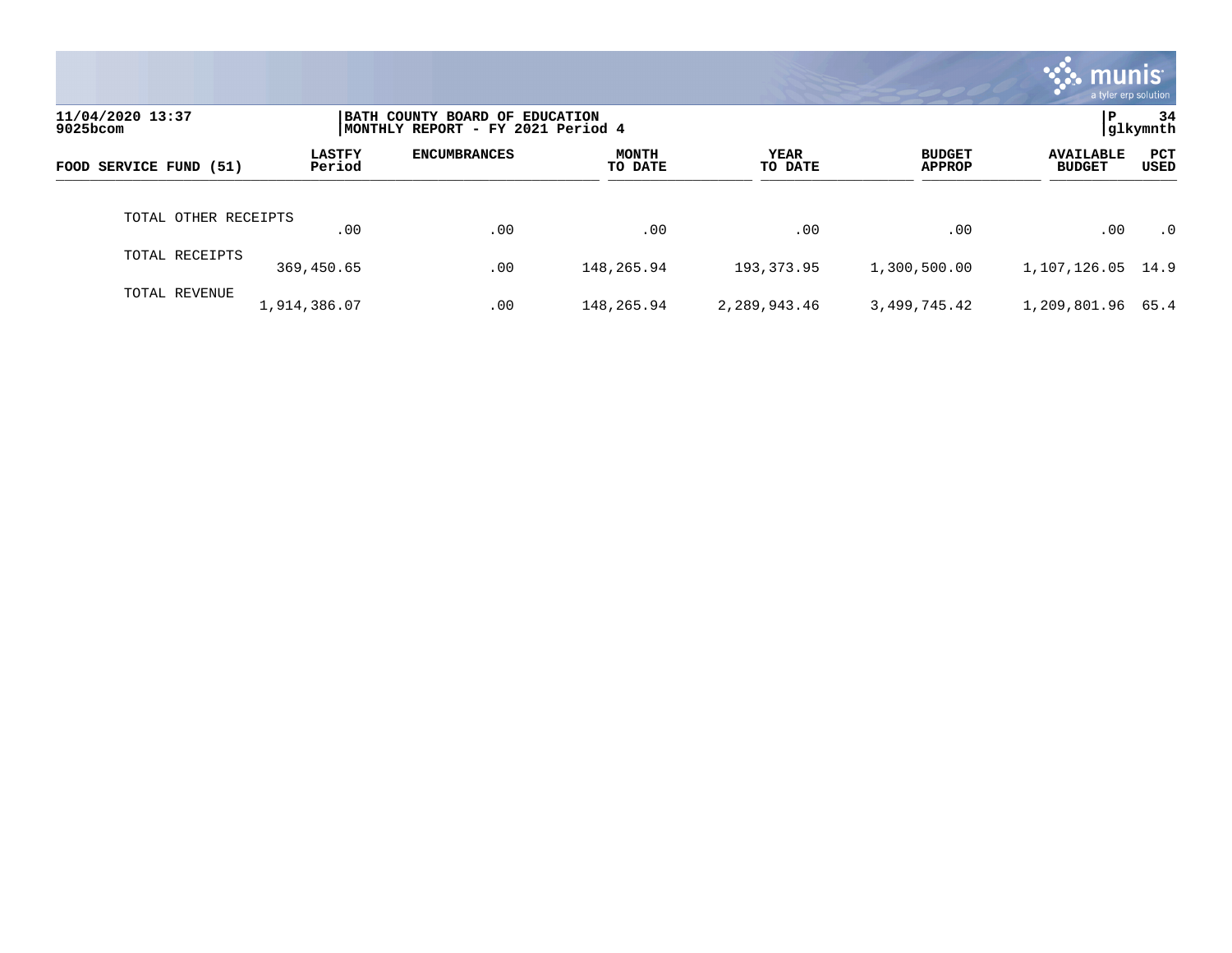|                                                                      |                    |                                                                                                        |                                                                                                           |                                                                                                                   |                                                                                                  |                                                                                                                          | mu<br>a tyler erp solution                                                                                                |                                                                                  |
|----------------------------------------------------------------------|--------------------|--------------------------------------------------------------------------------------------------------|-----------------------------------------------------------------------------------------------------------|-------------------------------------------------------------------------------------------------------------------|--------------------------------------------------------------------------------------------------|--------------------------------------------------------------------------------------------------------------------------|---------------------------------------------------------------------------------------------------------------------------|----------------------------------------------------------------------------------|
| 11/04/2020 13:37<br>9025bcom                                         |                    |                                                                                                        | BATH COUNTY BOARD OF EDUCATION<br>MONTHLY REPORT - FY 2021 Period 4                                       |                                                                                                                   |                                                                                                  |                                                                                                                          | l P                                                                                                                       | 35<br> glkymnth                                                                  |
| FOOD SERVICE FUND (51)                                               |                    | <b>LASTFY</b><br>Period                                                                                | <b>ENCUMBRANCES</b>                                                                                       | <b>MONTH</b><br>TO DATE                                                                                           | YEAR<br>TO DATE                                                                                  | <b>BUDGET</b><br><b>APPROP</b>                                                                                           | <b>AVAILABLE</b><br><b>BUDGET</b>                                                                                         | PCT<br><b>USED</b>                                                               |
| <b>EXPENDITURES</b>                                                  |                    |                                                                                                        |                                                                                                           |                                                                                                                   |                                                                                                  |                                                                                                                          |                                                                                                                           |                                                                                  |
|                                                                      |                    | 0000 RESTRICT TO REV & BAL SHT ONLY                                                                    |                                                                                                           |                                                                                                                   |                                                                                                  |                                                                                                                          |                                                                                                                           |                                                                                  |
| 0300                                                                 |                    | .00                                                                                                    | .00                                                                                                       | .00                                                                                                               | .00                                                                                              | .00                                                                                                                      | .00                                                                                                                       | $\cdot$ 0                                                                        |
|                                                                      |                    | TOTAL 0000 RESTRICT TO REV & BAL SHT ONLY<br>.00                                                       | .00                                                                                                       | .00                                                                                                               | .00                                                                                              | .00                                                                                                                      | .00                                                                                                                       | $\cdot$ 0                                                                        |
| 2700 STUDENT TRANSPORTATION                                          |                    |                                                                                                        |                                                                                                           |                                                                                                                   |                                                                                                  |                                                                                                                          |                                                                                                                           |                                                                                  |
| 0100<br>0200                                                         |                    | .00<br>.00                                                                                             | .00<br>.00                                                                                                | .00<br>.00                                                                                                        | .00<br>.00                                                                                       | 151.00<br>47.00                                                                                                          | 151.00<br>47.00                                                                                                           | $\cdot$ 0<br>$\cdot$ 0                                                           |
|                                                                      |                    | TOTAL 2700 STUDENT TRANSPORTATION<br>.00                                                               | .00                                                                                                       | .00                                                                                                               | .00                                                                                              | 198.00                                                                                                                   | 198.00                                                                                                                    | $\cdot$ 0                                                                        |
| 3100 FOOD SERVICE OPERATION                                          |                    |                                                                                                        |                                                                                                           |                                                                                                                   |                                                                                                  |                                                                                                                          |                                                                                                                           |                                                                                  |
| 0100<br>0200<br>0280<br>0300<br>0400<br>0500<br>0600<br>0700<br>0800 |                    | 101,924.96<br>31,639.64<br>$\overline{00}$<br>2,439.50<br>688.00<br>276.26<br>178,719.66<br>.00<br>.00 | $\begin{array}{c} 0.00 \\ -0.0 \end{array}$<br>.00<br>.00<br>.00<br>.00<br>125,124.59<br>83,053.20<br>.00 | 38,790.19<br>12,062.92<br>.00<br>.00<br>100.00<br>$\overline{\phantom{0}}$ .00<br>97,499.74<br>7,000.00<br>268.00 | 104,471.10<br>32,437.61<br>.00<br>800.00<br>521.85<br>59.00<br>135,239.05<br>15,950.00<br>290.50 | 506,358.00<br>194,000.00<br>$\overline{00}$<br>19,050.00<br>231,799.00<br>5,723.00<br>2,240,503.00<br>262, 114.42<br>.00 | 401,886.90<br>161,562.39<br>$\sim 00$<br>18,250.00<br>231, 277.15<br>5,664.00<br>1,980,139.36<br>163, 111.22<br>$-290.50$ | 20.6<br>16.7<br>$\cdot$ 0<br>4.2<br>$\ddots$<br>1.0<br>11.6<br>37.8<br>$\cdot$ 0 |
|                                                                      |                    | TOTAL 3100 FOOD SERVICE OPERATION<br>315,688.02                                                        | 208,177.79                                                                                                | 155,720.85                                                                                                        | 289,769.11                                                                                       | 3,459,547.42                                                                                                             | 2,961,600.52 14.4                                                                                                         |                                                                                  |
| 5200 FUND TRANSFERS                                                  |                    |                                                                                                        |                                                                                                           |                                                                                                                   |                                                                                                  |                                                                                                                          |                                                                                                                           |                                                                                  |
| 0900                                                                 |                    | 15,686.00                                                                                              | $\sim 00$                                                                                                 | 11,959.72                                                                                                         | 19,291.23                                                                                        | 40,000.00                                                                                                                | 20,708.77 48.2                                                                                                            |                                                                                  |
|                                                                      |                    | TOTAL 5200 FUND TRANSFERS<br>15,686.00                                                                 | .00                                                                                                       | 11,959.72                                                                                                         | 19,291.23                                                                                        | 40,000.00                                                                                                                | 20,708.77 48.2                                                                                                            |                                                                                  |
|                                                                      | TOTAL EXPENDITURES | 331,374.02                                                                                             | 208,177.79                                                                                                | 167,680.57                                                                                                        | 309,060.34                                                                                       | 3,499,745.42                                                                                                             | 2,982,507.29 14.8                                                                                                         |                                                                                  |
|                                                                      |                    | TOTAL FOR FOOD SERVICE FUND (51)<br>1,583,012.05                                                       | $-208, 177.79$                                                                                            | $-19,414.63$                                                                                                      | 1,980,883.12                                                                                     | .00                                                                                                                      | $-1,772,705.33$                                                                                                           | $\cdot$ 0                                                                        |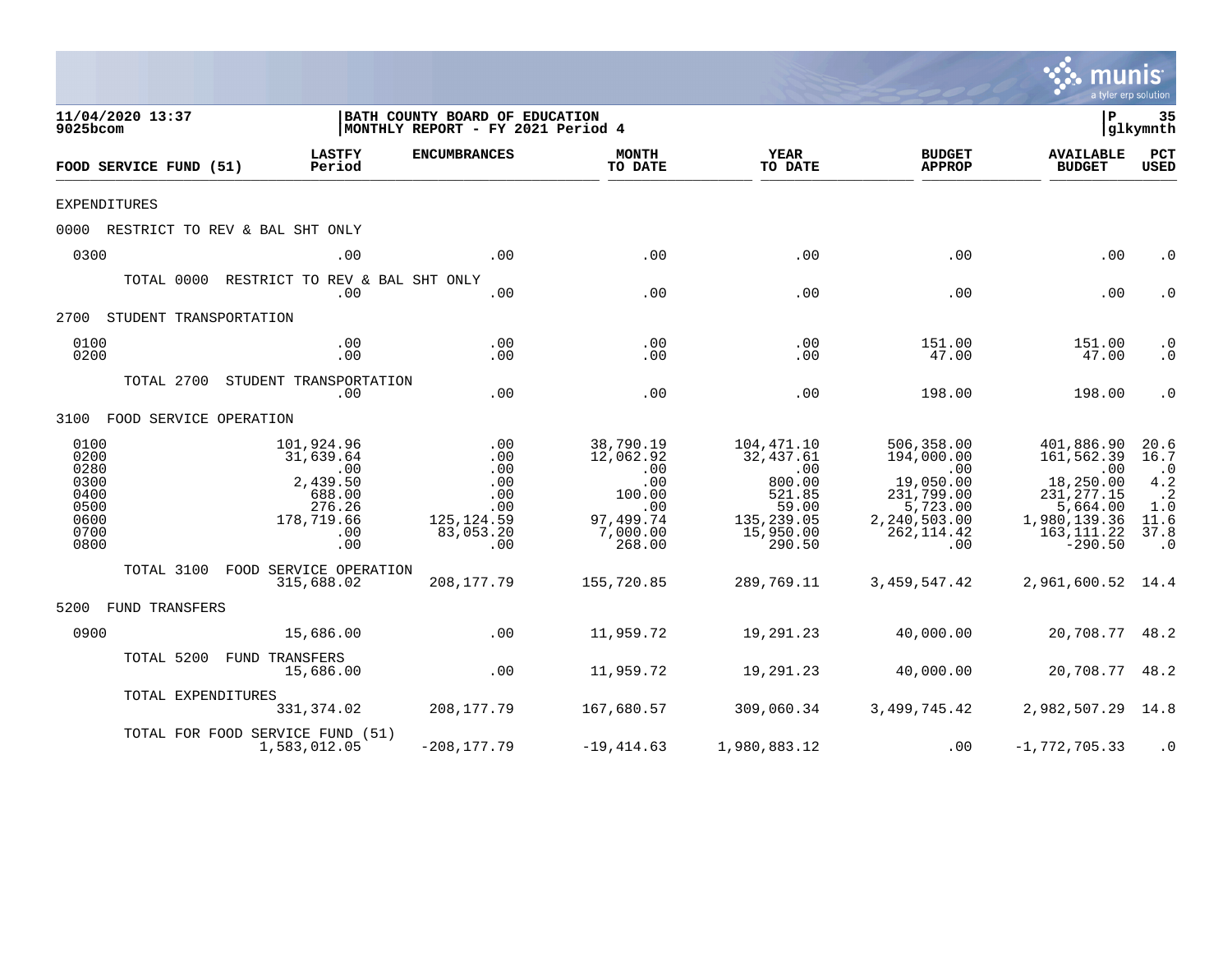|                                  |                                                                     |                     |                         |                        |                                | munis                             | a tyler erp solution   |
|----------------------------------|---------------------------------------------------------------------|---------------------|-------------------------|------------------------|--------------------------------|-----------------------------------|------------------------|
| 11/04/2020 13:37<br>9025bcom     | BATH COUNTY BOARD OF EDUCATION<br>MONTHLY REPORT - FY 2021 Period 4 |                     |                         |                        |                                | lР                                | 36<br> glkymnth        |
| CHILD CARE (52)                  | <b>LASTFY</b><br>Period                                             | <b>ENCUMBRANCES</b> | <b>MONTH</b><br>TO DATE | <b>YEAR</b><br>TO DATE | <b>BUDGET</b><br><b>APPROP</b> | <b>AVAILABLE</b><br><b>BUDGET</b> | PCT<br><b>USED</b>     |
| <b>REVENUES</b>                  |                                                                     |                     |                         |                        |                                |                                   |                        |
| 0999 BEGINNING BALANCE           |                                                                     |                     |                         |                        |                                |                                   |                        |
|                                  | TOTAL 0999 BEGINNING BALANCE<br>6,251.90                            | .00                 | .00                     | 20,633.54              | 6,251.90                       | $-14,381.64$ 330.0                |                        |
| RECEIPTS                         |                                                                     |                     |                         |                        |                                |                                   |                        |
| REVENUE FROM LOCAL SOURCES       |                                                                     |                     |                         |                        |                                |                                   |                        |
| TUITION                          |                                                                     |                     |                         |                        |                                |                                   |                        |
| 1310 TUIT IND                    | 31,973.00                                                           | .00                 | 3,444.00                | 9,148.00               | 99,051.43                      | 89,903.43                         | 9.2                    |
| TOTAL TUITION                    | 31,973.00                                                           | .00                 | 3,444.00                | 9,148.00               | 99,051.43                      | 89,903.43                         | 9.2                    |
| OTHER REVENUE FROM LOCAL SOURCES |                                                                     |                     |                         |                        |                                |                                   |                        |
| 1920 CONTRIBUTE<br>1990 MISC REV | .00<br>.00                                                          | .00<br>.00          | .00<br>.00              | .00<br>.00             | .00<br>.00                     | .00<br>.00                        | $\cdot$ 0<br>$\cdot$ 0 |
|                                  | TOTAL OTHER REVENUE FROM LOCAL SOURCES<br>.00                       | .00                 | .00                     | .00                    | .00                            | .00                               | $\cdot$ 0              |
|                                  | TOTAL REVENUE FROM LOCAL SOURCES<br>31,973.00                       | .00                 | 3,444.00                | 9,148.00               | 99,051.43                      | 89,903.43                         | 9.2                    |
| REVENUE FROM STATE SOURCES       |                                                                     |                     |                         |                        |                                |                                   |                        |
| EXPENDITURE REIMBURSEMENTS       |                                                                     |                     |                         |                        |                                |                                   |                        |
| 3131 MISC REIMB                  | 16,496.00                                                           | .00                 | 6,222.00                | 27,424.19              | 40,000.00                      | 12,575.81                         | 68.6                   |
|                                  | TOTAL EXPENDITURE REIMBURSEMENTS<br>16,496.00                       | .00                 | 6,222.00                | 27,424.19              | 40,000.00                      | 12,575.81                         | 68.6                   |
| REVENUE ON BEHALF PAYMENTS       |                                                                     |                     |                         |                        |                                |                                   |                        |
| 3900 ON-BEHALF                   | .00                                                                 | .00                 | .00                     | .00                    | .00                            | .00                               | $\cdot$ 0              |
|                                  | TOTAL REVENUE ON BEHALF PAYMENTS<br>.00                             | .00                 | .00                     | .00                    | .00                            | .00                               | $\cdot$ 0              |
|                                  | TOTAL REVENUE FROM STATE SOURCES<br>16,496.00                       | .00                 | 6,222.00                | 27,424.19              | 40,000.00                      | 12,575.81                         | 68.6                   |
| REVENUE FROM FEDERAL SOURCES     |                                                                     |                     |                         |                        |                                |                                   |                        |
| RESTRICTED THROUGH THE STATE     |                                                                     |                     |                         |                        |                                |                                   |                        |

**Contract**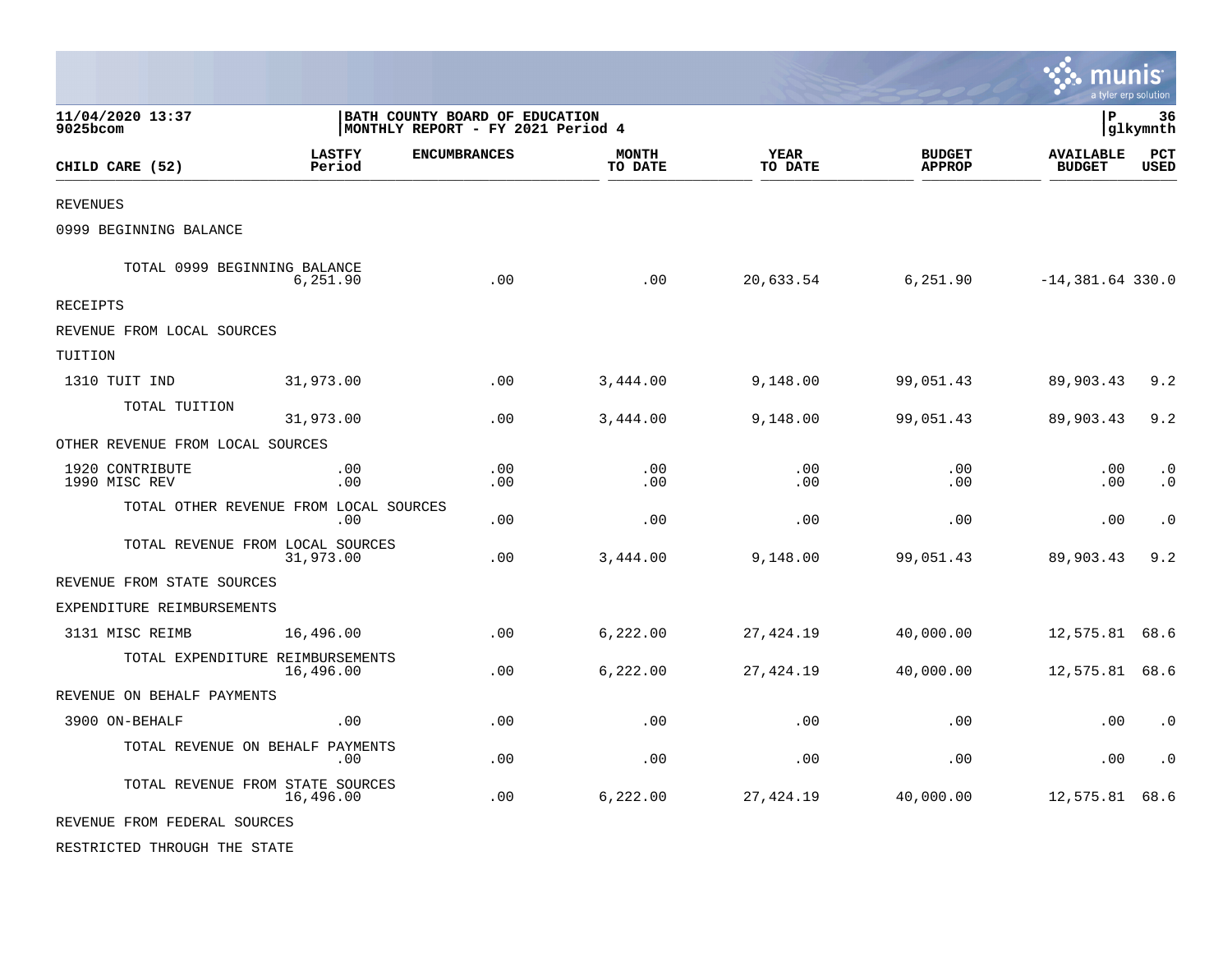

| 11/04/2020 13:37<br>9025bcom |                                     | BATH COUNTY BOARD OF EDUCATION<br>MONTHLY REPORT - FY 2021 Period 4 |                         |                        |                                | $\, {\bf P}$                      | 37<br> glkymnth    |
|------------------------------|-------------------------------------|---------------------------------------------------------------------|-------------------------|------------------------|--------------------------------|-----------------------------------|--------------------|
| CHILD CARE (52)              | <b>LASTFY</b><br>Period             | <b>ENCUMBRANCES</b>                                                 | <b>MONTH</b><br>TO DATE | <b>YEAR</b><br>TO DATE | <b>BUDGET</b><br><b>APPROP</b> | <b>AVAILABLE</b><br><b>BUDGET</b> | PCT<br><b>USED</b> |
| 4500 RES FED/ST              | 2,534.94                            | .00                                                                 | 176.96                  | 3,482.99               | 59,300.00                      | 55,817.01                         | 5.9                |
| TOTAL RESTRICTED             | THROUGH THE STATE<br>2,534.94       | .00                                                                 | 176.96                  | 3,482.99               | 59,300.00                      | 55,817.01                         | 5.9                |
| TOTAL REVENUE                | FEDERAL SOURCES<br>FROM<br>2,534.94 | .00                                                                 | 176.96                  | 3,482.99               | 59,300.00                      | 55,817.01                         | 5.9                |
| OTHER RECEIPTS               |                                     |                                                                     |                         |                        |                                |                                   |                    |
| INTERFUND TRANSFERS          |                                     |                                                                     |                         |                        |                                |                                   |                    |
| 5210 FND XFER                | .00                                 | .00                                                                 | .00                     | .00                    | .00                            | .00                               | $\cdot$ 0          |
| TOTAL INTERFUND TRANSFERS    | .00                                 | .00                                                                 | .00                     | .00                    | .00                            | .00                               | $\cdot$ 0          |
| TOTAL OTHER RECEIPTS         | .00                                 | .00                                                                 | .00                     | .00                    | .00                            | .00                               | $\cdot$ 0          |
| TOTAL RECEIPTS               | 51,003.94                           | .00                                                                 | 9,842.96                | 40,055.18              | 198,351.43                     | 158,296.25                        | 20.2               |
| TOTAL REVENUE                | 57,255.84                           | .00                                                                 | 9,842.96                | 60,688.72              | 204,603.33                     | 143,914.61                        | 29.7               |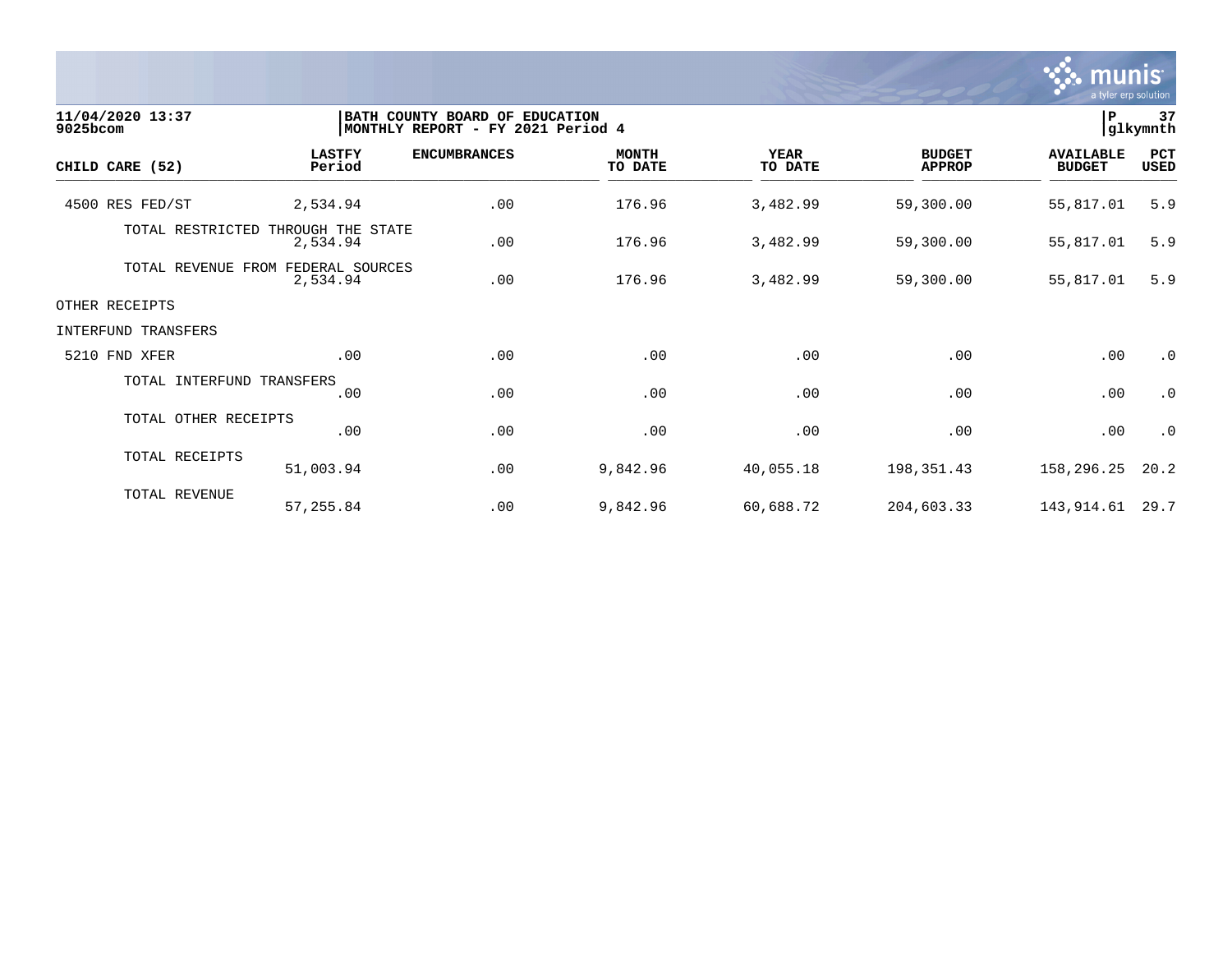

| 9025bcom                                                             | 11/04/2020 13:37    |                                                                                   | BATH COUNTY BOARD OF EDUCATION<br> MONTHLY REPORT - FY 2021 Period 4 |                                                                          |                                                                               |                                                                                           | P                                                                                        | 38<br> glkymnth                                                                                           |
|----------------------------------------------------------------------|---------------------|-----------------------------------------------------------------------------------|----------------------------------------------------------------------|--------------------------------------------------------------------------|-------------------------------------------------------------------------------|-------------------------------------------------------------------------------------------|------------------------------------------------------------------------------------------|-----------------------------------------------------------------------------------------------------------|
|                                                                      | CHILD CARE (52)     | <b>LASTFY</b><br>Period                                                           | <b>ENCUMBRANCES</b>                                                  | <b>MONTH</b><br>TO DATE                                                  | <b>YEAR</b><br>TO DATE                                                        | <b>BUDGET</b><br><b>APPROP</b>                                                            | <b>AVAILABLE</b><br><b>BUDGET</b>                                                        | PCT<br><b>USED</b>                                                                                        |
| EXPENDITURES                                                         |                     |                                                                                   |                                                                      |                                                                          |                                                                               |                                                                                           |                                                                                          |                                                                                                           |
| 2600                                                                 |                     | PLANT OPERATIONS AND MAINTENANCE                                                  |                                                                      |                                                                          |                                                                               |                                                                                           |                                                                                          |                                                                                                           |
| 0100<br>0200                                                         |                     | .00<br>.00                                                                        | .00<br>.00                                                           | .00<br>.00                                                               | .00<br>.00                                                                    | .00<br>.00.                                                                               | .00<br>.00                                                                               | $\cdot$ 0<br>$\cdot$ 0                                                                                    |
|                                                                      | TOTAL 2600          | PLANT OPERATIONS AND MAINTENANCE<br>.00                                           | .00                                                                  | .00                                                                      | .00                                                                           | .00                                                                                       | .00                                                                                      | $\cdot$ 0                                                                                                 |
| 3200                                                                 | DAY CARE OPERATIONS |                                                                                   |                                                                      |                                                                          |                                                                               |                                                                                           |                                                                                          |                                                                                                           |
| 0100<br>0200<br>0280<br>0300<br>0400<br>0500<br>0600<br>0700         |                     | 4,886.67<br>1,545.82<br>.00<br>25.00<br>.00<br>.00<br>91.10<br>.00                | .00<br>.00<br>.00<br>.00<br>.00<br>.00<br>.00<br>.00                 | 1,381.02<br>437.92<br>.00<br>.00<br>.00<br>.00<br>.00<br>.00             | 3,452.55<br>1,094.80<br>.00<br>.00<br>.00<br>.00<br>.00<br>.00                | 28,098.00<br>8,641.00<br>.00<br>500.00<br>1,500.00<br>500.00<br>11,094.11<br>.00          | 24,645.45<br>7,546.20<br>.00<br>500.00<br>1,500.00<br>500.00<br>11,094.11<br>.00         | $\frac{12.3}{12.7}$<br>$\cdot$ 0<br>$\cdot$ 0<br>$\cdot$ 0<br>$\cdot$ 0<br>$\cdot$ 0<br>$\cdot$ 0         |
|                                                                      | TOTAL 3200          | DAY CARE OPERATIONS<br>6,548.59                                                   | .00                                                                  | 1,818.94                                                                 | 4,547.35                                                                      | 50,333.11                                                                                 | 45,785.76                                                                                | 9.0                                                                                                       |
| 3300                                                                 | COMMUNITY SERVICES  |                                                                                   |                                                                      |                                                                          |                                                                               |                                                                                           |                                                                                          |                                                                                                           |
| 0100<br>0200<br>0280<br>0300<br>0400<br>0500<br>0600<br>0700<br>0800 |                     | 28,448.67<br>8,855.30<br>.00<br>943.25<br>.00<br>.00<br>3,005.05<br>.00<br>377.78 | .00<br>.00<br>.00<br>.00<br>.00<br>.00<br>362.67<br>.00<br>.00       | 5,719.30<br>1,780.10<br>.00<br>.00<br>.00<br>.00<br>643.71<br>.00<br>.00 | 26,910.89<br>8,156.62<br>.00<br>.00<br>.00<br>11.31<br>2,762.07<br>.00<br>.00 | 94,633.00<br>32,208.00<br>.00<br>500.00<br>1,500.00<br>500.00<br>24,929.22<br>.00.<br>.00 | 67,722.11<br>24,051.38<br>.00<br>500.00<br>1,500.00<br>488.69<br>21,804.48<br>.00<br>.00 | 28.4<br>25.3<br>$\cdot$ 0<br>$\cdot$ 0<br>$\cdot$ 0<br>2.3<br>12.5<br>$\boldsymbol{\cdot}$ 0<br>$\cdot$ 0 |
|                                                                      | TOTAL 3300          | COMMUNITY SERVICES<br>41,630.05                                                   | 362.67                                                               | 8, 143. 11                                                               | 37,840.89                                                                     | 154,270.22                                                                                | 116,066.66                                                                               | 24.8                                                                                                      |
|                                                                      | TOTAL EXPENDITURES  | 48,178.64                                                                         | 362.67                                                               | 9,962.05                                                                 | 42,388.24                                                                     | 204,603.33                                                                                | 161,852.42                                                                               | 20.9                                                                                                      |
|                                                                      |                     | TOTAL FOR CHILD CARE (52)<br>9,077.20                                             | $-362.67$                                                            | $-119.09$                                                                | 18,300.48                                                                     | .00                                                                                       | $-17,937.81$                                                                             | $\cdot$ 0                                                                                                 |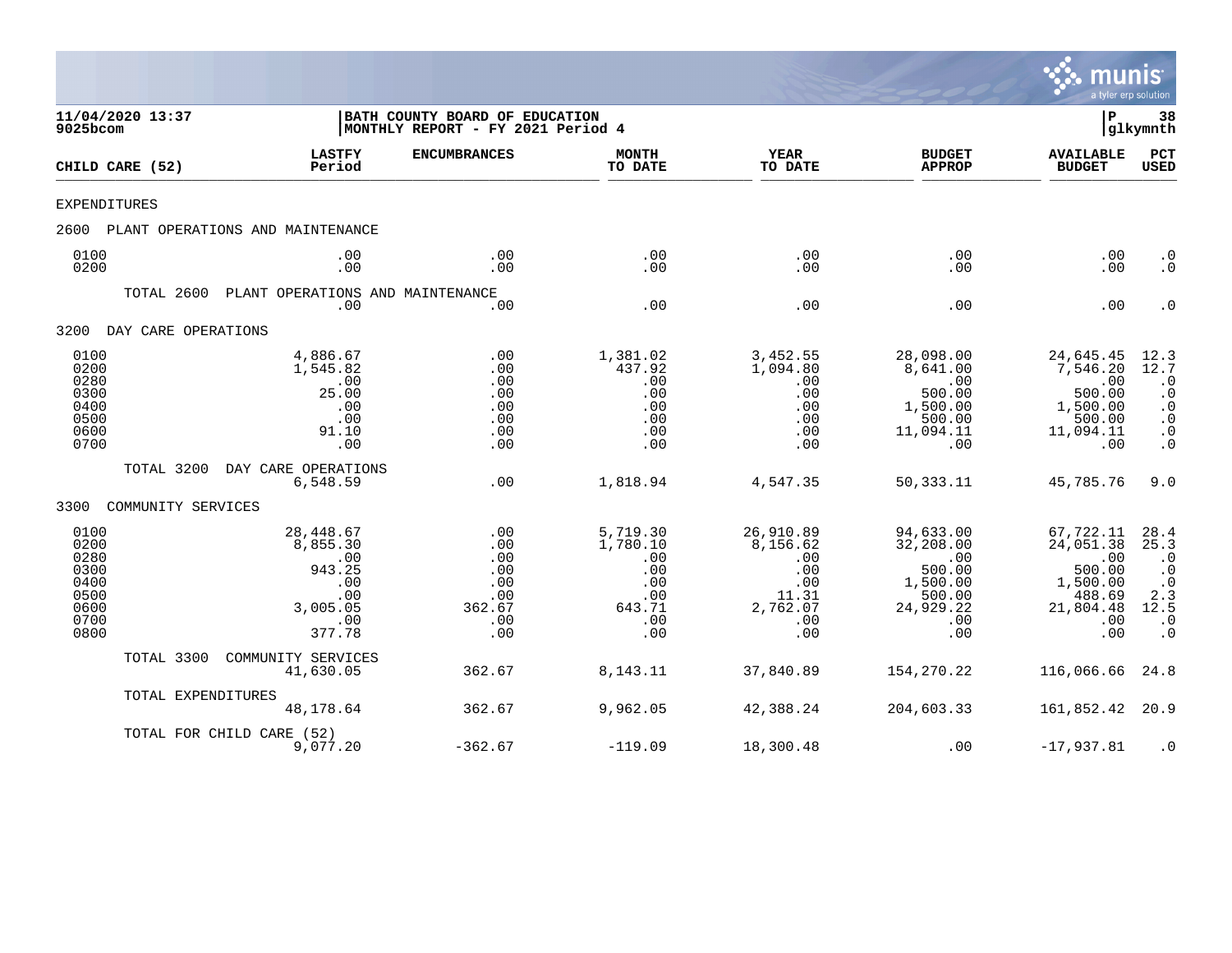|                                  |                         |                                                                     |                         |                        |                                | a tyler erp solution              |                    |
|----------------------------------|-------------------------|---------------------------------------------------------------------|-------------------------|------------------------|--------------------------------|-----------------------------------|--------------------|
| 11/04/2020 13:37<br>9025bcom     |                         | BATH COUNTY BOARD OF EDUCATION<br>MONTHLY REPORT - FY 2021 Period 4 |                         |                        |                                | P                                 | 39<br>glkymnth     |
| PRESCHOOL (53)                   | <b>LASTFY</b><br>Period | <b>ENCUMBRANCES</b>                                                 | <b>MONTH</b><br>TO DATE | <b>YEAR</b><br>TO DATE | <b>BUDGET</b><br><b>APPROP</b> | <b>AVAILABLE</b><br><b>BUDGET</b> | PCT<br><b>USED</b> |
| <b>REVENUES</b>                  |                         |                                                                     |                         |                        |                                |                                   |                    |
| 0999 BEGINNING BALANCE           |                         |                                                                     |                         |                        |                                |                                   |                    |
| TOTAL 0999 BEGINNING BALANCE     | 1,901.91                | .00                                                                 | .00                     | 493.51                 | 1,901.91                       | 1,408.40 26.0                     |                    |
| <b>RECEIPTS</b>                  |                         |                                                                     |                         |                        |                                |                                   |                    |
| REVENUE FROM LOCAL SOURCES       |                         |                                                                     |                         |                        |                                |                                   |                    |
| TUITION                          |                         |                                                                     |                         |                        |                                |                                   |                    |
| 1310 TUIT IND                    | 820.00                  | .00                                                                 | .00                     | .00                    | 13, 157. 23                    | 13, 157. 23                       | $\cdot$ 0          |
| TOTAL TUITION                    | 820.00                  | .00                                                                 | .00                     | .00                    | 13, 157. 23                    | 13, 157. 23                       | $\cdot$ 0          |
| TOTAL REVENUE FROM LOCAL SOURCES | 820.00                  | .00                                                                 | .00                     | .00                    | 13, 157. 23                    | 13, 157. 23                       | $\cdot$ 0          |
| REVENUE FROM STATE SOURCES       |                         |                                                                     |                         |                        |                                |                                   |                    |
| REVENUE ON BEHALF PAYMENTS       |                         |                                                                     |                         |                        |                                |                                   |                    |
| 3900 ON-BEHALF                   | .00                     | .00                                                                 | .00                     | .00                    | .00                            | .00                               | $\cdot$ 0          |
| TOTAL REVENUE ON BEHALF PAYMENTS | .00                     | .00                                                                 | .00                     | .00                    | .00                            | .00                               | $\cdot$ 0          |
| TOTAL REVENUE FROM STATE SOURCES | .00                     | .00                                                                 | .00                     | .00                    | .00                            | .00                               | $\cdot$ 0          |
| TOTAL RECEIPTS                   | 820.00                  | .00                                                                 | .00                     | .00                    | 13, 157. 23                    | 13, 157. 23                       | $\cdot$ 0          |
| TOTAL REVENUE                    | 2,721.91                | .00                                                                 | .00                     | 493.51                 | 15,059.14                      | 14,565.63                         | 3.3                |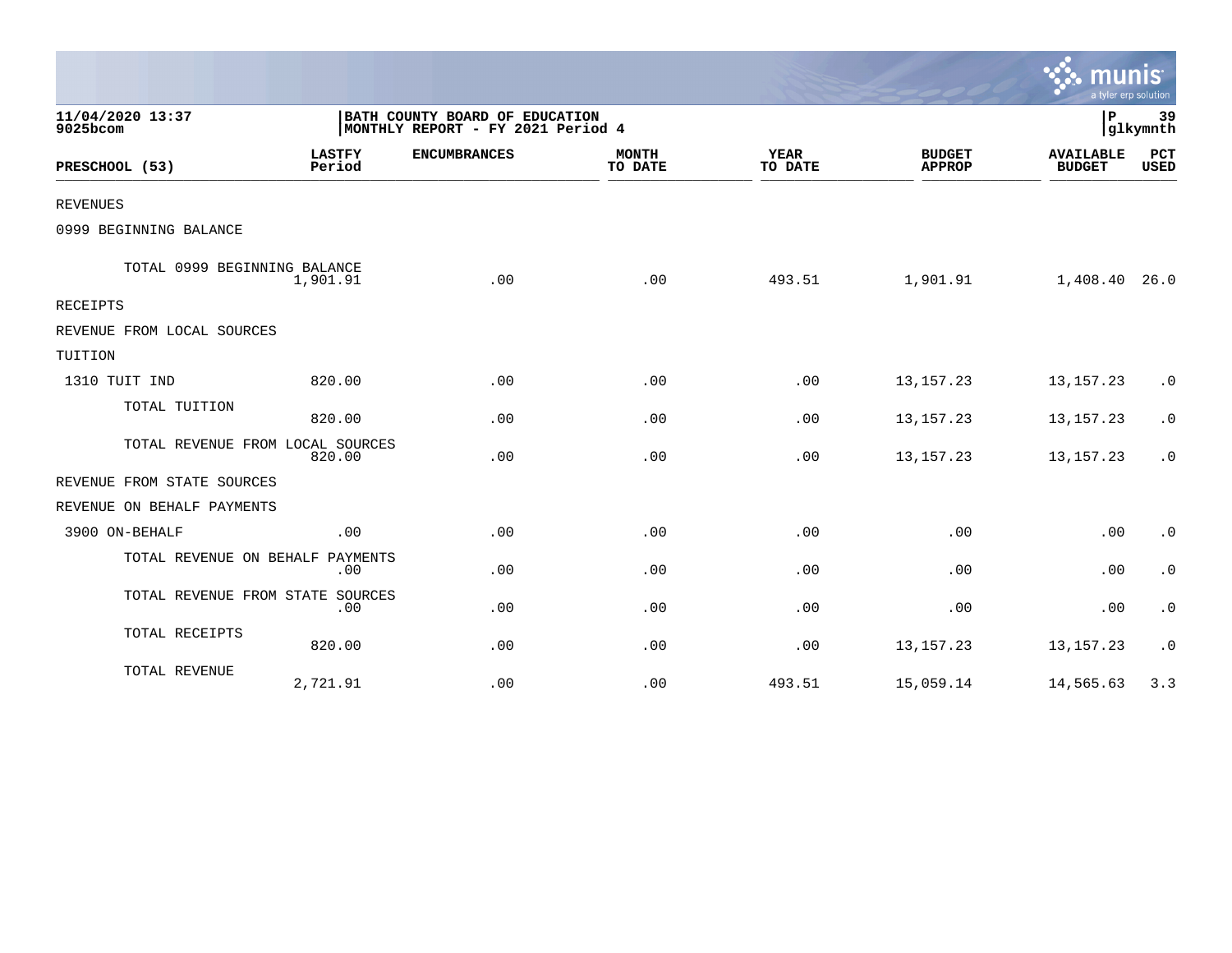|                                                                      |                                                                     |                                                                     |                                                               |                                                                   |                                                                                             | munis<br>a tyler erp solution                                                               |                                                                                                                      |
|----------------------------------------------------------------------|---------------------------------------------------------------------|---------------------------------------------------------------------|---------------------------------------------------------------|-------------------------------------------------------------------|---------------------------------------------------------------------------------------------|---------------------------------------------------------------------------------------------|----------------------------------------------------------------------------------------------------------------------|
| 11/04/2020 13:37<br>9025bcom                                         |                                                                     | BATH COUNTY BOARD OF EDUCATION<br>MONTHLY REPORT - FY 2021 Period 4 |                                                               |                                                                   |                                                                                             | l P                                                                                         | 40<br>glkymnth                                                                                                       |
| PRESCHOOL (53)                                                       | <b>LASTFY</b><br>Period                                             | <b>ENCUMBRANCES</b>                                                 | <b>MONTH</b><br>TO DATE                                       | <b>YEAR</b><br>TO DATE                                            | <b>BUDGET</b><br><b>APPROP</b>                                                              | <b>AVAILABLE</b><br><b>BUDGET</b>                                                           | PCT<br><b>USED</b>                                                                                                   |
| <b>EXPENDITURES</b>                                                  |                                                                     |                                                                     |                                                               |                                                                   |                                                                                             |                                                                                             |                                                                                                                      |
| 0000                                                                 | RESTRICT TO REV & BAL SHT ONLY                                      |                                                                     |                                                               |                                                                   |                                                                                             |                                                                                             |                                                                                                                      |
| 0280                                                                 | .00                                                                 | .00                                                                 | .00                                                           | .00                                                               | .00                                                                                         | .00                                                                                         | $\cdot$ 0                                                                                                            |
| TOTAL 0000                                                           | RESTRICT TO REV & BAL SHT ONLY<br>.00                               | .00                                                                 | .00                                                           | .00                                                               | .00                                                                                         | .00                                                                                         | $\cdot$ 0                                                                                                            |
| 1000<br>INSTRUCTION                                                  |                                                                     |                                                                     |                                                               |                                                                   |                                                                                             |                                                                                             |                                                                                                                      |
| 0100<br>0200<br>0280<br>0300<br>0400<br>0500<br>0600<br>0700<br>0800 | .00<br>.00<br>.00<br>.00<br>251.46<br>80.00<br>599.90<br>.00<br>.00 | .00<br>.00<br>.00<br>.00<br>.00<br>.00<br>258.24<br>.00<br>.00      | .00<br>.00<br>.00<br>.00<br>83.82<br>.00<br>.00<br>.00<br>.00 | .00<br>.00<br>.00<br>.00<br>251.46<br>.00<br>450.79<br>.00<br>.00 | 2,200.00<br>2,000.00<br>.00<br>.00<br>2,422.72<br>1,063.52<br>5,200.00<br>2,122.90<br>50.00 | 2,200.00<br>2,000.00<br>.00<br>.00<br>2,171.26<br>1,063.52<br>4,490.97<br>2,122.90<br>50.00 | $\cdot$ 0<br>$\cdot$ 0<br>$\boldsymbol{\cdot}$ 0<br>$\cdot$ 0<br>10.4<br>$\cdot$ 0<br>13.6<br>$\cdot$ 0<br>$\cdot$ 0 |
| TOTAL 1000                                                           | INSTRUCTION<br>931.36                                               | 258.24                                                              | 83.82                                                         | 702.25                                                            | 15,059.14                                                                                   | 14,098.65                                                                                   | 6.4                                                                                                                  |
| 2700<br>STUDENT TRANSPORTATION                                       |                                                                     |                                                                     |                                                               |                                                                   |                                                                                             |                                                                                             |                                                                                                                      |
| 0100<br>0200                                                         | .00<br>.00                                                          | .00<br>.00                                                          | .00<br>.00                                                    | .00<br>.00                                                        | .00<br>.00                                                                                  | .00<br>.00                                                                                  | $\cdot$ 0<br>$\cdot$ 0                                                                                               |
| TOTAL 2700                                                           | STUDENT TRANSPORTATION<br>.00                                       | .00                                                                 | .00                                                           | .00                                                               | .00                                                                                         | .00                                                                                         | $\cdot$ 0                                                                                                            |
| TOTAL EXPENDITURES                                                   | 931.36                                                              | 258.24                                                              | 83.82                                                         | 702.25                                                            | 15,059.14                                                                                   | 14,098.65                                                                                   | 6.4                                                                                                                  |
|                                                                      | TOTAL FOR PRESCHOOL (53)<br>1,790.55                                | $-258.24$                                                           | $-83.82$                                                      | $-208.74$                                                         | .00                                                                                         | 466.98                                                                                      | $\cdot$ 0                                                                                                            |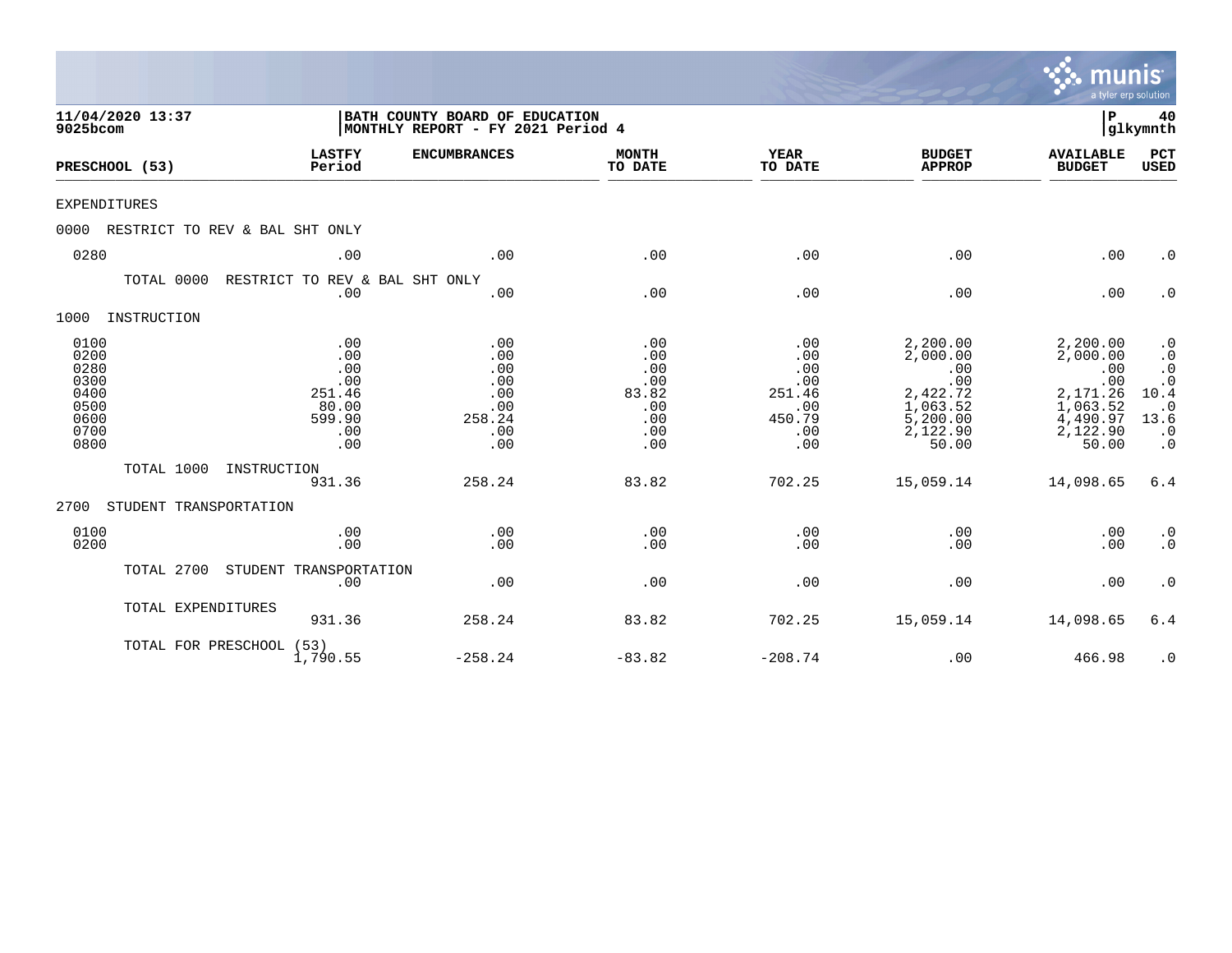|                                    |                         |                                                                     |                         |                        |                                | <b>A.</b> munis<br>a tyler erp solution |                    |
|------------------------------------|-------------------------|---------------------------------------------------------------------|-------------------------|------------------------|--------------------------------|-----------------------------------------|--------------------|
| 11/04/2020 13:37<br>9025bcom       |                         | BATH COUNTY BOARD OF EDUCATION<br>MONTHLY REPORT - FY 2021 Period 4 |                         |                        |                                | l P                                     | 41<br>glkymnth     |
| CHILD CARE (61)                    | <b>LASTFY</b><br>Period | <b>ENCUMBRANCES</b>                                                 | <b>MONTH</b><br>TO DATE | <b>YEAR</b><br>TO DATE | <b>BUDGET</b><br><b>APPROP</b> | <b>AVAILABLE</b><br><b>BUDGET</b>       | PCT<br><b>USED</b> |
| <b>REVENUES</b>                    |                         |                                                                     |                         |                        |                                |                                         |                    |
| <b>RECEIPTS</b>                    |                         |                                                                     |                         |                        |                                |                                         |                    |
| REVENUE FROM LOCAL SOURCES         |                         |                                                                     |                         |                        |                                |                                         |                    |
| COMMUNITY SERVICE ACTIVITIES       |                         |                                                                     |                         |                        |                                |                                         |                    |
| 1810 CHILD CARE                    | .00                     | .00                                                                 | .00                     | .00                    | .00                            | .00                                     | $\cdot$ 0          |
| TOTAL COMMUNITY SERVICE ACTIVITIES | .00                     | .00                                                                 | .00                     | .00                    | .00                            | .00                                     | $\cdot$ 0          |
| TOTAL REVENUE FROM LOCAL SOURCES   | .00                     | .00                                                                 | .00                     | .00                    | .00                            | .00                                     | $\cdot$ 0          |
| REVENUE FROM STATE SOURCES         |                         |                                                                     |                         |                        |                                |                                         |                    |
| EXPENDITURE REIMBURSEMENTS         |                         |                                                                     |                         |                        |                                |                                         |                    |
| 3131 MISC REIMB                    | .00                     | .00                                                                 | .00                     | .00                    | .00                            | .00                                     | $\cdot$ 0          |
| TOTAL EXPENDITURE REIMBURSEMENTS   | .00                     | .00                                                                 | .00                     | .00                    | .00                            | .00                                     | $\cdot$ 0          |
| RESTRICTED                         |                         |                                                                     |                         |                        |                                |                                         |                    |
| 3200 RES STATE                     | .00                     | .00                                                                 | .00                     | .00                    | .00                            | .00                                     | $\cdot$ 0          |
| TOTAL RESTRICTED                   | .00                     | .00                                                                 | .00                     | .00                    | .00                            | .00                                     | $\cdot$ 0          |
| TOTAL REVENUE FROM STATE SOURCES   | .00                     | .00                                                                 | .00                     | .00                    | .00                            | .00                                     | $\cdot$ 0          |
| OTHER RECEIPTS                     |                         |                                                                     |                         |                        |                                |                                         |                    |
| INTERFUND TRANSFERS                |                         |                                                                     |                         |                        |                                |                                         |                    |
| 5210 FND XFER                      | .00                     | .00                                                                 | .00                     | .00                    | .00                            | .00                                     | $\cdot$ 0          |
| TOTAL INTERFUND TRANSFERS          | .00                     | .00                                                                 | .00                     | .00                    | .00                            | .00                                     | $\cdot$ 0          |
| TOTAL OTHER RECEIPTS               | .00                     | .00                                                                 | .00                     | .00                    | .00                            | .00                                     | $\cdot$ 0          |
| TOTAL RECEIPTS                     | .00                     | .00                                                                 | .00                     | .00                    | .00                            | .00                                     | $\cdot$ 0          |
| TOTAL REVENUE                      | .00                     | .00                                                                 | .00                     | .00                    | .00                            | .00                                     | $\cdot$ 0          |

 $\sim$   $\sim$   $\sim$   $\sim$   $\sim$   $\sim$   $\sim$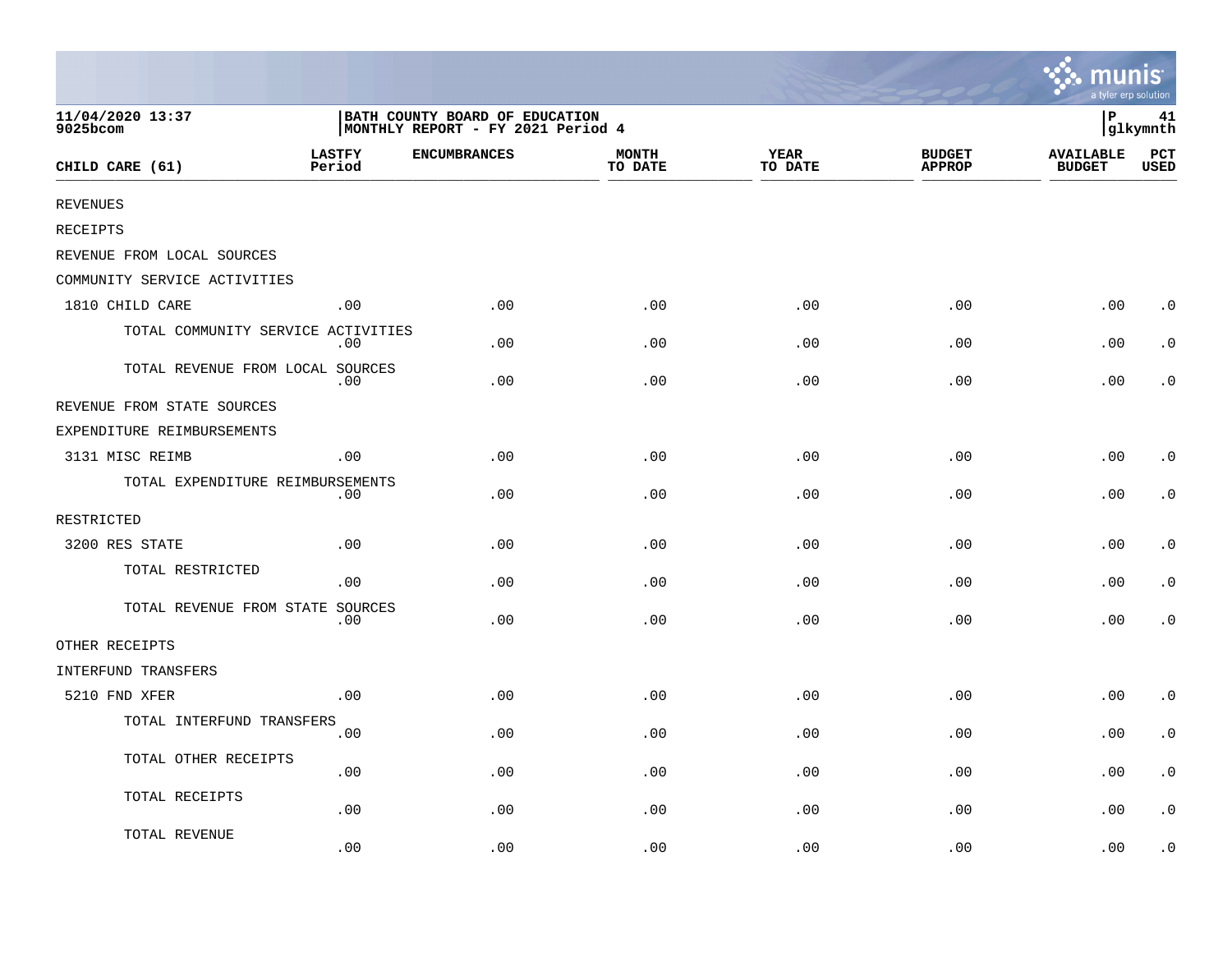

| $9025$ bcom                                  | 11/04/2020 13:37     | BATH COUNTY BOARD OF EDUCATION<br>MONTHLY REPORT - FY 2021 Period 4 |                                        |                                        |                                        |                                        |                                        | 42<br>glkymnth                                                                   |
|----------------------------------------------|----------------------|---------------------------------------------------------------------|----------------------------------------|----------------------------------------|----------------------------------------|----------------------------------------|----------------------------------------|----------------------------------------------------------------------------------|
|                                              | CHILD CARE (61)      | <b>LASTFY</b><br>Period                                             | <b>ENCUMBRANCES</b>                    | <b>MONTH</b><br>TO DATE                | <b>YEAR</b><br>TO DATE                 | <b>BUDGET</b><br><b>APPROP</b>         | <b>AVAILABLE</b><br><b>BUDGET</b>      | PCT<br>USED                                                                      |
| <b>EXPENDITURES</b>                          |                      |                                                                     |                                        |                                        |                                        |                                        |                                        |                                                                                  |
| 3300                                         | COMMUNITY SERVICES   |                                                                     |                                        |                                        |                                        |                                        |                                        |                                                                                  |
| 0100<br>0200<br>0300<br>0500<br>0600<br>0700 |                      | .00<br>.00<br>.00<br>.00<br>.00<br>.00                              | .00<br>.00<br>.00<br>.00<br>.00<br>.00 | .00<br>.00<br>.00<br>.00<br>.00<br>.00 | .00<br>.00<br>.00<br>.00<br>.00<br>.00 | .00<br>.00<br>.00<br>.00<br>.00<br>.00 | .00<br>.00<br>.00<br>.00<br>.00<br>.00 | .0<br>$\boldsymbol{\cdot}$ 0<br>$\cdot$ 0<br>$\cdot$ 0<br>$\cdot$ 0<br>$\cdot$ 0 |
|                                              | TOTAL 3300           | COMMUNITY SERVICES<br>.00                                           | .00                                    | .00                                    | .00                                    | .00                                    | .00                                    | $\cdot$ 0                                                                        |
|                                              | TOTAL EXPENDITURES   | .00                                                                 | .00                                    | .00                                    | .00                                    | .00                                    | .00                                    | $\cdot$ 0                                                                        |
|                                              | TOTAL FOR CHILD CARE | (61)<br>.00                                                         | .00                                    | .00                                    | .00                                    | .00                                    | .00                                    | .0                                                                               |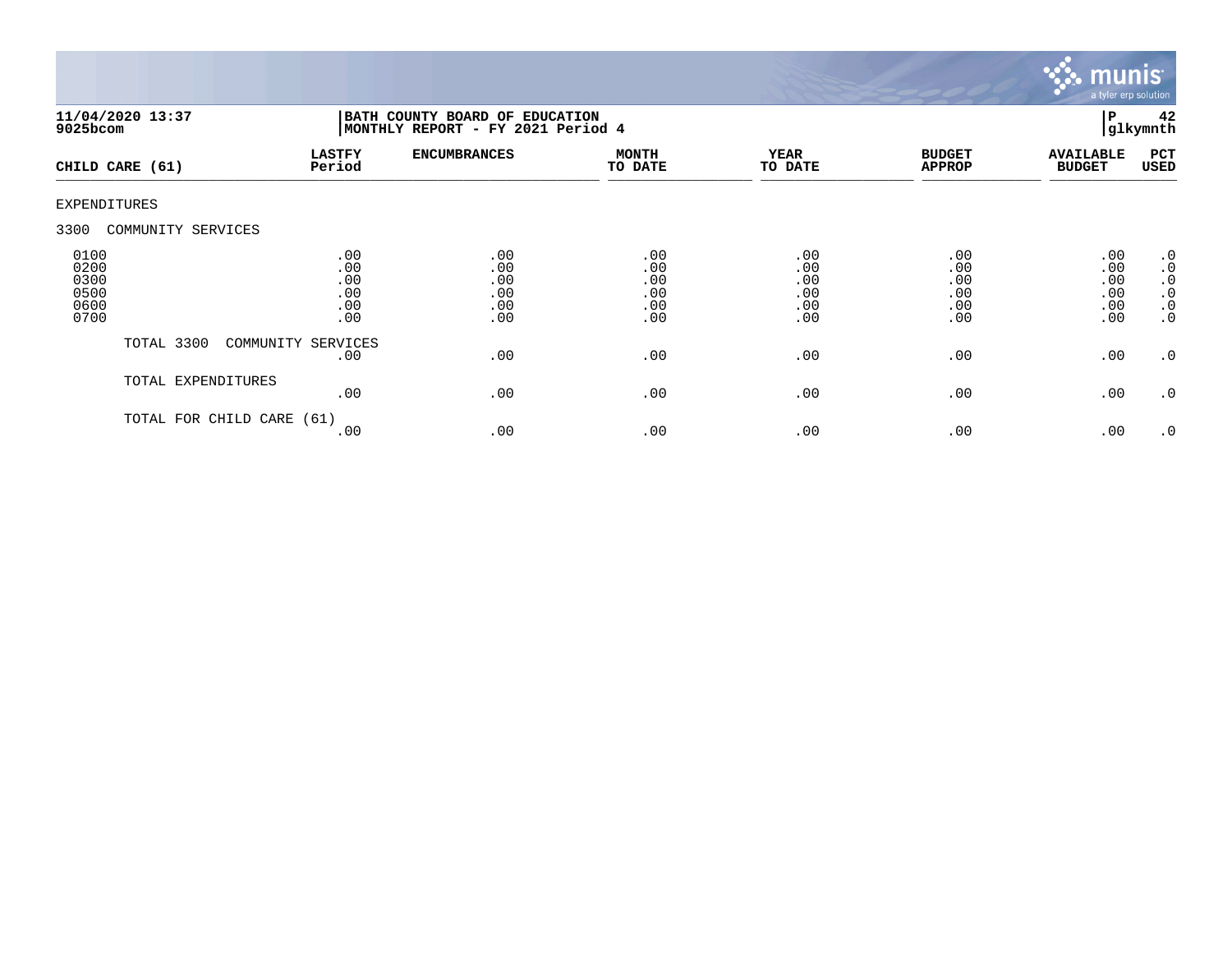|                              |                         |                                                                     |                         |                        |                                | munis <sup>.</sup><br>a tyler erp solution |                |
|------------------------------|-------------------------|---------------------------------------------------------------------|-------------------------|------------------------|--------------------------------|--------------------------------------------|----------------|
| 11/04/2020 13:37<br>9025bcom |                         | BATH COUNTY BOARD OF EDUCATION<br>MONTHLY REPORT - FY 2021 Period 4 |                         |                        |                                | P                                          | 43<br>glkymnth |
| PRESCHOOL (62)               | <b>LASTFY</b><br>Period | <b>ENCUMBRANCES</b>                                                 | <b>MONTH</b><br>TO DATE | <b>YEAR</b><br>TO DATE | <b>BUDGET</b><br><b>APPROP</b> | <b>AVAILABLE</b><br><b>BUDGET</b>          | PCT<br>USED    |
| <b>REVENUES</b>              |                         |                                                                     |                         |                        |                                |                                            |                |
| 0999 BEGINNING BALANCE       |                         |                                                                     |                         |                        |                                |                                            |                |
| TOTAL 0999 BEGINNING BALANCE | .00                     | .00                                                                 | .00                     | .00                    | .00                            | .00                                        | .0             |
| <b>RECEIPTS</b>              |                         |                                                                     |                         |                        |                                |                                            |                |
| REVENUE FROM LOCAL SOURCES   |                         |                                                                     |                         |                        |                                |                                            |                |
| TUITION                      |                         |                                                                     |                         |                        |                                |                                            |                |
| 1310 TUIT IND                | .00                     | .00                                                                 | .00                     | .00                    | .00                            | .00                                        | $\cdot$ 0      |
| TOTAL TUITION                | .00                     | .00                                                                 | .00                     | .00                    | .00                            | .00                                        | $\cdot$ 0      |
| TOTAL REVENUE FROM LOCAL     | SOURCES<br>.00          | .00                                                                 | .00                     | .00                    | .00                            | .00                                        | $\cdot$ 0      |
| TOTAL RECEIPTS               | .00                     | .00                                                                 | .00                     | .00                    | .00                            | .00                                        | $\cdot$ 0      |
| TOTAL REVENUE                | .00                     | .00                                                                 | .00                     | .00                    | .00                            | .00                                        | $\cdot$ 0      |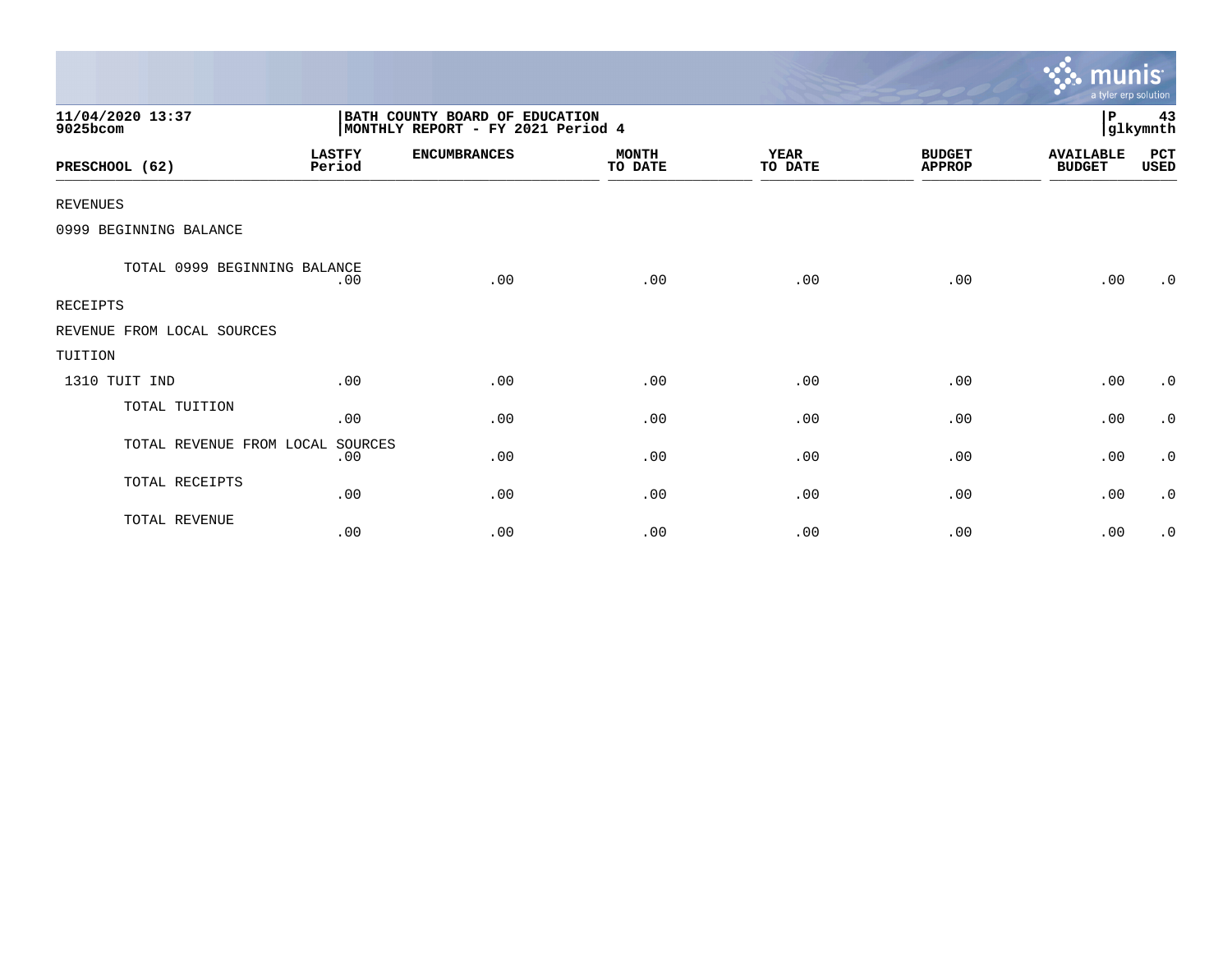

| 11/04/2020 13:37<br>9025bcom | 44<br>ï₽<br>BATH COUNTY BOARD OF EDUCATION<br>glkymnth<br> MONTHLY REPORT - FY 2021 Period 4 |                     |                         |                        |                                |                                   |                           |  |  |
|------------------------------|----------------------------------------------------------------------------------------------|---------------------|-------------------------|------------------------|--------------------------------|-----------------------------------|---------------------------|--|--|
| PRESCHOOL (62)               | <b>LASTFY</b><br>Period                                                                      | <b>ENCUMBRANCES</b> | <b>MONTH</b><br>TO DATE | <b>YEAR</b><br>TO DATE | <b>BUDGET</b><br><b>APPROP</b> | <b>AVAILABLE</b><br><b>BUDGET</b> | <b>PCT</b><br><b>USED</b> |  |  |
| EXPENDITURES                 |                                                                                              |                     |                         |                        |                                |                                   |                           |  |  |
| INSTRUCTION<br>1000          |                                                                                              |                     |                         |                        |                                |                                   |                           |  |  |
| 0600                         | .00                                                                                          | .00                 | .00                     | .00                    | .00                            | .00                               | $\cdot$ 0                 |  |  |
| TOTAL 1000<br>INSTRUCTION    | .00                                                                                          | .00                 | .00                     | .00                    | .00                            | .00                               | $\cdot$ 0                 |  |  |
| TOTAL EXPENDITURES           | .00                                                                                          | .00                 | .00                     | .00                    | .00                            | .00                               | .0                        |  |  |
| TOTAL FOR PRESCHOOL (62)     | .00                                                                                          | .00                 | .00                     | .00                    | .00                            | .00                               | $\cdot$ 0                 |  |  |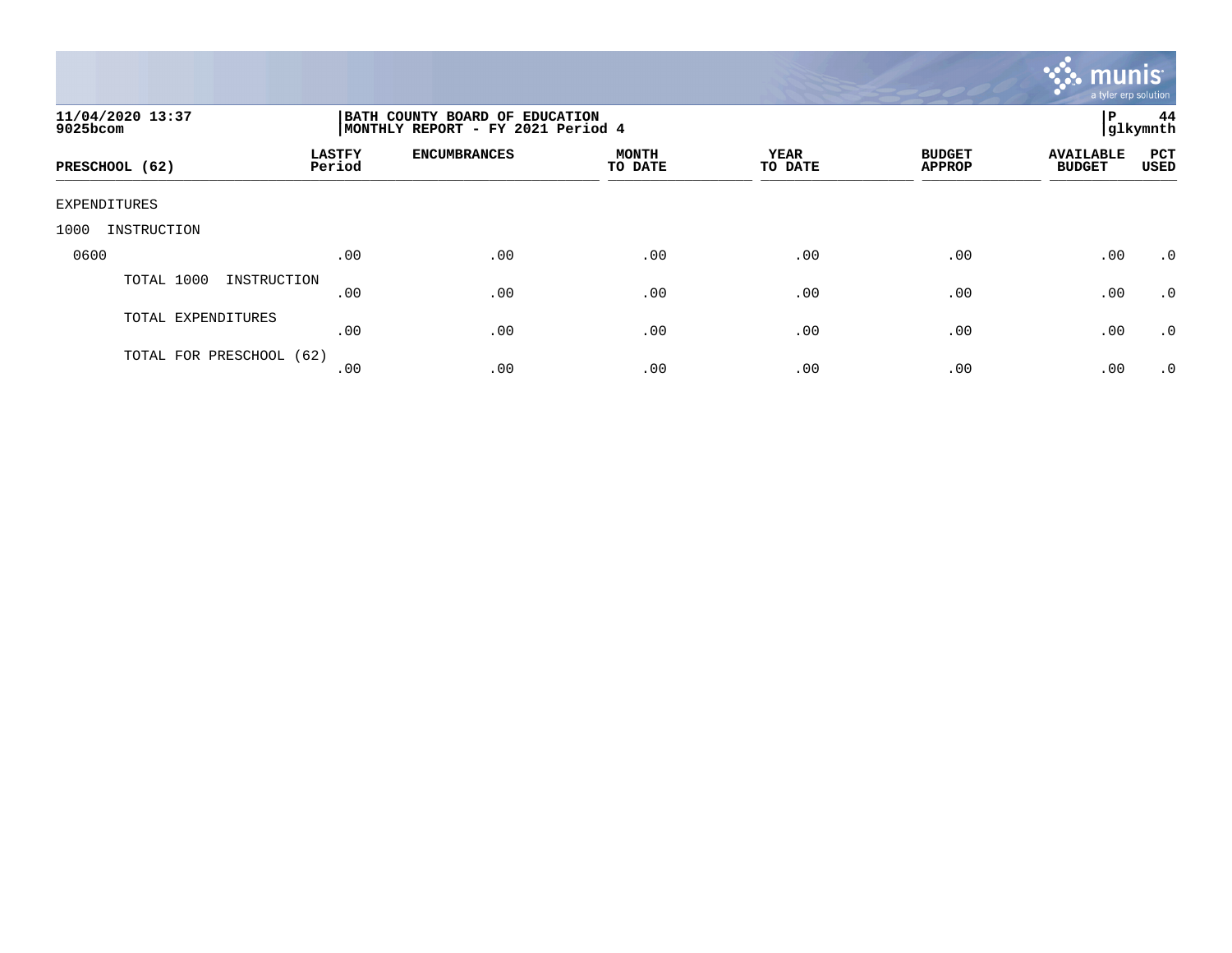|                                        |                         |                                                                     |                         |                 |                                | a tyler erp solution              |                    |
|----------------------------------------|-------------------------|---------------------------------------------------------------------|-------------------------|-----------------|--------------------------------|-----------------------------------|--------------------|
| 11/04/2020 13:37<br>9025bcom           |                         | BATH COUNTY BOARD OF EDUCATION<br>MONTHLY REPORT - FY 2021 Period 4 |                         |                 |                                | P                                 | 45<br>glkymnth     |
| TRUST/AGENCY FUNDS (7000)              | <b>LASTFY</b><br>Period | <b>ENCUMBRANCES</b>                                                 | <b>MONTH</b><br>TO DATE | YEAR<br>TO DATE | <b>BUDGET</b><br><b>APPROP</b> | <b>AVAILABLE</b><br><b>BUDGET</b> | PCT<br><b>USED</b> |
| <b>REVENUES</b>                        |                         |                                                                     |                         |                 |                                |                                   |                    |
| 0999 BEGINNING BALANCE                 |                         |                                                                     |                         |                 |                                |                                   |                    |
| TOTAL 0999 BEGINNING BALANCE           | .00                     | .00                                                                 | .00                     | .00             | .00.                           | .00                               | $\cdot$ 0          |
| RECEIPTS                               |                         |                                                                     |                         |                 |                                |                                   |                    |
| REVENUE FROM LOCAL SOURCES             |                         |                                                                     |                         |                 |                                |                                   |                    |
| OTHER REVENUE FROM LOCAL SOURCES       |                         |                                                                     |                         |                 |                                |                                   |                    |
| 1920 CONTRIBUTE                        | 90.41                   | .00                                                                 | 509.06                  | 536.84          | .00                            | $-536.84$                         | $\cdot$ 0          |
| TOTAL OTHER REVENUE FROM LOCAL SOURCES | 90.41                   | .00                                                                 | 509.06                  | 536.84          | .00                            | $-536.84$                         | $\cdot$ 0          |
| TOTAL REVENUE FROM LOCAL SOURCES       | 90.41                   | .00                                                                 | 509.06                  | 536.84          | .00                            | $-536.84$                         | $\cdot$ 0          |
| OTHER RECEIPTS                         |                         |                                                                     |                         |                 |                                |                                   |                    |
| INTERFUND TRANSFERS                    |                         |                                                                     |                         |                 |                                |                                   |                    |
| 5210 FND XFER                          | .00                     | .00                                                                 | .00                     | .00             | .00                            | .00                               | $\cdot$ 0          |
| TOTAL INTERFUND TRANSFERS              | .00                     | .00                                                                 | .00                     | .00             | .00                            | .00                               | $\cdot$ 0          |
| TOTAL OTHER RECEIPTS                   | .00                     | .00                                                                 | .00                     | .00             | .00                            | .00                               | $\cdot$ 0          |
| TOTAL RECEIPTS                         | 90.41                   | .00                                                                 | 509.06                  | 536.84          | .00                            | $-536.84$                         | $\cdot$ 0          |
| TOTAL REVENUE                          | 90.41                   | .00                                                                 | 509.06                  | 536.84          | .00                            | $-536.84$                         | $\cdot$ 0          |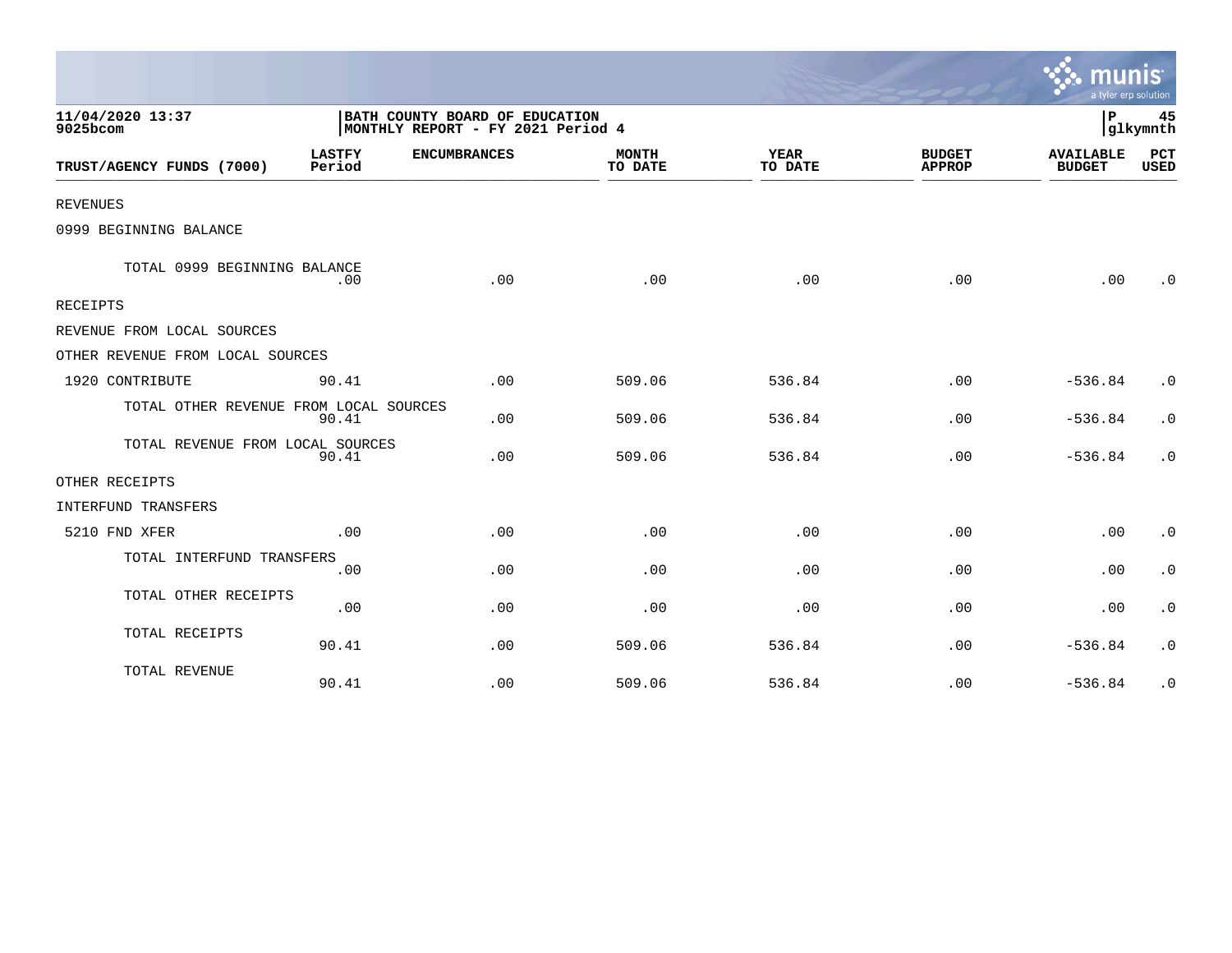

| 11/04/2020 13:37<br>9025bcom                         | BATH COUNTY BOARD OF EDUCATION<br>P<br>glkymnth<br>MONTHLY REPORT - FY 2021 Period 4 |                         |                 |                                |                                   |                    |  |
|------------------------------------------------------|--------------------------------------------------------------------------------------|-------------------------|-----------------|--------------------------------|-----------------------------------|--------------------|--|
| <b>LASTFY</b><br>Period<br>TRUST/AGENCY FUNDS (7000) | <b>ENCUMBRANCES</b>                                                                  | <b>MONTH</b><br>TO DATE | YEAR<br>TO DATE | <b>BUDGET</b><br><b>APPROP</b> | <b>AVAILABLE</b><br><b>BUDGET</b> | PCT<br><b>USED</b> |  |
| EXPENDITURES                                         |                                                                                      |                         |                 |                                |                                   |                    |  |
| 3300<br>COMMUNITY SERVICES                           |                                                                                      |                         |                 |                                |                                   |                    |  |
| 0600<br>1,000.00                                     | .00                                                                                  | .00                     | .00             | .00                            | .00                               | $\cdot$ 0          |  |
| TOTAL 3300<br>COMMUNITY SERVICES<br>1,000.00         | .00                                                                                  | .00                     | .00             | .00                            | .00                               | .0                 |  |
| TOTAL EXPENDITURES<br>1,000.00                       | .00                                                                                  | .00                     | .00             | .00                            | .00                               | $\cdot$ 0          |  |
| TOTAL FOR TRUST/AGENCY FUNDS<br>$-909.59$            | (7000)<br>.00                                                                        | 509.06                  | 536.84          | .00                            | $-536.84$                         | $\cdot$ 0          |  |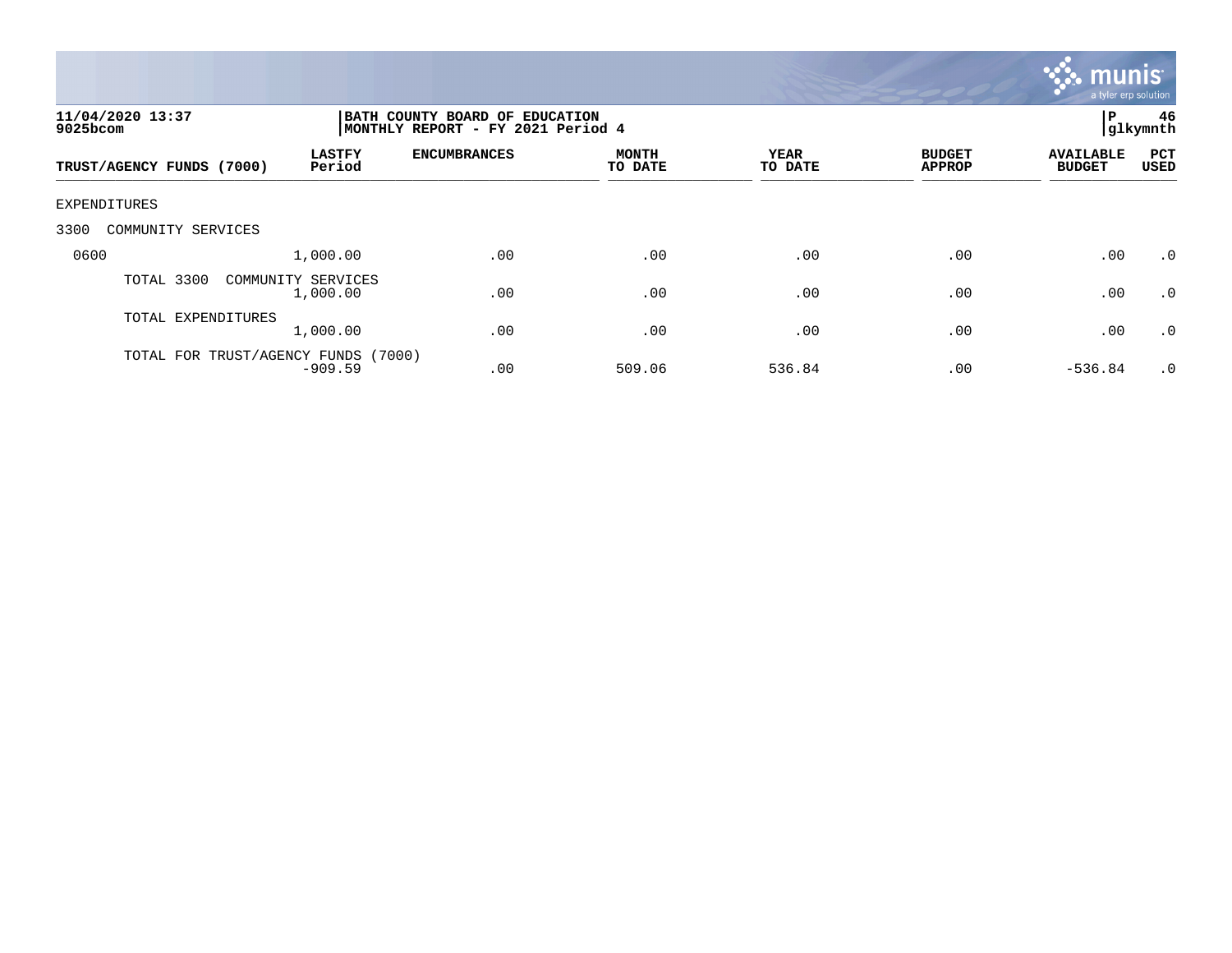|                                                     |                         |                                                                     |                         |                        |                                | munis<br>a tyler erp solution     |                                     |
|-----------------------------------------------------|-------------------------|---------------------------------------------------------------------|-------------------------|------------------------|--------------------------------|-----------------------------------|-------------------------------------|
| 11/04/2020 13:37<br>9025bcom                        |                         | BATH COUNTY BOARD OF EDUCATION<br>MONTHLY REPORT - FY 2021 Period 4 |                         |                        |                                | l P                               | 47<br>glkymnth                      |
| <b>GOVERNMENTAL ASSETS (8)</b>                      | <b>LASTFY</b><br>Period | <b>ENCUMBRANCES</b>                                                 | <b>MONTH</b><br>TO DATE | <b>YEAR</b><br>TO DATE | <b>BUDGET</b><br><b>APPROP</b> | <b>AVAILABLE</b><br><b>BUDGET</b> | <b>PCT</b><br><b>USED</b>           |
| <b>REVENUES</b>                                     |                         |                                                                     |                         |                        |                                |                                   |                                     |
| RECEIPTS                                            |                         |                                                                     |                         |                        |                                |                                   |                                     |
| REVENUE FROM LOCAL SOURCES                          |                         |                                                                     |                         |                        |                                |                                   |                                     |
| OTHER REVENUE FROM LOCAL SOURCES                    |                         |                                                                     |                         |                        |                                |                                   |                                     |
| 1930 GAIN/LOSS                                      | .00                     | .00                                                                 | .00                     | .00                    | .00                            | .00                               | $\cdot$ 0                           |
| TOTAL OTHER REVENUE FROM LOCAL SOURCES              | .00                     | .00                                                                 | .00                     | .00                    | .00                            | .00                               | $\cdot$ 0                           |
| TOTAL REVENUE FROM LOCAL SOURCES                    | .00                     | .00                                                                 | .00                     | .00                    | .00                            | .00                               | $\cdot$ 0                           |
| OTHER RECEIPTS                                      |                         |                                                                     |                         |                        |                                |                                   |                                     |
| SALE OR COMP FOR LOSS OF ASSETS                     |                         |                                                                     |                         |                        |                                |                                   |                                     |
| 5311 SALE LAND<br>5331 SALE BLDG<br>5341 SALE EQUIP | .00<br>.00<br>.00       | .00<br>.00<br>.00                                                   | .00<br>.00<br>.00       | .00<br>.00<br>.00      | .00<br>.00<br>.00              | .00<br>.00<br>.00                 | $\cdot$ 0<br>$\cdot$ 0<br>$\cdot$ 0 |
| TOTAL SALE OR COMP FOR LOSS OF ASSETS               | .00                     | .00                                                                 | .00                     | .00                    | .00                            | .00                               | $\cdot$ 0                           |
| TOTAL OTHER RECEIPTS                                | .00                     | .00                                                                 | .00                     | .00                    | .00                            | .00                               | $\cdot$ 0                           |
| TOTAL RECEIPTS                                      | .00                     | .00                                                                 | .00                     | .00                    | .00                            | .00                               | $\cdot$ 0                           |
| TOTAL REVENUE                                       | .00                     | .00                                                                 | .00                     | .00                    | .00                            | .00                               | $\cdot$ 0                           |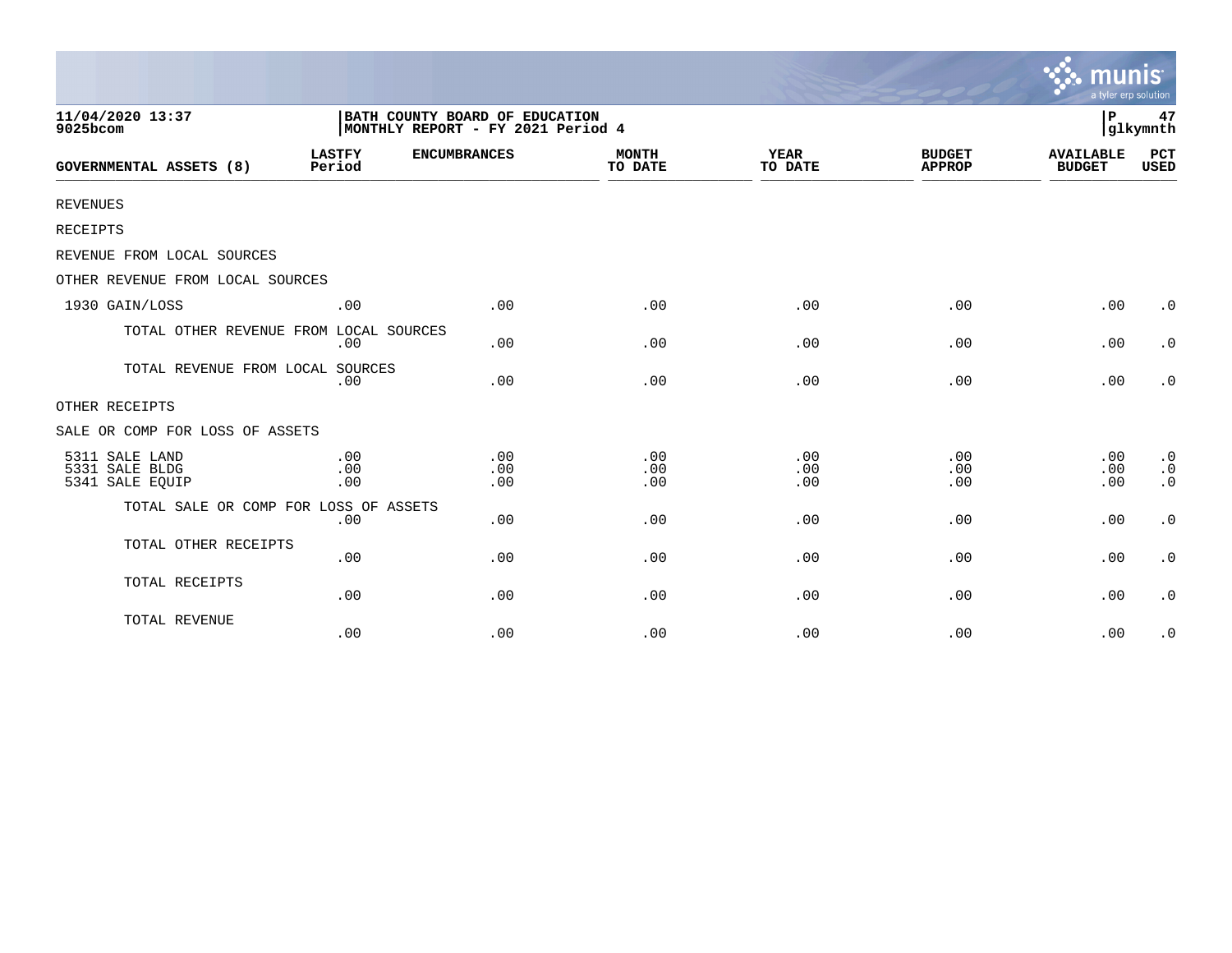

| 11/04/2020 13:37<br>9025bcom       |                                                | BATH COUNTY BOARD OF EDUCATION<br>MONTHLY REPORT - FY 2021 Period 4 |                         |                 |                                |                                   |                    |
|------------------------------------|------------------------------------------------|---------------------------------------------------------------------|-------------------------|-----------------|--------------------------------|-----------------------------------|--------------------|
| GOVERNMENTAL ASSETS (8)            | <b>LASTFY</b><br><b>ENCUMBRANCES</b><br>Period |                                                                     | <b>MONTH</b><br>TO DATE | YEAR<br>TO DATE | <b>BUDGET</b><br><b>APPROP</b> | <b>AVAILABLE</b><br><b>BUDGET</b> | PCT<br><b>USED</b> |
| EXPENDITURES                       |                                                |                                                                     |                         |                 |                                |                                   |                    |
| 1000 INSTRUCTION                   |                                                |                                                                     |                         |                 |                                |                                   |                    |
| 0700                               | 21.62                                          | .00                                                                 | .00                     | 30.62           | .00                            | $-30.62$                          | $\cdot$ 0          |
|                                    | TOTAL 1000 INSTRUCTION<br>21.62                | .00                                                                 | .00                     | 30.62           | .00                            | $-30.62$                          | $\cdot$ 0          |
| 2100 STUDENT SUPPORT SERVICES      |                                                |                                                                     |                         |                 |                                |                                   |                    |
| 0700                               | .00                                            | .00                                                                 | .00                     | .00             | .00                            | .00                               | . $\boldsymbol{0}$ |
| TOTAL 2100                         | STUDENT SUPPORT SERVICES<br>.00                | .00                                                                 | .00                     | .00             | .00                            | .00                               | $\cdot$ 0          |
| 2200 INSTRUCTIONAL STAFF SUPP SERV |                                                |                                                                     |                         |                 |                                |                                   |                    |
| 0700                               | 83.19                                          | .00                                                                 | .00                     | 44.17           | .00                            | $-44.17$                          | $\cdot$ 0          |
| TOTAL 2200                         | INSTRUCTIONAL STAFF SUPP SERV<br>83.19         | .00                                                                 | .00                     | 44.17           | .00                            | $-44.17$                          | $\cdot$ 0          |
| 2300 DISTRICT ADMIN SUPPORT        |                                                |                                                                     |                         |                 |                                |                                   |                    |
| 0700                               | 26.67                                          | .00                                                                 | .00                     | 225.12          | .00                            | $-225.12$                         | $\cdot$ 0          |
| TOTAL 2300                         | DISTRICT ADMIN SUPPORT<br>26.67                | .00                                                                 | .00                     | 225.12          | .00                            | $-225.12$                         | $\cdot$ 0          |
| 2400<br>SCHOOL ADMIN SUPPORT       |                                                |                                                                     |                         |                 |                                |                                   |                    |
| 0700                               | .00                                            | .00                                                                 | .00                     | .00             | .00                            | .00                               | $\cdot$ 0          |
| TOTAL 2400                         | SCHOOL ADMIN SUPPORT<br>.00                    | .00                                                                 | .00                     | .00             | .00                            | .00                               | $\cdot$ 0          |
| BUSINESS SUPPORT SERVICES<br>2500  |                                                |                                                                     |                         |                 |                                |                                   |                    |
| 0700                               | .00                                            | .00                                                                 | .00                     | .00             | .00                            | .00                               | $\cdot$ 0          |
| TOTAL 2500                         | BUSINESS SUPPORT SERVICES<br>.00               | .00                                                                 | .00                     | .00             | .00                            | .00                               | $\cdot$ 0          |
|                                    | 2600 PLANT OPERATIONS AND MAINTENANCE          |                                                                     |                         |                 |                                |                                   |                    |
| 0700                               | .00                                            | .00                                                                 | .00                     | .00             | .00                            | .00                               | $\cdot$ 0          |
| TOTAL 2600                         | PLANT OPERATIONS AND MAINTENANCE<br>.00        | .00                                                                 | .00                     | .00             | .00                            | .00                               | $\cdot$ 0          |

2700 STUDENT TRANSPORTATION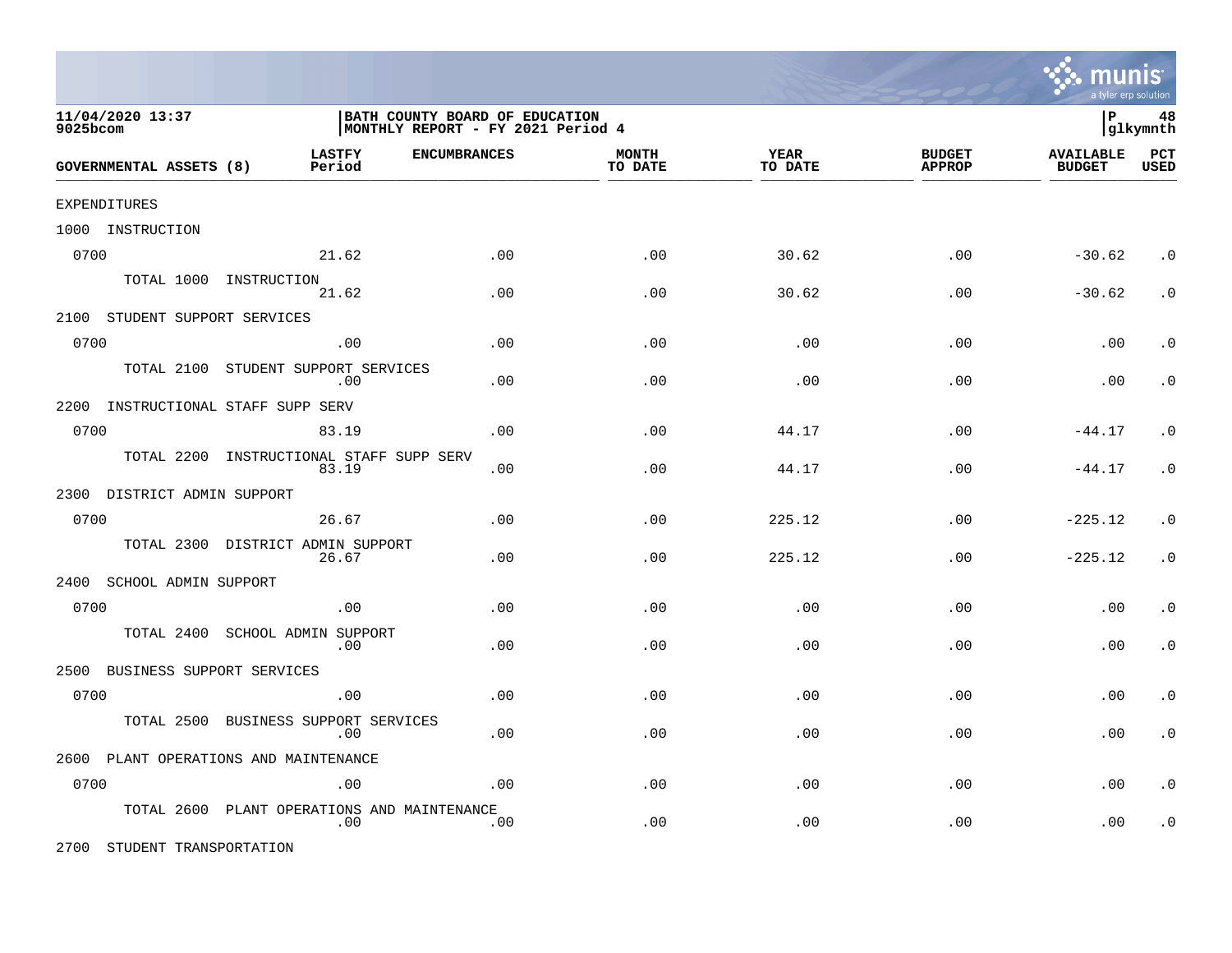

| 11/04/2020 13:37<br>9025bcom      |                           | BATH COUNTY BOARD OF EDUCATION<br>MONTHLY REPORT - FY 2021 Period 4 |                         |                 |                                |                                   |                    |
|-----------------------------------|---------------------------|---------------------------------------------------------------------|-------------------------|-----------------|--------------------------------|-----------------------------------|--------------------|
| <b>GOVERNMENTAL ASSETS (8)</b>    | <b>LASTFY</b><br>Period   | <b>ENCUMBRANCES</b>                                                 | <b>MONTH</b><br>TO DATE | YEAR<br>TO DATE | <b>BUDGET</b><br><b>APPROP</b> | <b>AVAILABLE</b><br><b>BUDGET</b> | PCT<br><b>USED</b> |
| 0700                              | .00                       | .00                                                                 | .00                     | .00             | .00                            | .00                               | $\cdot$ 0          |
| TOTAL 2700<br>STUDENT             | TRANSPORTATION<br>.00     | .00                                                                 | .00                     | .00             | .00                            | .00                               | $\cdot$ 0          |
| COMMUNITY SERVICES<br>3300        |                           |                                                                     |                         |                 |                                |                                   |                    |
| 0700                              | .00                       | .00                                                                 | .00                     | .00             | .00                            | .00                               | $\cdot$ 0          |
| TOTAL 3300                        | COMMUNITY SERVICES<br>.00 | .00                                                                 | .00                     | .00             | .00                            | .00                               | $\cdot$ 0          |
| TOTAL EXPENDITURES                | 131.48                    | .00                                                                 | .00                     | 299.91          | .00                            | $-299.91$                         | $\cdot$ 0          |
| TOTAL FOR GOVERNMENTAL ASSETS (8) | $-131.48$                 | .00                                                                 | .00                     | $-299.91$       | .00                            | 299.91                            | $\cdot$ 0          |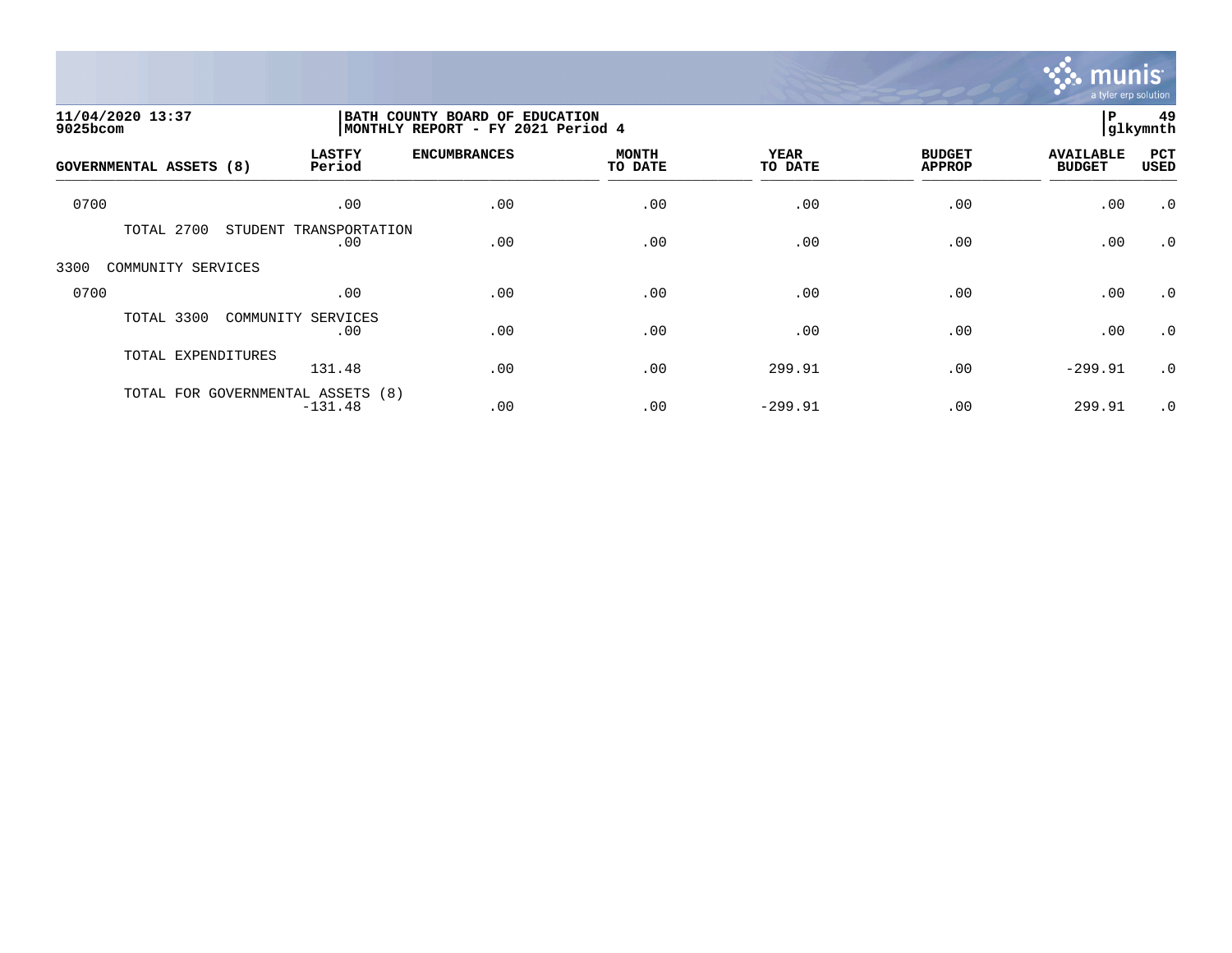|                                  |                         |                                                                     |                         |                 |                                | mun<br>a tyler erp solution       |                    |
|----------------------------------|-------------------------|---------------------------------------------------------------------|-------------------------|-----------------|--------------------------------|-----------------------------------|--------------------|
| 11/04/2020 13:37<br>9025bcom     |                         | BATH COUNTY BOARD OF EDUCATION<br>MONTHLY REPORT - FY 2021 Period 4 |                         |                 |                                | P                                 | 50<br>glkymnth     |
| FOOD SERVICE ASSETS (81)         | <b>LASTFY</b><br>Period | <b>ENCUMBRANCES</b>                                                 | <b>MONTH</b><br>TO DATE | YEAR<br>TO DATE | <b>BUDGET</b><br><b>APPROP</b> | <b>AVAILABLE</b><br><b>BUDGET</b> | <b>PCT</b><br>USED |
| <b>REVENUES</b>                  |                         |                                                                     |                         |                 |                                |                                   |                    |
| RECEIPTS                         |                         |                                                                     |                         |                 |                                |                                   |                    |
| REVENUE FROM LOCAL SOURCES       |                         |                                                                     |                         |                 |                                |                                   |                    |
| OTHER REVENUE FROM LOCAL SOURCES |                         |                                                                     |                         |                 |                                |                                   |                    |
| 1930 GAIN/LOSS                   | .00                     | .00                                                                 | .00                     | .00             | .00                            | .00                               | $\cdot$ 0          |
| TOTAL OTHER REVENUE FROM         | LOCAL SOURCES<br>.00    | .00                                                                 | .00                     | .00             | .00                            | .00                               | $\cdot$ 0          |
| TOTAL REVENUE FROM LOCAL         | SOURCES<br>.00          | .00                                                                 | .00                     | .00             | .00                            | .00                               | $\cdot$ 0          |
| TOTAL RECEIPTS                   | .00                     | .00                                                                 | .00                     | .00             | .00                            | .00                               | $\cdot$ 0          |
| TOTAL REVENUE                    | .00                     | .00                                                                 | .00                     | .00             | .00                            | .00                               | $\cdot$ 0          |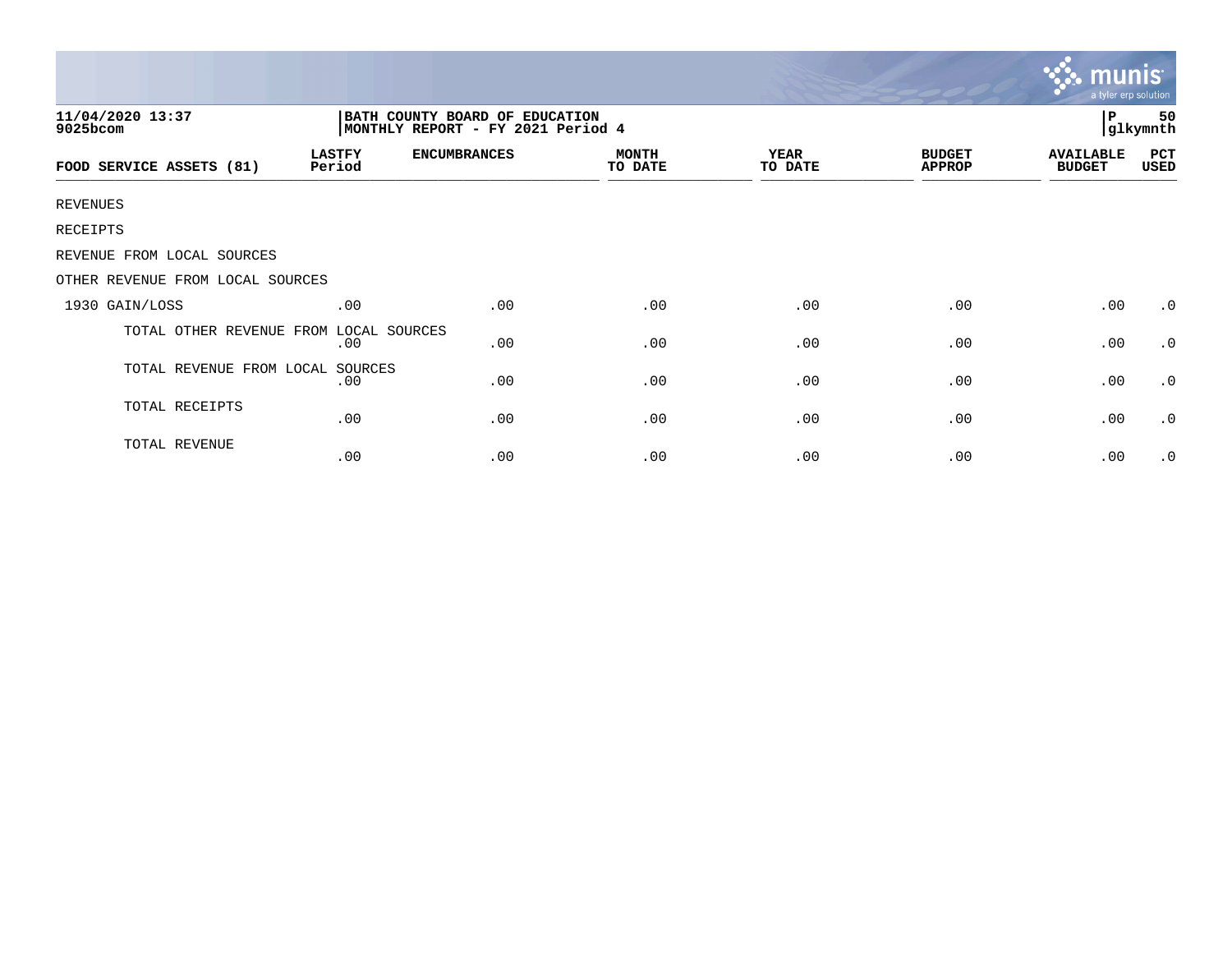

| 11/04/2020 13:37<br>$9025$ bcom    |                               | BATH COUNTY BOARD OF EDUCATION<br>MONTHLY REPORT - FY 2021 Period 4 |                         |                 |                                |                                   |                    |
|------------------------------------|-------------------------------|---------------------------------------------------------------------|-------------------------|-----------------|--------------------------------|-----------------------------------|--------------------|
| FOOD SERVICE ASSETS (81)           | <b>LASTFY</b><br>Period       | <b>ENCUMBRANCES</b>                                                 | <b>MONTH</b><br>TO DATE | YEAR<br>TO DATE | <b>BUDGET</b><br><b>APPROP</b> | <b>AVAILABLE</b><br><b>BUDGET</b> | PCT<br><b>USED</b> |
| EXPENDITURES                       |                               |                                                                     |                         |                 |                                |                                   |                    |
| FOOD SERVICE OPERATION<br>3100     |                               |                                                                     |                         |                 |                                |                                   |                    |
| 0700                               | .00                           | .00                                                                 | .00                     | .00             | .00                            | .00                               | .0                 |
| TOTAL 3100                         | FOOD SERVICE OPERATION<br>.00 | .00                                                                 | .00                     | .00             | .00                            | .00                               | .0                 |
| TOTAL EXPENDITURES                 | .00                           | .00                                                                 | .00                     | .00             | .00                            | .00                               | .0                 |
| TOTAL FOR FOOD SERVICE ASSETS (81) | .00                           | .00                                                                 | .00                     | .00             | .00                            | .00                               | .0                 |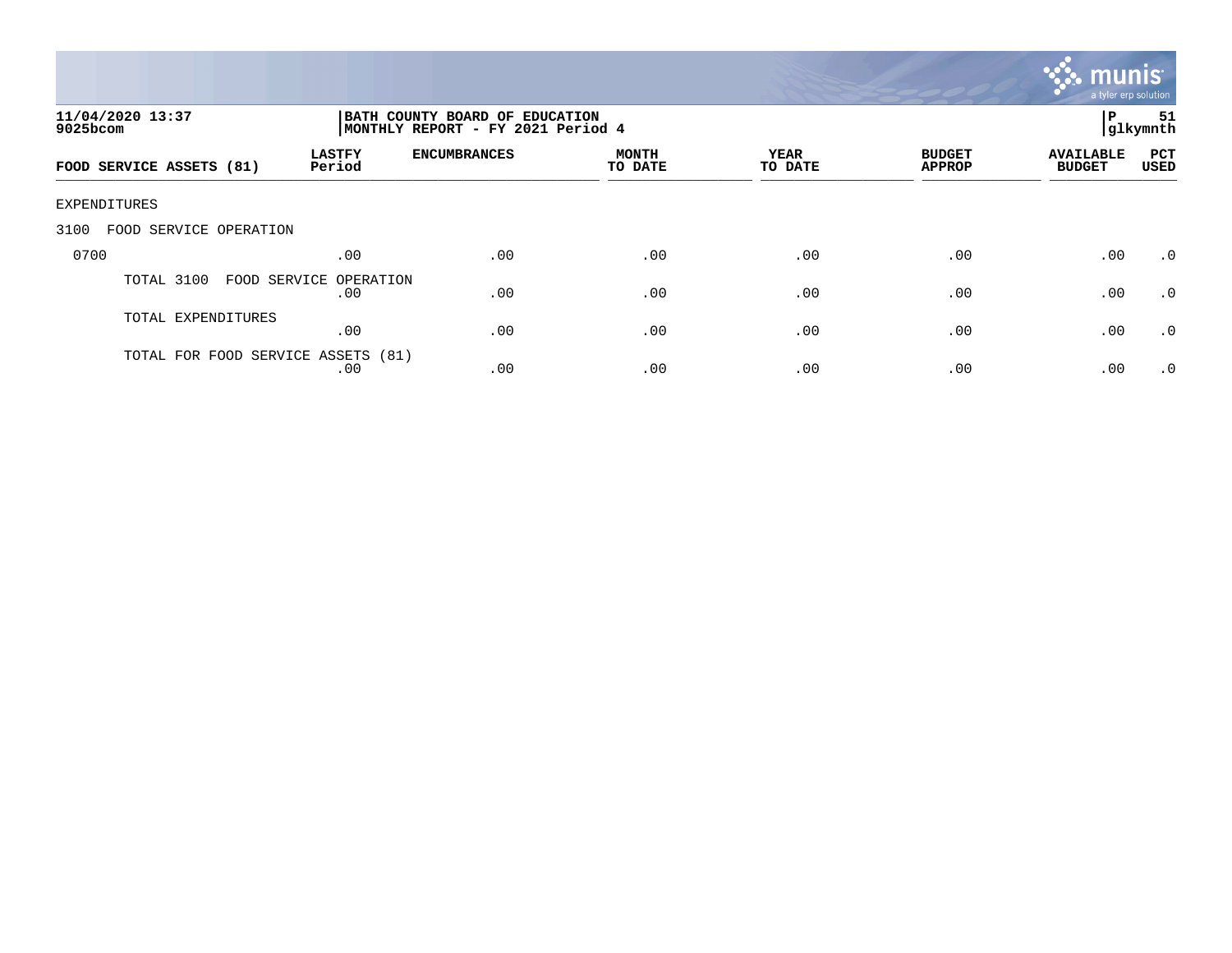|                                        |                                                                      |                     |                         |                 |                                | <b>munis</b><br>a tyler erp solution |                     |  |
|----------------------------------------|----------------------------------------------------------------------|---------------------|-------------------------|-----------------|--------------------------------|--------------------------------------|---------------------|--|
| 11/04/2020 13:37<br>9025bcom           | BATH COUNTY BOARD OF EDUCATION<br> MONTHLY REPORT - FY 2021 Period 4 |                     |                         |                 |                                |                                      | 52<br>P<br>glkymnth |  |
| DAY CARE ASSERTS (82)                  | <b>LASTFY</b><br>Period                                              | <b>ENCUMBRANCES</b> | <b>MONTH</b><br>TO DATE | YEAR<br>TO DATE | <b>BUDGET</b><br><b>APPROP</b> | <b>AVAILABLE</b><br><b>BUDGET</b>    | PCT<br>USED         |  |
| <b>REVENUES</b>                        |                                                                      |                     |                         |                 |                                |                                      |                     |  |
| RECEIPTS                               |                                                                      |                     |                         |                 |                                |                                      |                     |  |
| REVENUE FROM LOCAL SOURCES             |                                                                      |                     |                         |                 |                                |                                      |                     |  |
| OTHER REVENUE FROM LOCAL SOURCES       |                                                                      |                     |                         |                 |                                |                                      |                     |  |
| 1930 GAIN/LOSS                         | .00                                                                  | .00                 | .00                     | .00             | .00                            | .00                                  | $\cdot$ 0           |  |
| TOTAL OTHER REVENUE FROM LOCAL SOURCES | .00                                                                  | .00                 | .00                     | .00             | .00                            | .00                                  | $\cdot$ 0           |  |
| TOTAL REVENUE FROM LOCAL               | SOURCES<br>.00                                                       | .00                 | .00                     | .00             | .00                            | .00                                  | $\cdot$ 0           |  |
| TOTAL RECEIPTS                         | .00                                                                  | .00                 | .00                     | .00             | .00                            | .00                                  | $\cdot$ 0           |  |
| TOTAL REVENUE                          | .00                                                                  | .00                 | .00                     | .00             | .00                            | .00                                  | $\cdot$ 0           |  |
| TOTAL FOR DAY CARE ASSERTS (82)        | .00                                                                  | .00                 | .00                     | .00             | .00                            | .00                                  | $\cdot$ 0           |  |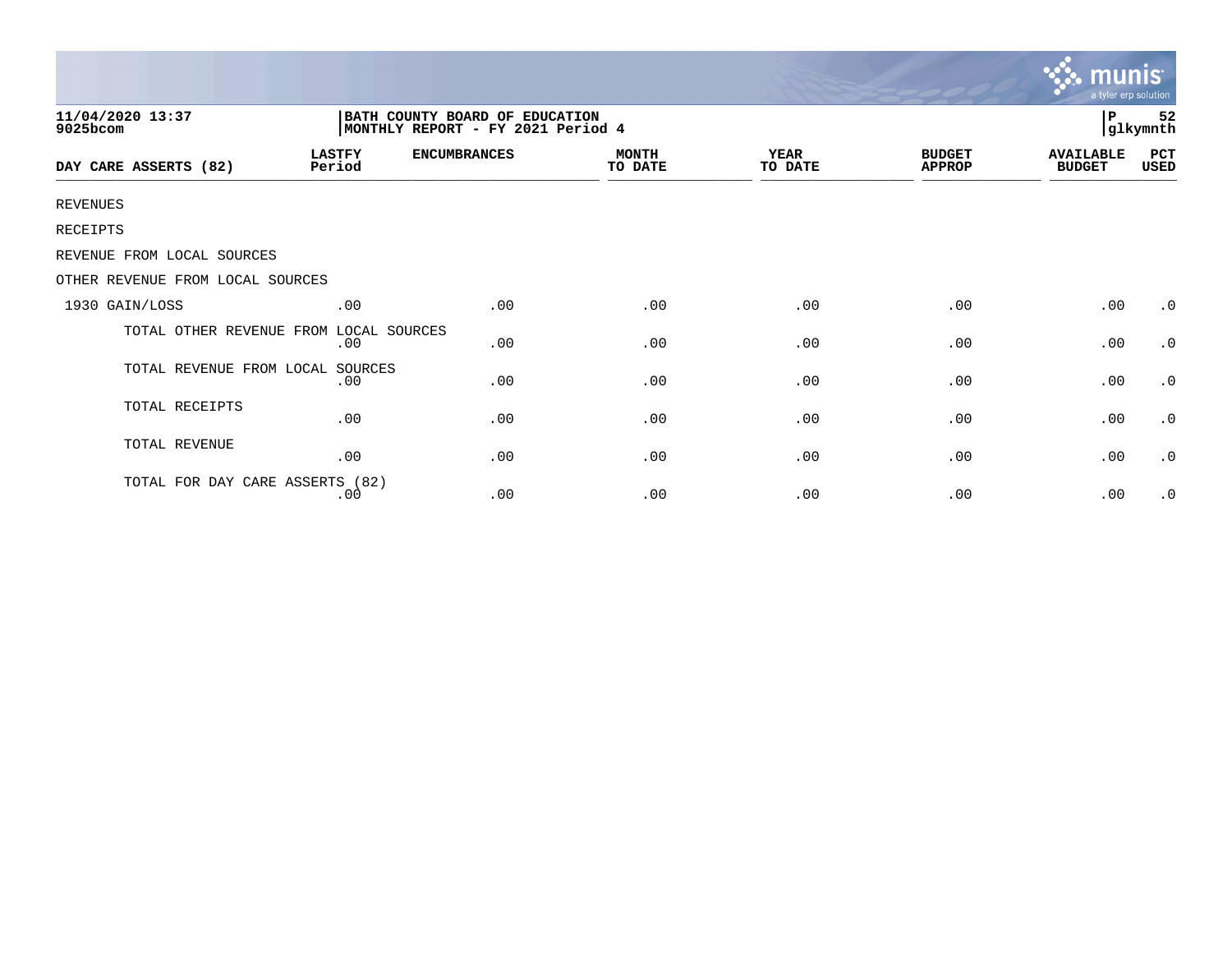|                                                                                                     |                         |                     |                         |                        |                                | mu<br>a tyler erp solution        |                       |  |  |
|-----------------------------------------------------------------------------------------------------|-------------------------|---------------------|-------------------------|------------------------|--------------------------------|-----------------------------------|-----------------------|--|--|
| 11/04/2020 13:37<br>BATH COUNTY BOARD OF EDUCATION<br>MONTHLY REPORT - FY 2021 Period 4<br>9025bcom |                         |                     |                         |                        |                                |                                   | l P<br>53<br>glkymnth |  |  |
| ADULT EDUCATION ASSETS (84)                                                                         | <b>LASTFY</b><br>Period | <b>ENCUMBRANCES</b> | <b>MONTH</b><br>TO DATE | <b>YEAR</b><br>TO DATE | <b>BUDGET</b><br><b>APPROP</b> | <b>AVAILABLE</b><br><b>BUDGET</b> | PCT<br>USED           |  |  |
| <b>REVENUES</b>                                                                                     |                         |                     |                         |                        |                                |                                   |                       |  |  |
| RECEIPTS                                                                                            |                         |                     |                         |                        |                                |                                   |                       |  |  |
| REVENUE FROM LOCAL SOURCES                                                                          |                         |                     |                         |                        |                                |                                   |                       |  |  |
| OTHER REVENUE FROM LOCAL SOURCES                                                                    |                         |                     |                         |                        |                                |                                   |                       |  |  |
| 1930 GAIN/LOSS                                                                                      | .00                     | .00                 | .00                     | .00                    | .00                            | .00                               | $\cdot$ 0             |  |  |
| TOTAL OTHER REVENUE FROM                                                                            | LOCAL SOURCES<br>.00    | .00                 | .00                     | .00                    | .00                            | .00                               | $\cdot$ 0             |  |  |
| TOTAL REVENUE FROM LOCAL SOURCES                                                                    | .00                     | .00                 | .00                     | .00                    | .00                            | .00                               | $\cdot$ 0             |  |  |
| TOTAL RECEIPTS                                                                                      | .00                     | .00                 | .00                     | .00                    | .00                            | .00                               | $\cdot$ 0             |  |  |
| TOTAL REVENUE                                                                                       | .00                     | .00                 | .00                     | .00                    | .00                            | .00                               | $\cdot$ 0             |  |  |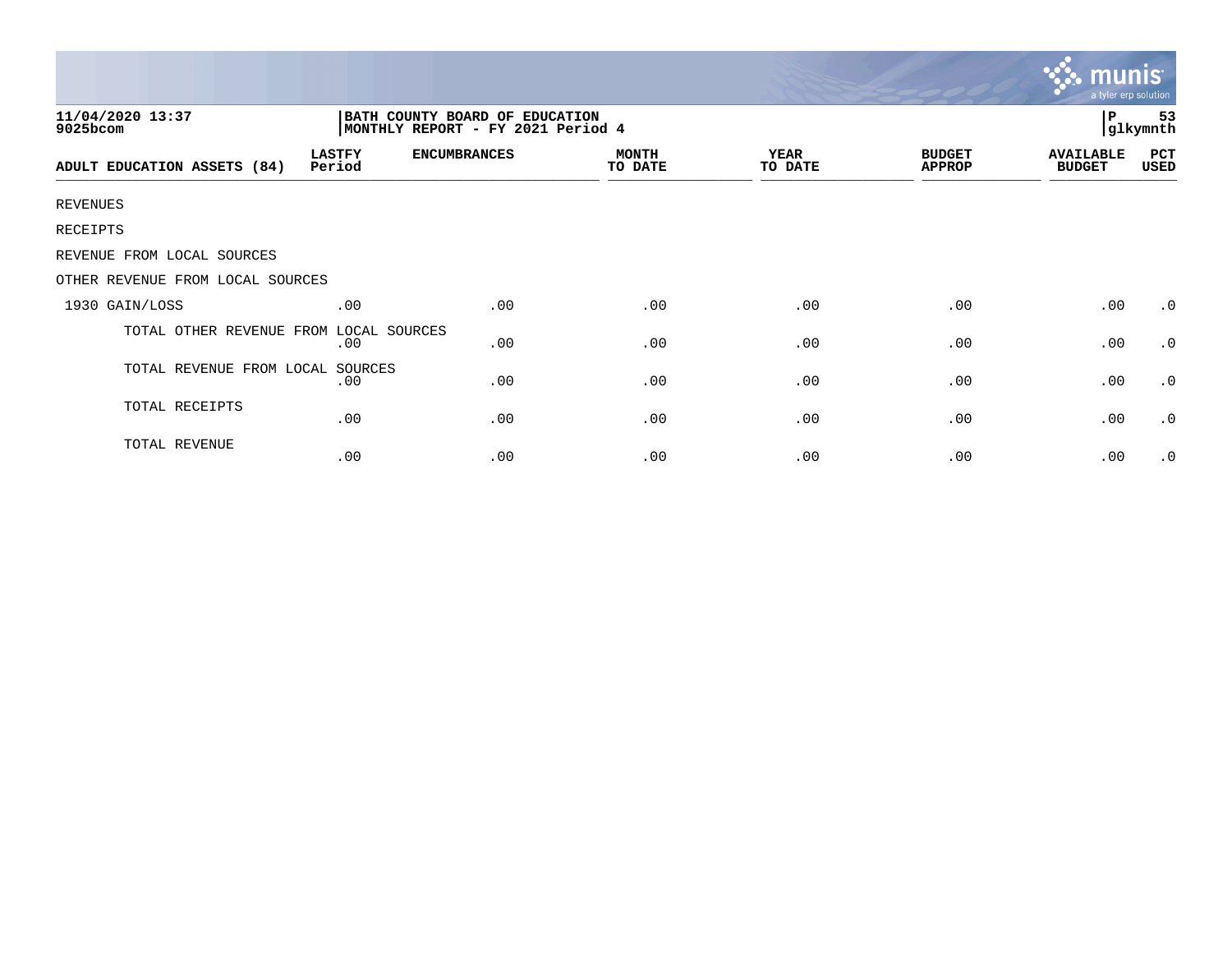

| 11/04/2020 13:37<br>9025bcom          | BATH COUNTY BOARD OF EDUCATION<br>MONTHLY REPORT - FY 2021 Period 4 |                     |                  |                 |                                |                                   | 54<br> glkymnth    |
|---------------------------------------|---------------------------------------------------------------------|---------------------|------------------|-----------------|--------------------------------|-----------------------------------|--------------------|
| ADULT EDUCATION ASSETS (84)           | <b>LASTFY</b><br>Period                                             | <b>ENCUMBRANCES</b> | MONTH<br>TO DATE | YEAR<br>TO DATE | <b>BUDGET</b><br><b>APPROP</b> | <b>AVAILABLE</b><br><b>BUDGET</b> | PCT<br><b>USED</b> |
| EXPENDITURES                          |                                                                     |                     |                  |                 |                                |                                   |                    |
| 3400<br>ADULT EDUCATION OPERATIONS    |                                                                     |                     |                  |                 |                                |                                   |                    |
| 0700                                  | .00                                                                 | .00                 | .00              | .00             | .00                            | .00                               | $\cdot$ 0          |
| TOTAL 3400                            | ADULT EDUCATION OPERATIONS<br>.00                                   | .00                 | .00              | .00             | .00                            | .00                               | $\cdot$ 0          |
| TOTAL EXPENDITURES                    | .00                                                                 | .00                 | .00              | .00             | .00                            | .00                               | .0                 |
| TOTAL FOR ADULT EDUCATION ASSETS (84) | .00                                                                 | .00                 | .00              | .00             | .00                            | .00                               | $\cdot$ 0          |